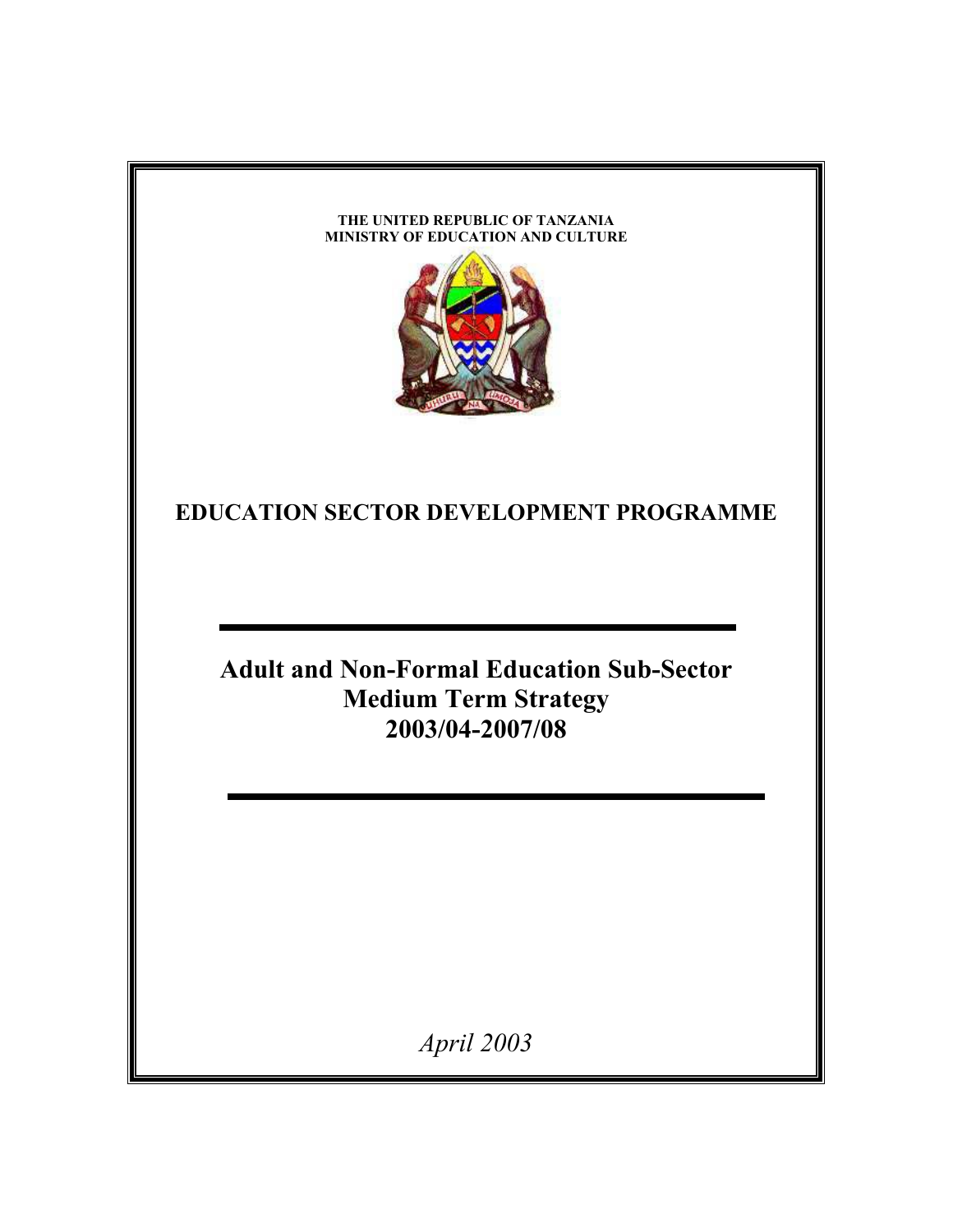## **CONTENTS**

|     | $CONTENTS 1$                                                                        |  |
|-----|-------------------------------------------------------------------------------------|--|
|     |                                                                                     |  |
|     |                                                                                     |  |
|     |                                                                                     |  |
|     |                                                                                     |  |
|     |                                                                                     |  |
|     |                                                                                     |  |
|     |                                                                                     |  |
|     |                                                                                     |  |
|     |                                                                                     |  |
|     |                                                                                     |  |
|     |                                                                                     |  |
|     |                                                                                     |  |
|     |                                                                                     |  |
|     |                                                                                     |  |
|     |                                                                                     |  |
|     |                                                                                     |  |
|     |                                                                                     |  |
|     |                                                                                     |  |
| 4.0 | FINANCING MECHANISM AND SUSTAINABILITY OF THE STRATEGY 15                           |  |
| 41  |                                                                                     |  |
|     |                                                                                     |  |
| 5.0 |                                                                                     |  |
|     |                                                                                     |  |
|     |                                                                                     |  |
| 6.0 |                                                                                     |  |
| 7.0 | <b>COST ESTIMATES FOR THE AE/NFE STRATEGY FOR THE PERIOD 2003/04 -2007/08 23</b>    |  |
|     |                                                                                     |  |
|     | TABLE I (B): COST ESTIMATES BY CATEGORY OF EXPENDITURE IN DOLLARS26                 |  |
|     | TABLE 2(A): SUMMARY OF COST ESTIMATES BY CATEGORY OF BENEFICIARIES                  |  |
|     | TABLE 2(B):  COST ESTIMATES BY CATEGORY OF BENEFICIARIES IN DOLLARS …………………………28    |  |
|     |                                                                                     |  |
|     |                                                                                     |  |
|     | ANNEX B: COMPUTATION OF FACILITATORS AND MATERIALS REQUIRED, BY GROUP  V            |  |
|     |                                                                                     |  |
|     |                                                                                     |  |
|     |                                                                                     |  |
|     | ANNEX F: SAMPLE OF NGOS/CBOS/FBOS PROVIDING AE/NFE IN DISTRICTS/MUNICIPALITIES  XXV |  |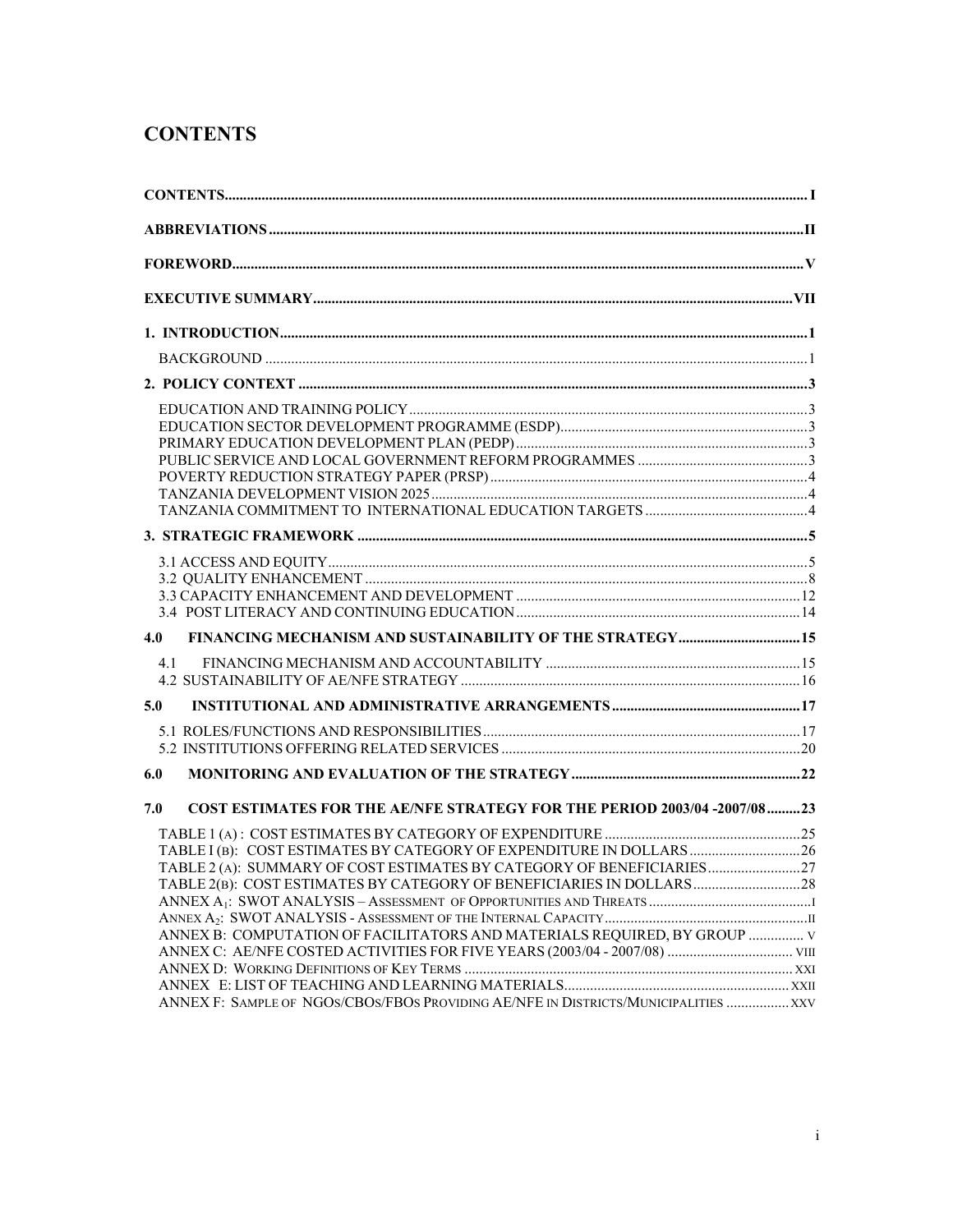## **ABBREVIATIONS**

| <b>ACCESS</b>     | Appropriate Cost effective Centres of Education within School System         |
|-------------------|------------------------------------------------------------------------------|
| <b>ADAE</b>       | <b>Assistant Director for Adult Education</b>                                |
| <b>ADEM</b><br>AE | Agency for the Development of Education Management<br><b>Adult Education</b> |
| <b>AVI</b>        | Audio Visual Institute                                                       |
| <b>BEDC</b>       | <b>Basic Education Development Committee</b>                                 |
| <b>CBO</b>        | Community-Based Organization                                                 |
| <b>CBRC</b>       | <b>Community-Based Resource Centre</b>                                       |
| <b>CCM</b>        | Chama cha Mapinduzi                                                          |
| <b>CEO</b>        | <b>Chief Education Officer</b>                                               |
| <b>COBET</b>      | Complementary Basic Education in Tanzania                                    |
| $\bf CSO$         | Civil Society Organization                                                   |
| <b>DAEC</b>       | <b>District Adult Education Coordinator</b>                                  |
| <b>DED</b>        | <b>District Executive Director</b>                                           |
| <b>DEO</b>        | <b>District Education Officer</b>                                            |
| <b>DPE</b>        | Director for Primary Education                                               |
| <b>EFA</b>        | <b>Education</b> for All                                                     |
| <b>EMIS</b>       | <b>Education Management Information System</b>                               |
| <b>ESDP</b>       | <b>Education Sector Development Programme</b>                                |
| <b>ETP</b>        | <b>Education and Training Policy</b>                                         |
| <b>FBO</b>        | Faith-Based Organisation                                                     |
| <b>FDC</b>        | <b>Folk Development Colleges</b>                                             |
| <b>FTI</b>        | <b>Fast Track Initiative</b>                                                 |
| <b>HIPC</b>       | <b>Highly Indebted Poor Countries</b>                                        |
| <b>HIV/AIDS</b>   | Human Immunodeficiency Virus/Acquired Immune Deficiency Syndrome             |
| <b>IAE</b>        | Institute of Adult Education                                                 |
| <b>ICBAE</b>      | <b>Integrated Community Based Adult Education</b>                            |
| <b>IEC</b>        | <b>Information Education Communication</b>                                   |
| IT                | <b>Information Technology</b>                                                |
| <b>LAN</b>        | <b>Local Access Network</b>                                                  |
|                   |                                                                              |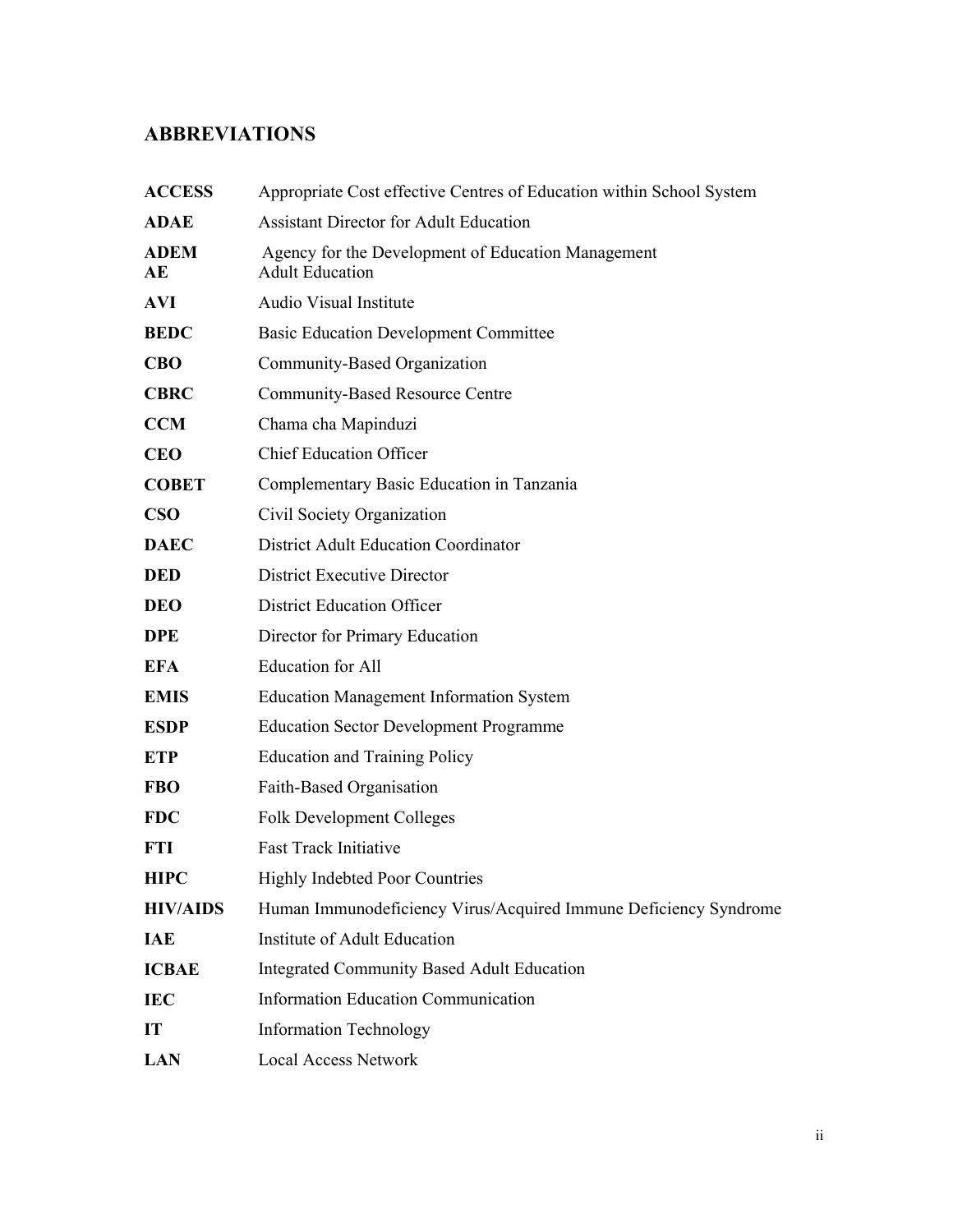| <b>LGA</b>     | Local Government Authority                                            |
|----------------|-----------------------------------------------------------------------|
| <b>LGRP</b>    | Local Government Reform Programme                                     |
| M & E          | Monitoring and Evaluation                                             |
| <b>MIS</b>     | Management Information System                                         |
| <b>MOEC</b>    | Ministry of Education and Culture                                     |
| <b>MCDWC</b>   | Ministry of Community Development Women Affairs and Children          |
| <b>MLA</b>     | Monitoring Learning Achievement                                       |
| <b>MOU</b>     | Memorandum of Understanding                                           |
| <b>MP</b>      | Member of Parliament                                                  |
| <b>MTEF</b>    | Medium-Term Expenditure Framework                                     |
| <b>NECTA</b>   | National Examinations Council of Tanzania                             |
| <b>AE/NFE</b>  | <b>Adult Education/Non - Formal Education</b>                         |
| <b>NGO</b>     | Non – Governmental Organization                                       |
| <b>NLC</b>     | National Literacy Centre                                              |
| <b>OUT</b>     | Open University of Tanzania                                           |
| <b>PEDP</b>    | Primary Education Development Plan                                    |
| <b>PO-RALG</b> | Presidents' Office Regional Administration and Local Government       |
| <b>PRSP</b>    | <b>Poverty Reduction Strategy Paper</b>                               |
| <b>PS</b>      | <b>Permanent Secretary</b>                                            |
| <b>PSLE</b>    | Primary School Leaving Examination                                    |
| <b>RC</b>      | Regional Commissioner                                                 |
| <b>RCC</b>     | <b>Regional Consultative Committee</b>                                |
| <b>REFLECT</b> | Regenerated Freirean Literacy through Community Empowering Techniques |
| <b>REO</b>     | <b>Regional Education Officer</b>                                     |
| <b>RS</b>      | <b>Regional Secretary</b>                                             |
| <b>RTD</b>     | Radio Tanzania Dar es Salaam                                          |
| <b>SACMEQ</b>  | South African Consortium For monitoring Education Quality             |
| <b>SO</b>      | <b>Strategic Objective</b>                                            |
| <b>SWOT</b>    | Strengths, Weaknesses, Opportunities and Threats                      |
| <b>TIE</b>     | Tanzania Institute of Education                                       |
| <b>TLS</b>     | Tanzania Library Services                                             |
| <b>TRC</b>     | <b>Teacher Resource Centre</b>                                        |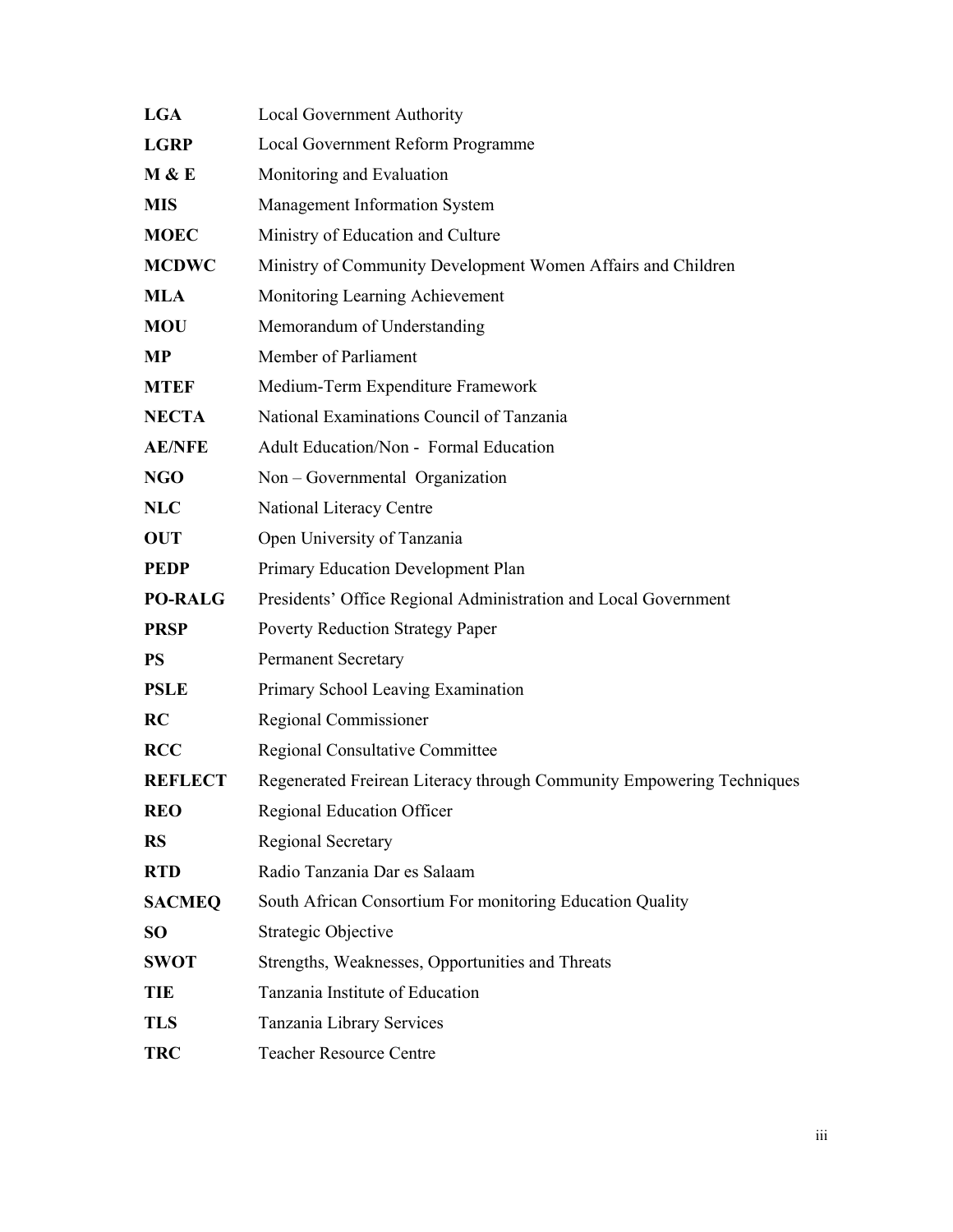| <b>TTC</b>    | <b>Teacher Training College</b>                                |
|---------------|----------------------------------------------------------------|
| <b>UDSM</b>   | University of Dar es Salaam                                    |
| <b>UNESCO</b> | United Nations Education, Scientific and Cultural Organisation |
| <b>UPE</b>    | <b>Universal Primary Education</b>                             |
| <b>URT</b>    | United Republic of Tanzania                                    |
| <b>VEO</b>    | Village Executive Officer                                      |
| <b>VET</b>    | Vocational Education Training                                  |
| <b>VETA</b>   | <b>Vocational Education Training Authority</b>                 |
| <b>VTC</b>    | <b>Vocational Training Centres</b>                             |
| <b>WEO</b>    | Ward Executive Officer                                         |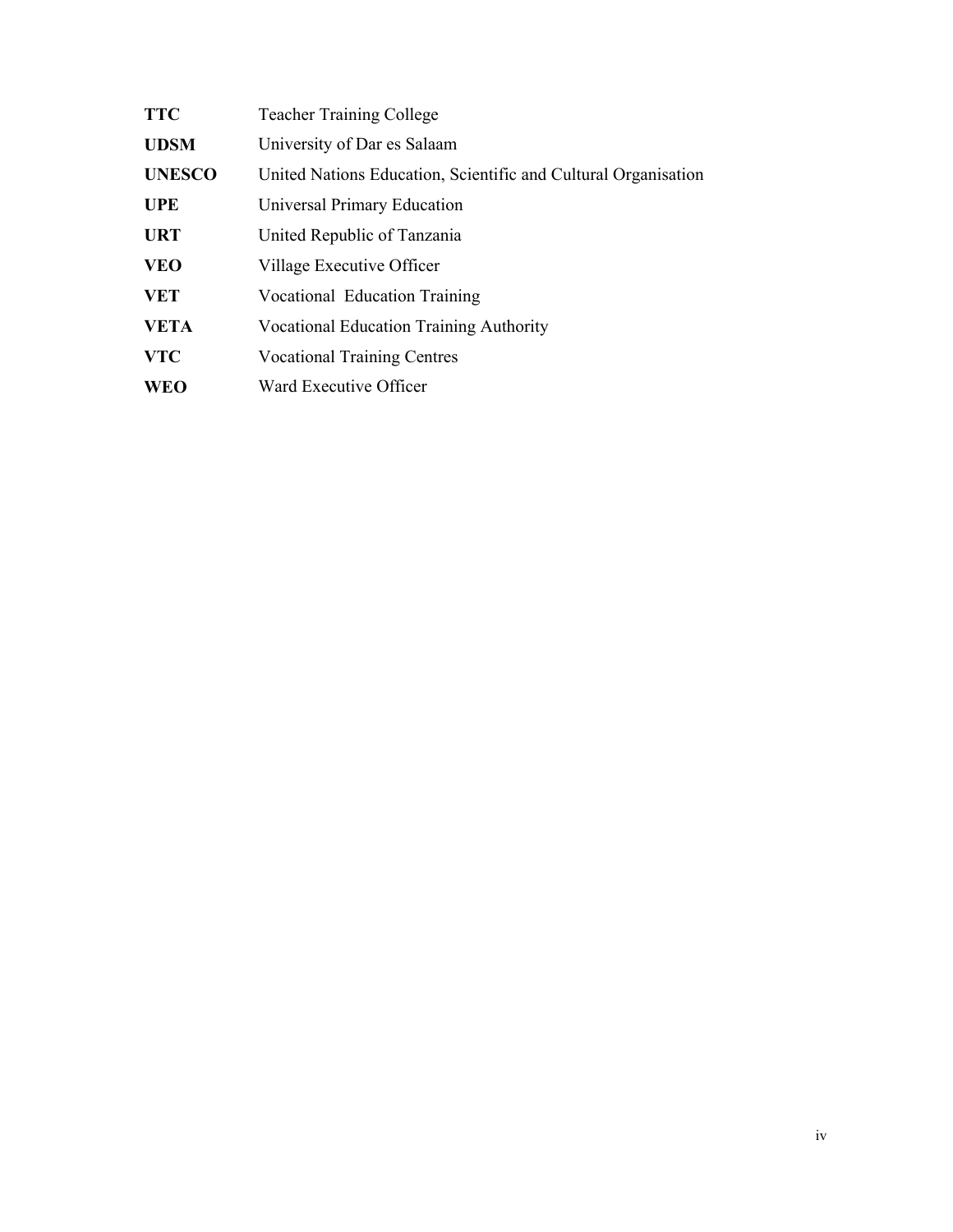### **FOREWORD**

The overriding goal of the Government of the United Republic of Tanzania is that of eradication of poverty under the guiding framework of the Poverty Reduction Strategy Paper (PRSP). The problem of large number of children and youth aged 11 – 18 year olds, who are out of school and who cannot have access to formal schooling mainly because the formal system does not have the built in capacity and resources to absorb them and the problem of increasing illiteracy rate among the poorest people is now widely acknowledged. More than any other form of education, Adult and Non-Formal Education targets the poor and helps them to reduce their poverty; it is a key in helping the poor extract themselves from the conditions causing poverty particularly through access to knowledge and information.

The Ministry of Education and Culture, therefore has recognized the need to embark on the strategy to streamline and strengthen its core functions of policy formulation, co-ordination, monitoring, and evaluation of Adult and Non-Formal Education to ensure that all out-of-school children, illiterate youth and adults get the best quality education. The provision of quality of education to this target group will contribute to the creation of a lifelong learning society, improvement of people's livelihoods, an increased awareness and prevention of HIV/AIDS, gender and environmental issues, good governance, sustained social and economic development of the country and to poverty eradication.

The Adult and Non-Formal Education Strategy has been developed through an intensive and consultative process, in order to (i) respond to the Strengths, Weaknesses Opportunities and Threats (SWOT) analysis and recommendations of the Status Report on Adult and Non-Formal Education of 2002 and (ii) contribute to the implementation of the Primary Education Development Plan (PEDP) and further strengthen the Education Sector Development Programme (ESDP). The policy framework supporting the development of this sub-sector strategy can be found in the National Education Act No. 25 of 1978, as amended by Act No. 10 of 1995, Education Training Policy of 1995, the Education Sector Development Programme (ESDP), the Primary Education Development Plan (PEDP), the Poverty Reduction Strategy Paper (PRSP), Tanzania's commitment to international education targets, especially the Dakar Framework for Action of Education for All (EFA) goals by 2015.

The AE/NFE Strategy has four main components in line with key components of the PEDP and ESDP, which are: Access and Equity; Quality Enhancement; Capacity enhancement and Development; and Post Literacy and Continuing Education. In addition to the main strategies, the document calls for the clarification of institutional roles and responsibilities of various levels of government and civil society organizations. It also calls for transparent and effective administrative arrangement, and for the strengthening of linkages with core support institutions such as the Institute of Adult Education (IAE), Tanzania Institute of Education (TIE), the National Examinations Council (NECTA), Folk Development Colleges (FDCs) and the Vocational Education Training Authority (VETA).

It is our intention to enhance and strengthen the linkage between the Adult and Non-Formal Education and formal education systems in order to achieve better co-ordination of efforts to improve quality of education, as well as enhance access and equity. In order for the strategy to be successful in the long term, it is necessary that: (i) the complementary feature towards the formal basic education sub-sector be viewed as temporary endeavor aiming at clearing the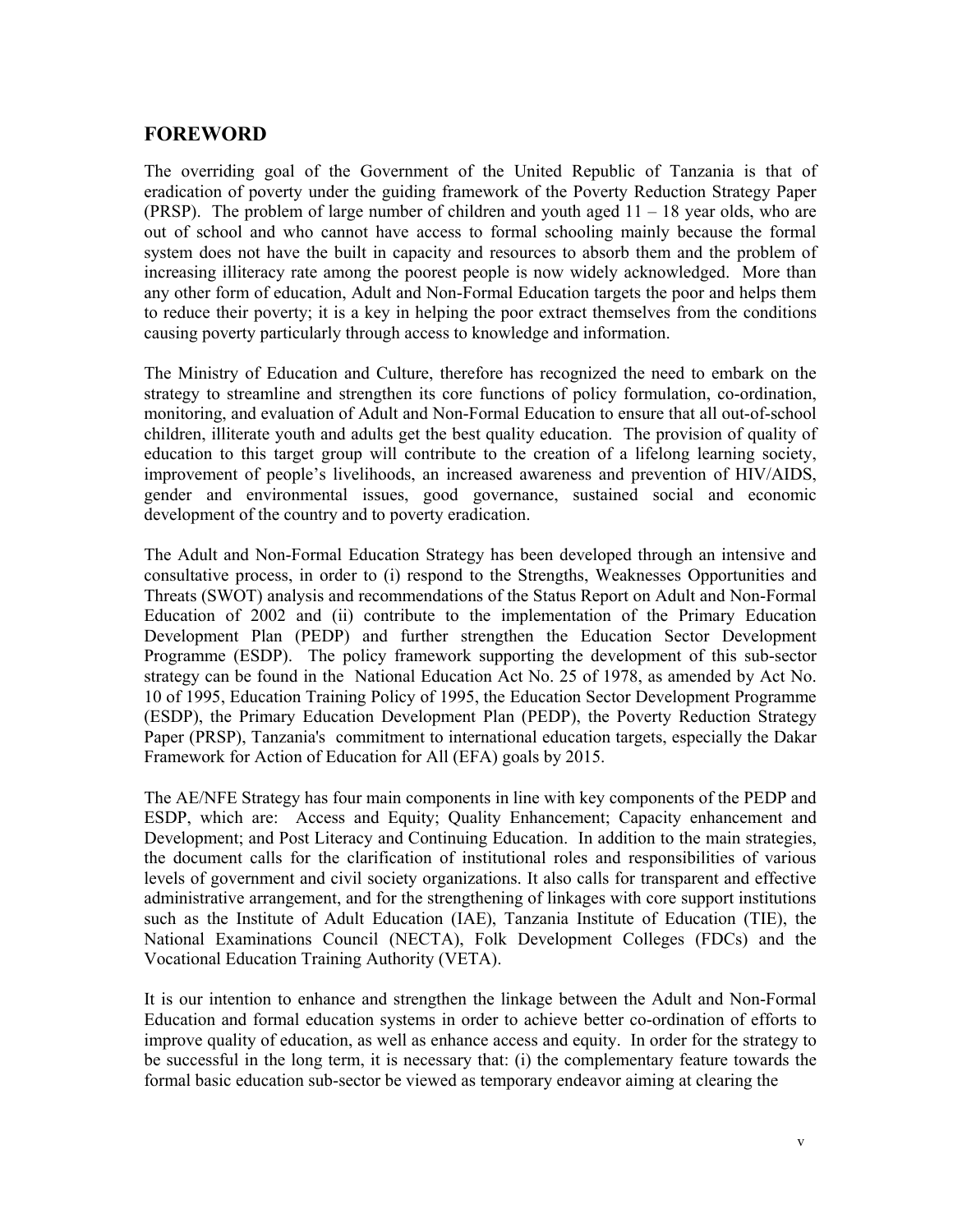backlog of unschooled children; (ii) the formal basic education sub-sector increases access to primary education and improves the quality of basic education for children and youth; and (iii) Adult literacy and continuing education be viewed as a lifelong process. The risk for not increasing access to and improving the quality of primary/non-formal basic education for children and youth is the possibility of not reaching the EFA goals of Universal Primary Education and improvement of literacy levels by 2015.

I would like to thank all those who have contributed to the preparation of this strategy.

Joseph J. Mungai (MP) Minister for Education and Culture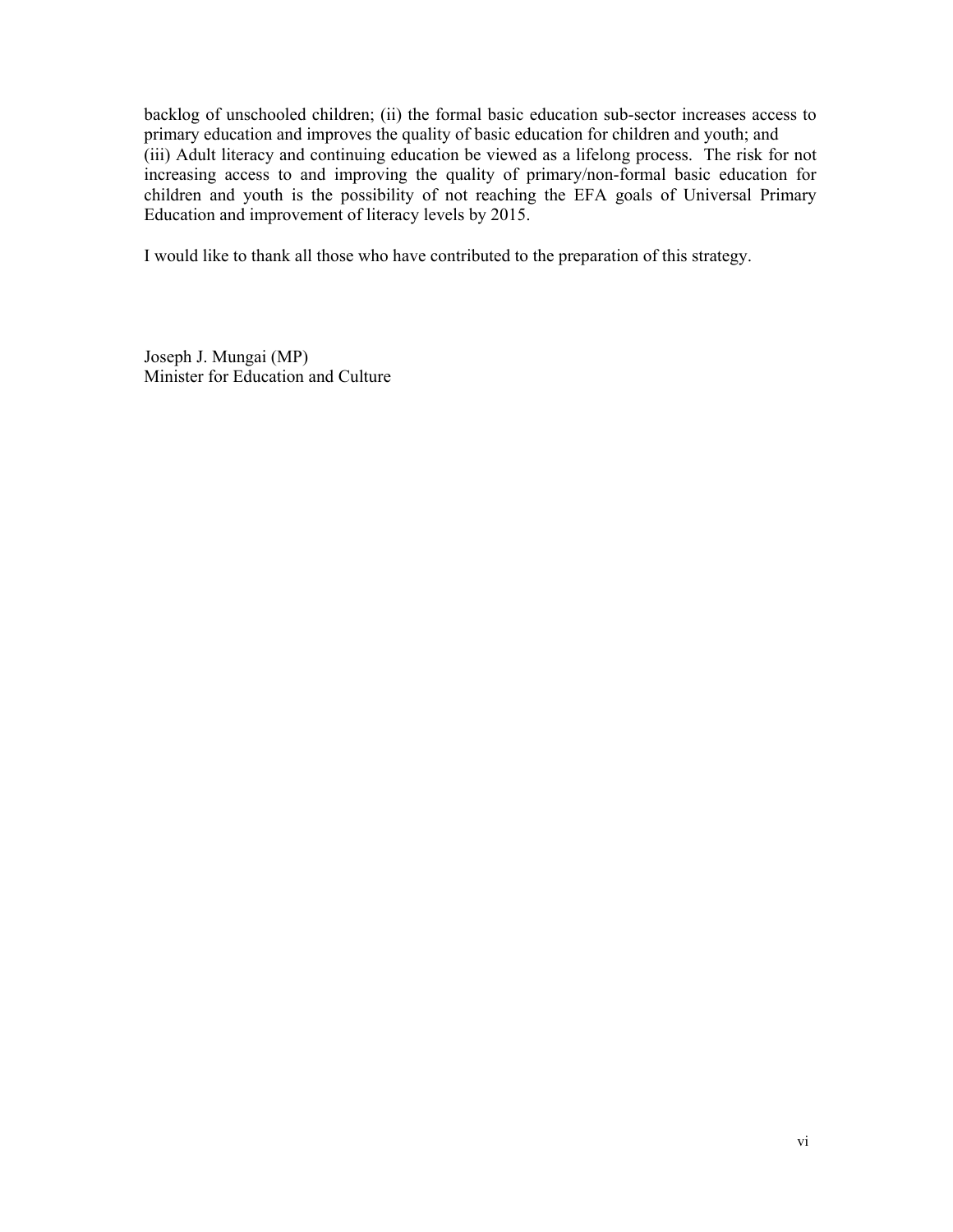### **EXECUTIVE SUMMARY**

The Adult and Non-Formal Education (AE/NFE) Sub-sector Medium Term Strategy for the period 2003/04-2007/08, has been developed through an intensive work and consultation process, in order to (i) respond to the SWOT analysis and recommendations of the Status Report on Adult and Non-Formal Education of 2002 and (ii) contribute to the implementation of the Primary Education Development Plan (PEDP) and further strengthen the Education Sector Development Programme (ESDP). The policy framework supporting the development of this sub-sector strategy can be found in the Education and Training Policy (ETP) of 1995 the Education Sector Development Programme (ESDP), the Primary Education Development Plan (PEDP), the Poverty Reduction Strategy Plan (PRSP), Tanzania Development Vision 2025, and Tanzania's commitment to international education targets, especially the Dakar Education for All (EFA) goals for 2015.

The main problem addressed by this strategy is that of the large number of children and youth (11-18 year olds) who are out of school (estimated at 2.5 million) and who cannot have access to formal schooling mainly because the formal system does not have the built-in capacity and resources to absorb them. It also addresses the problem of increasing levels of illiteracy among the adult population (defined here as being of 19 years of age and above). Addressing these problems head-on is seen as an important step that can contribute to poverty reduction and to the sustained social and economic development of the country.

This sub-sector strategy, therefore, has three beneficiaries or target groups: (i) 11-13year-old children and disadvantaged children aged  $7 - 13$  from Nomadic Communities, street children, disabled, orphans and out of reach; (ii) 14-18 year old youth; and (iii) 19+ year old adults. The three groups will be attended through accelerated Adult and Non-Formal Education modalities, catering for their specific needs. In the case of the 11-13 year old group, the objective will be to mainstream them into the formal system after a condensed two-year course that prepares them to take the Std. IV examination. In the case of the 14-18 year old group, the course will be of three years with the objective to prepare them not only to pass the Primary School Leaving Examination (PSLE), but also to acquire skills that they can use to gain employment. As for the adult group, the objective will be to provide them with literacy and communication skills as well as life skills tied to livelihood and community development.

The Overall Objective of the AE/NFE strategy is "Ensure, in partnership with the civil society, that out-of-school children, youth and adults have access to quality basic learning opportunities, especially girls, women, disadvantaged groups and nomads, with a view to improve the literacy level by 20%, and reducing the backlog of out-of-school children by mainstreaming at least the 11-13 year olds of the targeted groups; thus contributing to the creation of a lifelong learning society, improvement in people's livelihood, and to an increased awareness and prevention of HIV/AIDS."

The AE/NFE sub-sector strategy has four main components, in line with the key components of the PEDP and ESDP, which are: Access and Equity; Quality Enhancement; Capacity Enhancement and Development; and Post Literacy and Continuing Education. Each of these components has its priority areas and corresponding strategic objectives and proposed strategies to achieve these objectives.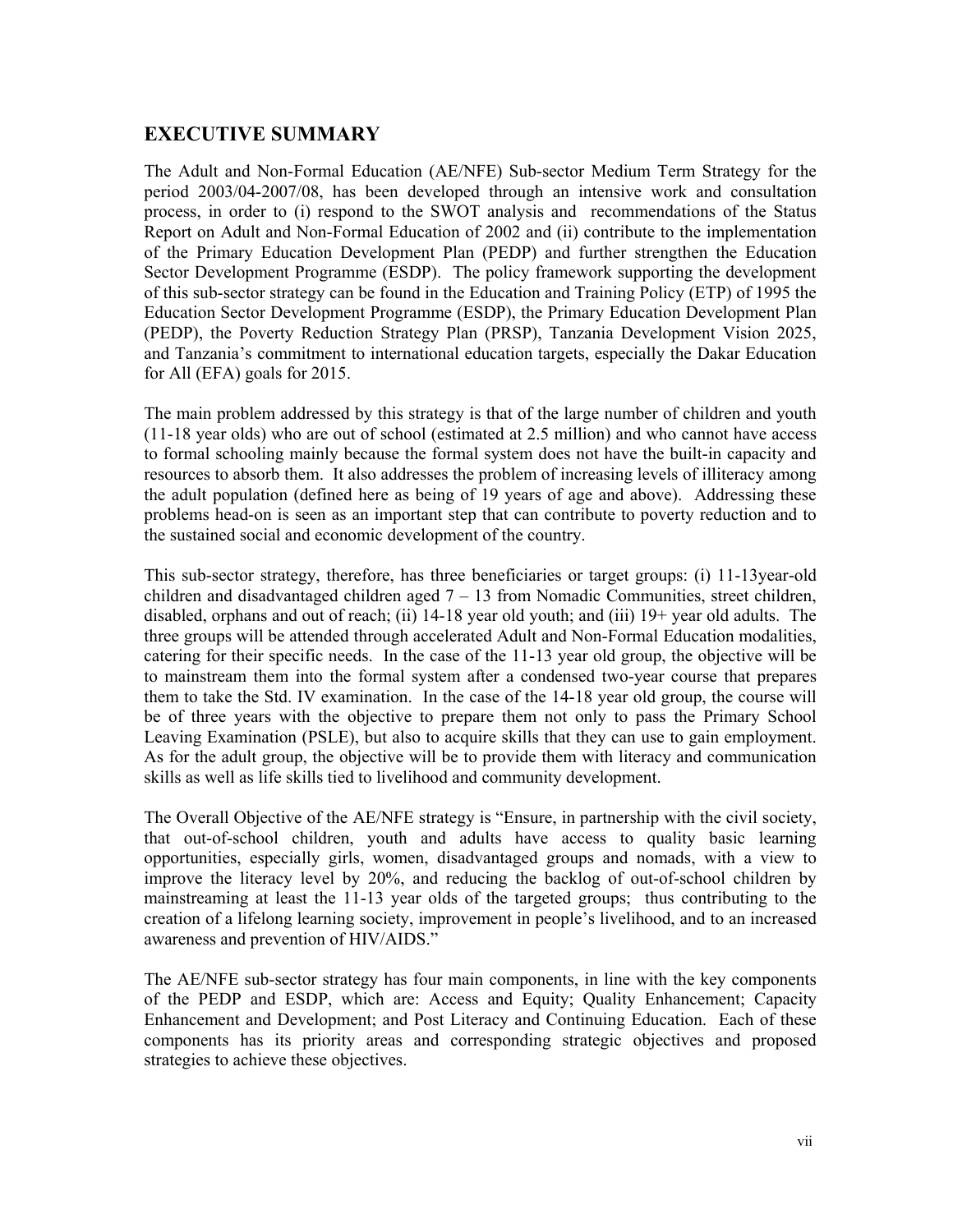In summary, the main strategies proposed in this document to address the problem at hand and to achieve the overall objective are:

- *Access and Equity* 
	- The gradual enrolment of out of school children and illiterate youth, over a period of five years starting in 2003;
	- The gradual enrolment of 3,800,000 illiterate adults, over a period of five years starting in 2003;
	- Conduct needs assessment, take stock of available materials and resources, design and implement appropriate delivery mechanisms for people with special learning needs.
- *Quality Enhancement* 
	- The training of the needed number of professional and para-professional facilitators to attend the three targeted groups in the AE/AE/NFE centres, over a period of five years;
	- Develop appropriate Adult and Non-Formal Education curricula for the three groups, based on the existing knowledge and accumulated experience of pilot projects;
	- Develop AE/NFE programmes and materials for out-of-school children and youth, illiterate adults, and children with special learning needs
	- Revise appropriate teaching-learning and training materials for the three groups;
	- Develop an effective monitoring and evaluation system of the teaching-learning process and of the strategy implementation as a whole;
	- Develop a data collection, processing and dissemination system, with a view to integrate it later into the Education Management Information System (EMIS) of the MoEC;
- *Capacity Enhancement and Development*
	- Develop and/or enhance the managerial capacity and skills of key staff of the MoEC, Presidents Office – Regional Administration and Local Government (PO-RALG), local governments and civil society organisations;
	- Establish the AE/NFE centres, maximising the use of existing infrastructure, providing them with the essential equipment;
	- Provide MoEC, PO-RALG and the local government co-ordinating offices with the minimal infrastructure and equipment to perform the facilitation, administration, monitoring and evaluation, and data collection and information dissemination tasks;
- *Post-Literacy and Continuing Education* 
	- Design a plan for providing post-literacy and continuing education opportunities to the adult population within the framework of the creation of a lifelong learning society;
- *Financing and sustainability* 
	- Secure adequate financing for the implementation of the strategy;
	- Increase the budgetary allocation to the sub-sector.

In addition to these main strategies, the document calls for the clarification of institutional roles and responsibilities at various levels of government, including the role of the civil society organisations, especially in the implementation phase. It also calls for transparent and effective administrative arrangements, and for the strengthening of linkages with important support institutions such as the Institute of Adult Education (IAE), the Tanzania Institute of Education (TIE), the National Examination Council of Tanzania, the Vocational Training Centres (VTCs), and the Folk Development Colleges.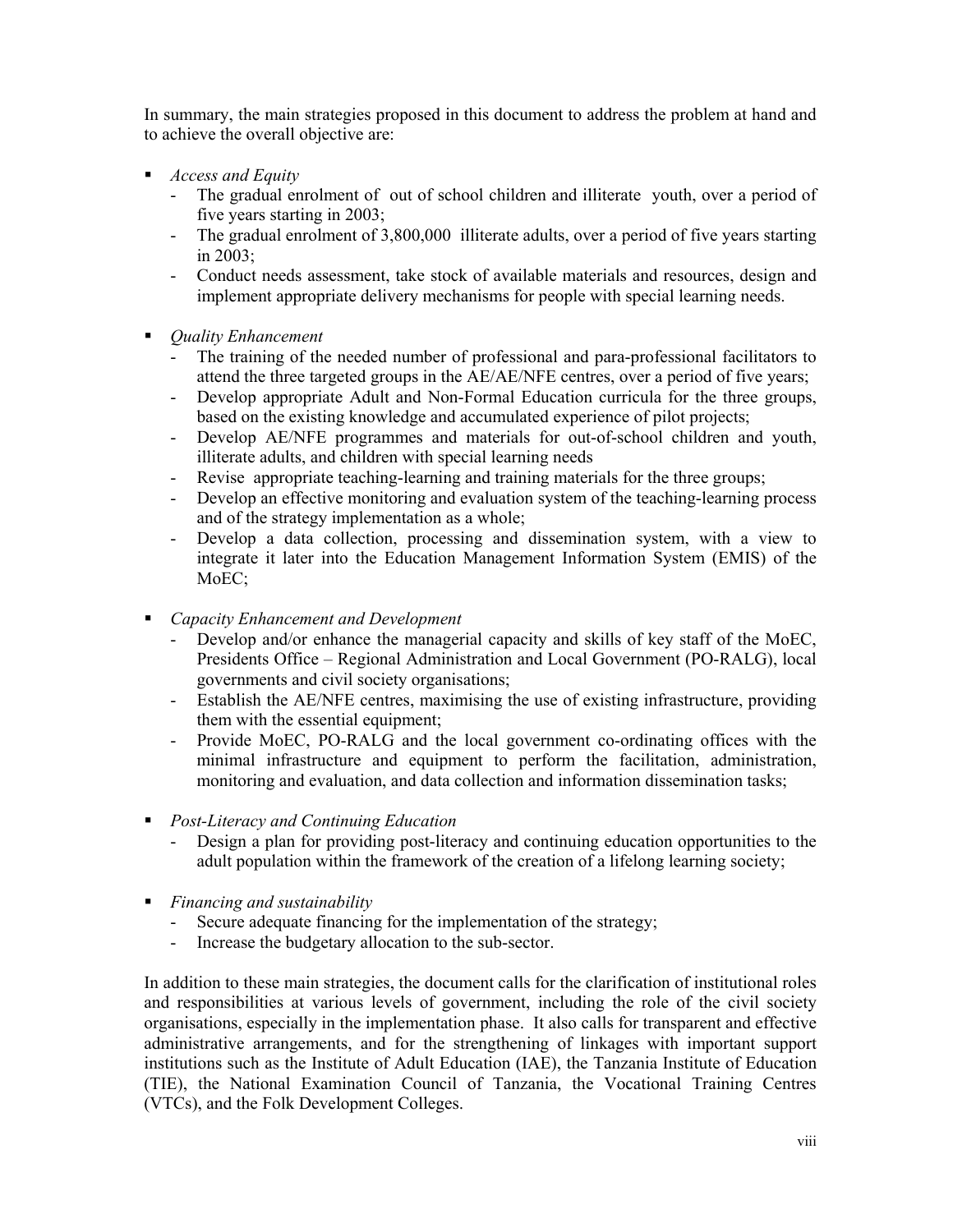One aspect that this strategy document stresses is that, for this AE/NFE medium term strategy to be successful, the interdependence of sub-sectors within MoEC must be recognised. Therefore, the establishment of mechanisms for a permanent and critical dialogue between subsectors of MoEC is suggested, in order to facilitate programme and activity co-ordination as well as sharing of information and resources towards common goals.

Adequate financing is crucial for improved access, equity and quality achievement in the implementation of the strategy. The main thrust of the Medium Term Expenditure Framework (MTEF) is to secure and sustain implementation and expansion of high quality AE/NFE programmes based on the experiences gained in implementing complementary basic education programmes such as Complementary Basic Education in Tanzania (COBET), Integrated Community-Based Adult Education (ICBAE) and Appropriate Cost-Effective Centres of Education within School System (ACCESS). A number of strategies have been proposed including use of PEDP funding arrangement, collaboration with Non-Governmental Organisation/Community Based Organisations (NGOs/CBOs), establishment/strengthening of credit schemes, use of district Trust Funds, increase in public funding and allocation to AE/NFE, community contribution and Donor support.

The AE/NFE Strategy will cost about Tshs. 55.9 billion (equal to US\$ 54.5 million) to implement over a period of five years. The distribution of costs among the main beneficiaries is as follows: 11-13 year olds out-of-school group - Tshs.8 billion (14%); 14-18 year olds out-ofschool group - Tshs. 13.2 billion (23.2%); Adult Education group - Tshs. 25.6 billion (45.8%); Post literacy group - Tshs. 2.6 billion (4.6%); and other capacity building costs - Tshs. 6.5 billion (11.4%).

 20003/04 2004/05 2005/06 2006/07 2007/08 Total Amount in Tshs. - ' billions' | 3.9 | 13.94 | 18.17 | 11.03 | 8.93 | 55.97 US\$ equivalent- 'millions' | 3.79 | 13.56 | 17.68 | 10.74 | 8.7 | 54.47 %tage of total 6.9 24.9 32.4 19.7 15.9 100

The spread of the costs over the next five years is as follows:

The spread of the cost estimates among the major categories of expenditure is as follows; teaching, learning materials and examinations - Tshs. 13.8 billion (24.6 %); Facilitators training and honoraria - Tshs. 33 billion (59%); and other capacity building costs including expanded centres, technical assistance, post literacy support etc -Tshs. 9.1 billion (16%).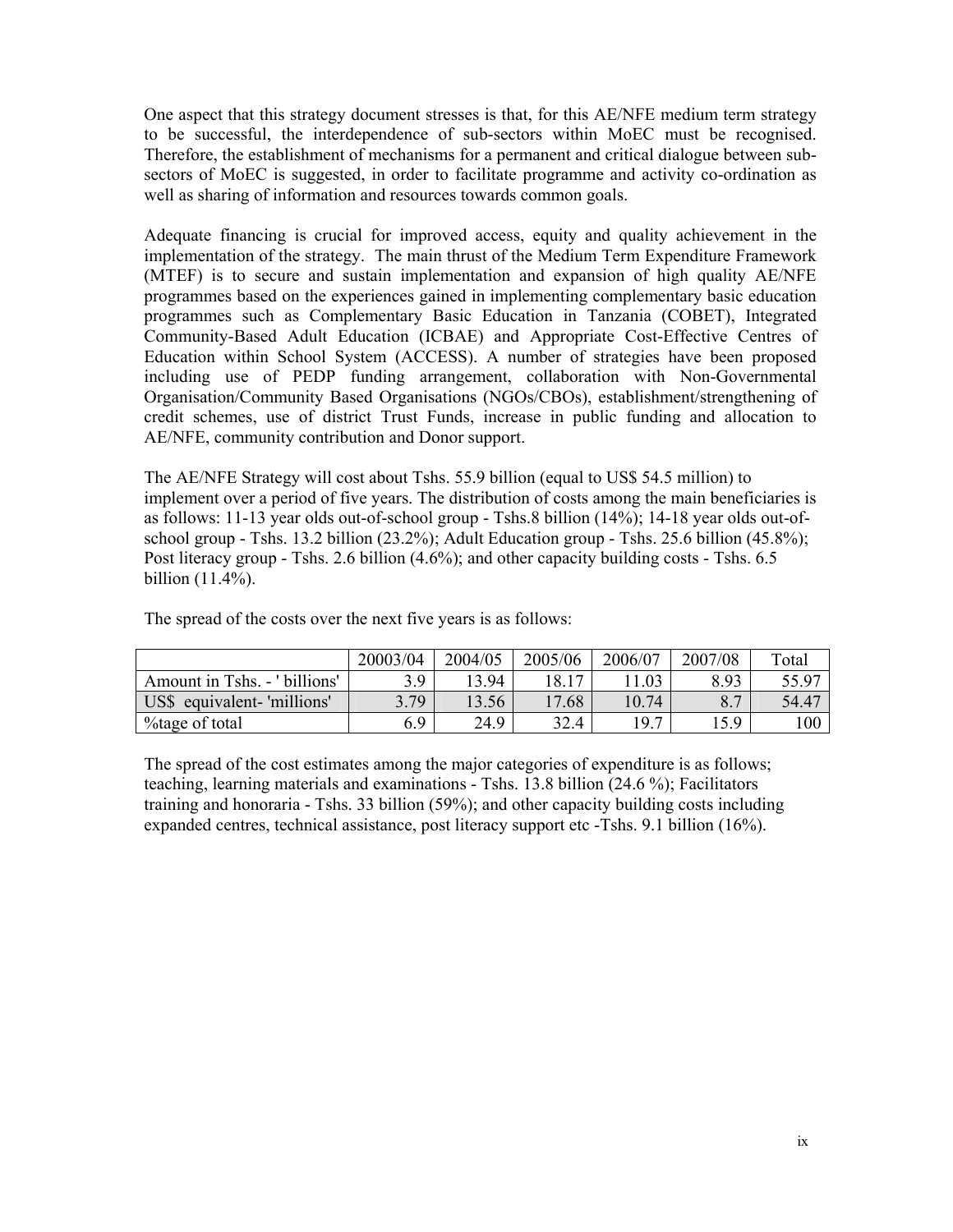### **1. INTRODUCTION**

#### **BACKGROUND**

In the context of the Education Sector Development Programme (ESDP), the Ministry of Education and Culture (MoEC) commissioned, in 2002, a consulting team to conduct an assessment of the Adult and Non-Formal Education (AE/NFE) Sub-sector. The result was the "Adult and Non-Formal Education (AE/NFE) Status Report [Tanzania Mainland]" of September 2002. This Report identified critical areas and urgent needs and issues pertaining to access, quality, management and organisation, monitoring and evaluation, and financing and sustainability of the AE/NFE programmes in the country. Based on the Household Budget Survey (2000), Census Report (2002) and conclusions and recommendations of the Status Report, there are about 2.5 million out-of-school children and youth between the ages of 8 and 18 and 5.5 million illiterate adults. Given this challenge, MoEC has seen the need to develop a medium term strategy for adult and non-formal education, and corresponding implementation plan, as an important step and necessary component of the Education Sector Development Programme. The strategy shall address all key issues raised in the Status Report recommendations and SWOT analysis of the sub sector.

The Education and Training Policy and Primary Education Development Plan have emphasised a need for the development of a clear, coherent and credible strategy for the sub-sector as well as the need for strengthening the partnership between the government and Civil Society Organisations (CSOs) in all stages of the AE/NFE Strategy development and implementation. The strategy is firmly based on the overall goal of providing basic education and learning opportunities for all and on the principle of lifelong learning.

An important aspect to consider during the implementation of this strategy is the relation between the formal basic education sub-sector and the AE/NFE Sub-sector. In the Primary Education Development Plan (PEDP) document it is stated that "*Adult and Non-Formal Education approaches will be expanded through a variety of initiatives and providers in order to address the backlog of unschooled children and youth in Tanzania"***.** The national strategy for AE/NFE is a means to operationalise this aspiration. These are children and youth who have never been enrolled in formal schools or have dropped out of the school. This large number is likely to decrease with the abolition of user fees and the expansion of the formal education system. The National Strategy will have to cater for literacy, numeracy, vocational and life skills for children, youth and adults geared towards employment, participation in the informal sector, combating diseases such as HIV/AIDS, and continuing education. It will also cater for the vulnerable groups of children, youth and adults.

The out-of-school children, illiterate youth and adults including those with special learning needs who are the primary beneficiaries of this strategy will get access to basic education, through non-formal modalities. The strategy will also target those who will be seeking literacy education and training. The 11-13 year old pupils who will pass Std. IV examination will be mainstreamed into the formal primary education system. In order for the AE/NFE sub-sector strategy to be successful in the long term, it is necessary that: (i) the complementary feature towards the formal basic education sub-sector be viewed as a temporary endeavour aiming at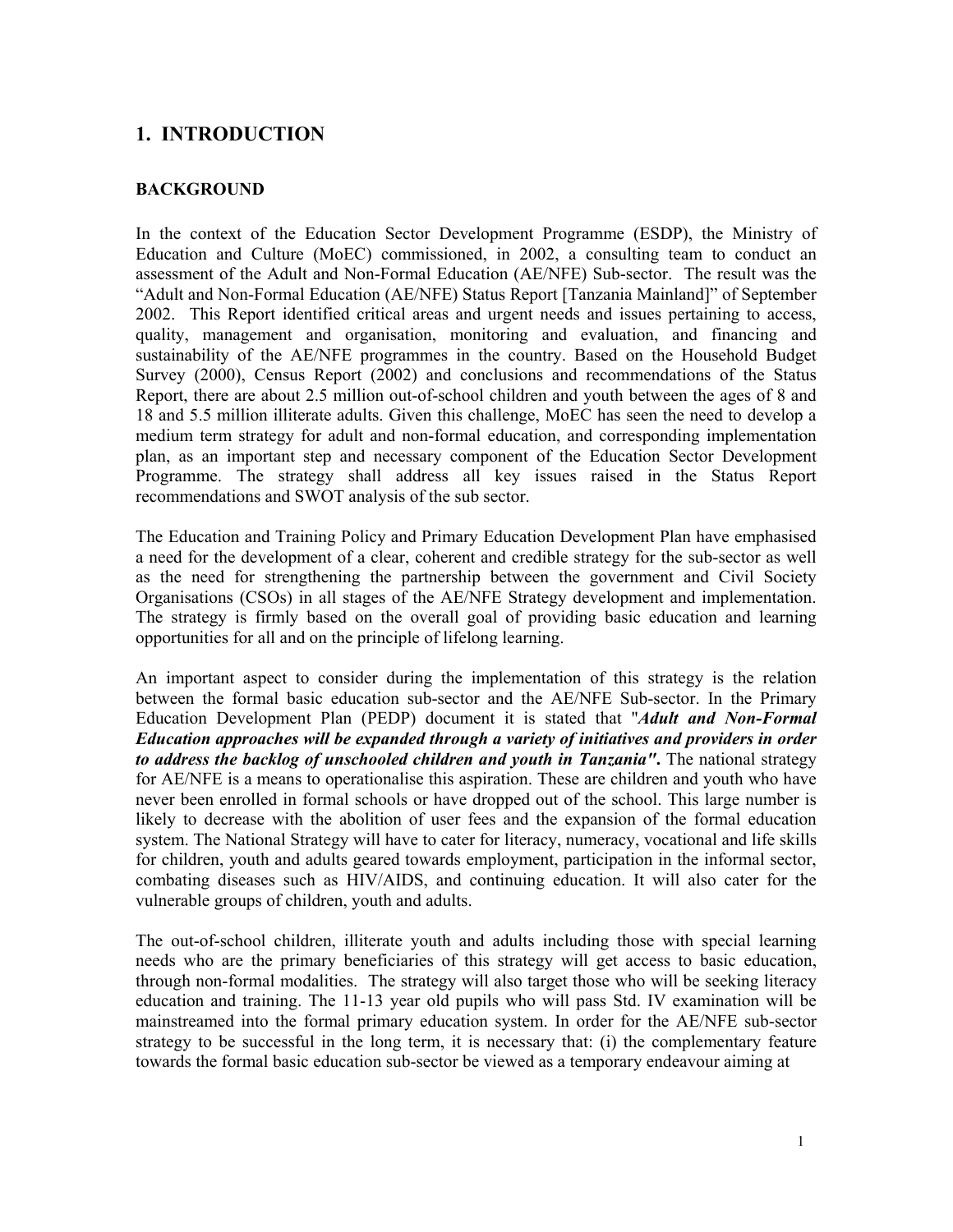clearing the backlog of unschooled children; and (ii) the formal basic education sub-sector increases access to primary education and improves the quality of basic education for children and youth; and (iii) adult literacy and continuing education be viewed as a lifelong process.

The risk for not increasing access to and improving the quality of primary/non formal basic education for children and youth is the possibility of not reaching the EFA goals of Universal Primary Education (UPE) and improvement of literacy levels by 2015. The AE/NFE Strategy, therefore, takes measured enrolment steps so as to contribute to the achievement of universal primary education and completion of and achieving other EFA goals as well. Therefore, it is imperative to establish a mechanism for a permanent and critical dialogue between sub-sectors, thus facilitating activity co-ordination and sharing of information and resources towards PEDP, ESDP and EFA goals and objectives.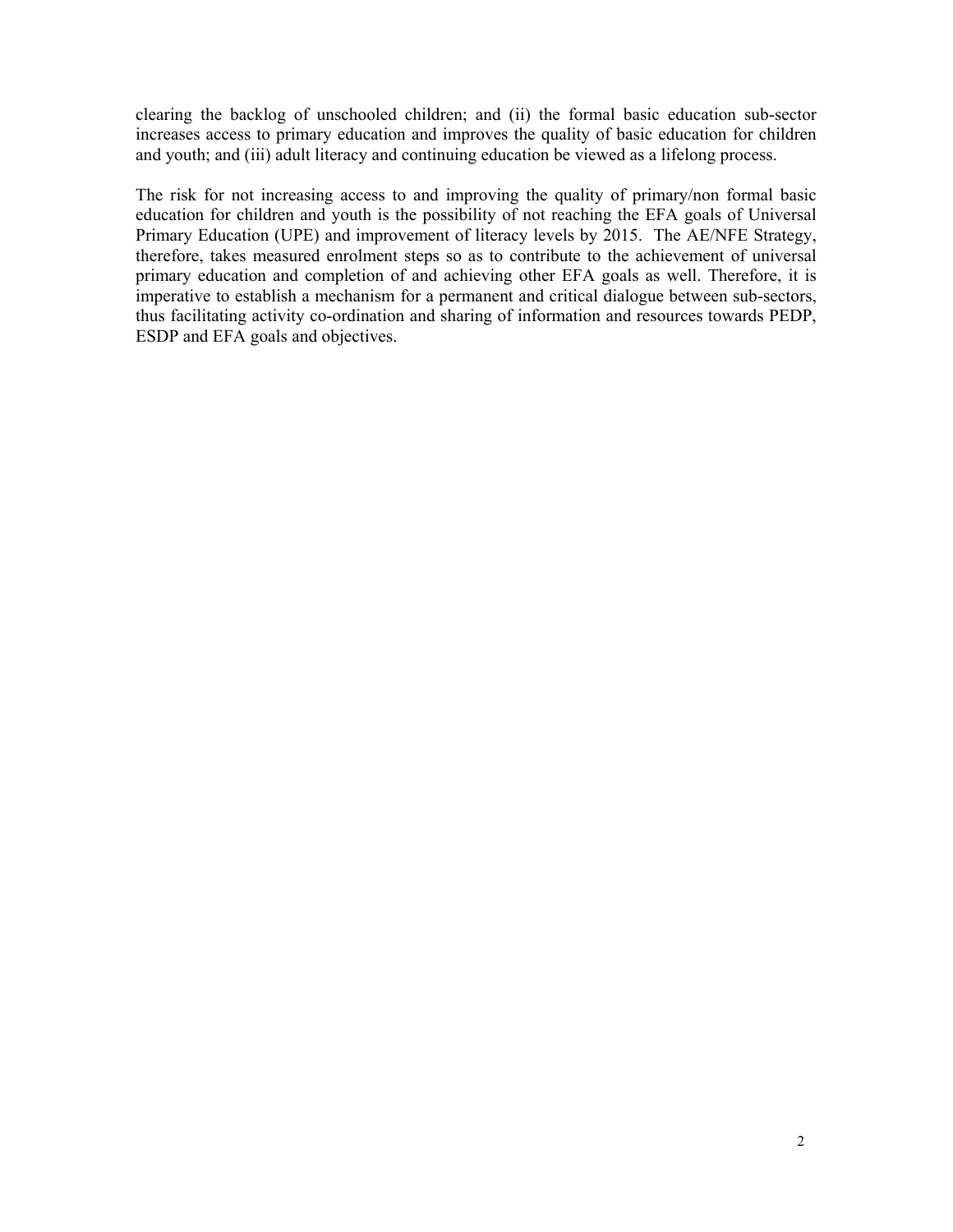## **2. POLICY CONTEXT**

#### **EDUCATION AND TRAINING POLICY**

The Education and Training Policy (ETP) of 1995 is a guidance for provision of education and training in the country. The major thrust is in the areas of increasing enrolments, quality improvements, equitable access, and expansion and optimum utilization of available resources. In view of this policy, Adult and Non-Formal Education (AE/NFE) is conceived to produce a literate society in which all people can read and write and thus contribute to personal, social and economic development. The ETP provides for the creation of a true partnership between the state and other education providers by encouraging them to establish and manage schools and training institutions.

Thus the AE/NFE Strategy will foster and enhance attributes and develop a sense of empowerment, ownership and sustainability of the whole process. The strategy will be developed and implemented by the government in partnership with various AE/NFE stakeholders and will address the issue of illiteracy and basic education, expand sources of financing and in the process attain efficiency gains in the use of available resources.

#### **EDUCATION SECTOR DEVELOPMENT PROGRAMME (ESDP)**

ESDP is a sector-wide programme aimed at operationalizing the Education and Training Policy. It covers all education sectors including higher and vocational education. It was initiated in 1996 to help achieve the government's long-term development and poverty eradication targets and at the same time address the problems brought about by fragmented project interventions. The approach establishes new relationships in the provision of education and training, promotes partnership, coordination and ownership amongst all groups with vested interest in education. The AE/NFE Strategy is complementing PEDP and is part of the broader ESDP and will specifically deal with issues of education and training of out-of-school children, youth and adults.

#### **PRIMARY EDUCATION DEVELOPMENT PLAN (PEDP)**

PEDP is a development plan for primary education. The plan places AE/NFE expansion as one strategy for expanding enrolment. The PEDP has strategic priorities in the areas of enrolment expansion; quality improvement; capacity building; and optimum utilization of human and material resources.

#### **PUBLIC SERVICE AND LOCAL GOVERNMENT REFORM PROGRAMMES**

The Public Service Reform Programme (PSRP) focuses on performance improvement in the delivery of services. On the other hand, the Local Government Reform Programme (LGRP) seeks to improve delivery of services in the local authorities and emphasizes decentralization and devolution of power to local levels. The AE/NFE strategy is set firmly within the decentralized framework and will work with the existing institutions at local level to deliver Adult and Non-Formal Education to learners , especially to the out-of-school children, illiterate youth and adults.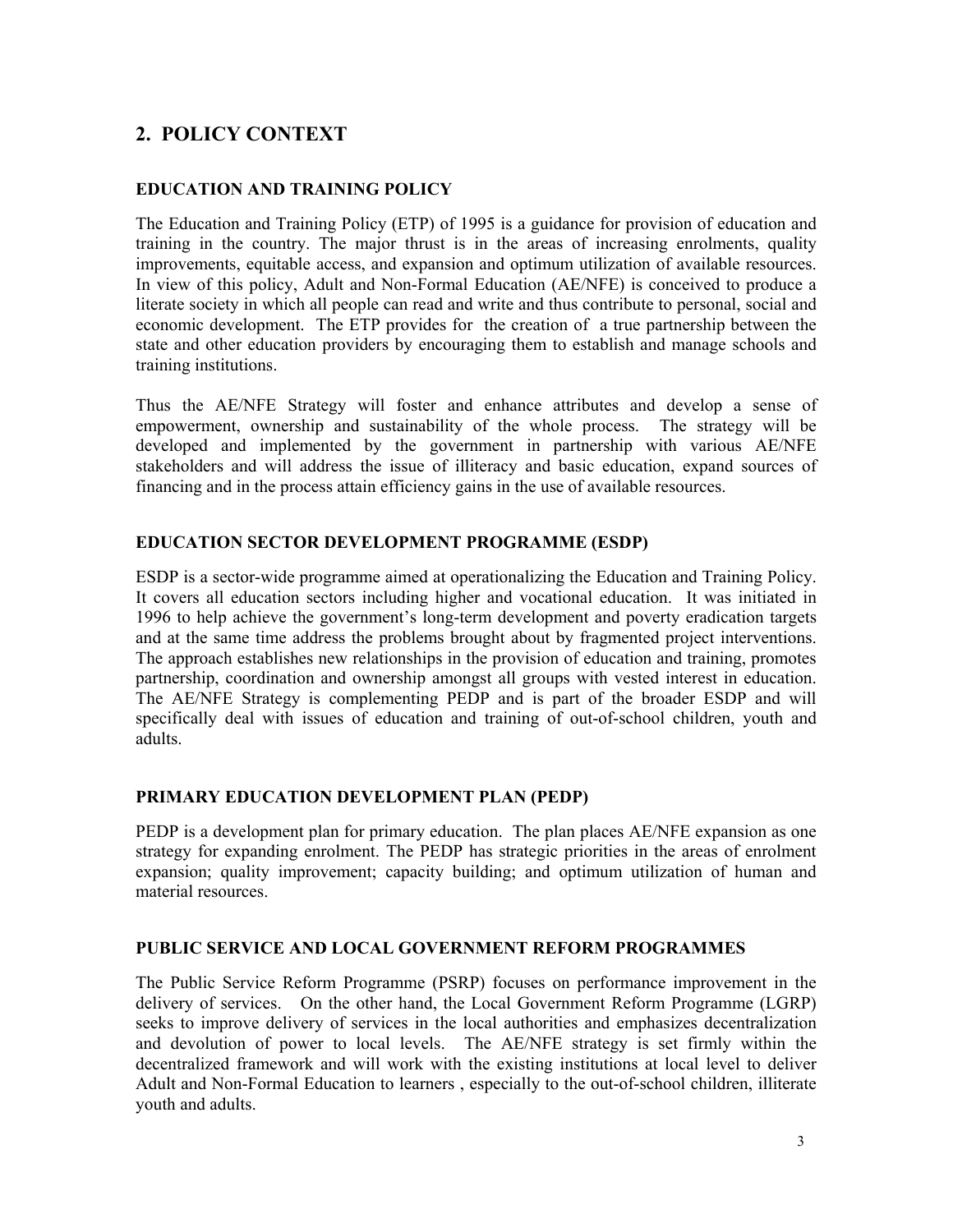#### **POVERTY REDUCTION STRATEGY PAPER (PRSP)**

The Poverty Reduction Strategy Paper (PRSP) is a medium-term plan, set in the Highly Indebted Poor Countries (HIPC) debt relief initiative. It is anchored on the premise that sustainable development will only take place if there is increased and improved levels of education. Lack of basic education undermines all efforts to improve health and nutrition, and impedes efforts to address the cause of diseases such as HIV/AIDS and other illnesses.

The PRSP focuses on reducing income poverty to improve human capacity survival and social well being, and contains extreme vulnerability among the poor. Among the PRSP's objectives is to expand adult education programmes. In view of the fact that completion rate at primary school level is only 65 percent, an average dropout rate is 6.6 percent, a significant number of school going age are out of school and 29% of adults are illiterates. Therefore, the PRSP goals and objectives cannot be achieved if almost one third of adult population are illiterate. The AE/NFE Strategy is therefore a development priority for reduction of people's vulnerability to poverty

#### **TANZANIA DEVELOPMENT VISION 2025**

The Tanzania Vision 2025 aims at a high quality livelihood for all Tanzanians through the realization of, among others, Universal Primary Education, the eradication of illiteracy and the attainment of a level of tertiary education and training commensurate with high quality human resources required to effectively respond to the developmental challenges at all levels.

Within the Vision 2025 context, education is the strategic agent for mindset transformation and for the creation of a well-educated nation, sufficiently equipped with the knowledge and skills needed to competently and competitively solve the development challenges which face the nation. In light of this, the education system is being transformed qualitatively and quantitatively, with a focus on promoting a science and technological culture at its lowest levels, giving a high standard education to children and adults. The Vision emphasizes the need to ensure that science and technology, including awareness of its application for promoting and enhancing productivity and reducing people vulnerability to poverty, permeates the whole society through continuous adult learning and publicity campaigns.

#### **TANZANIA COMMITMENT TO INTERNATIONAL EDUCATION TARGETS**

Tanzania is one of the countries which adopted both the 1990 Jomtien and the 2000 Dakar World conferences on Education For All (EFA) which formulated a Framework for Action for achieving Education for All by 2000 and 2015 respectively. In both conferences, Tanzania and other member states realized that basic education is at the heart of national development. In view of this commitment, the government has agreed to prioritize education sector development in an effort to alleviate poverty.

Universal Primary Education Campaign remains the core of Tanzanian determination to achieve EFA. Its principles of Access Equity and Quality for all children and youth underpin many of the policies incorporated into this AE/NFE Strategy.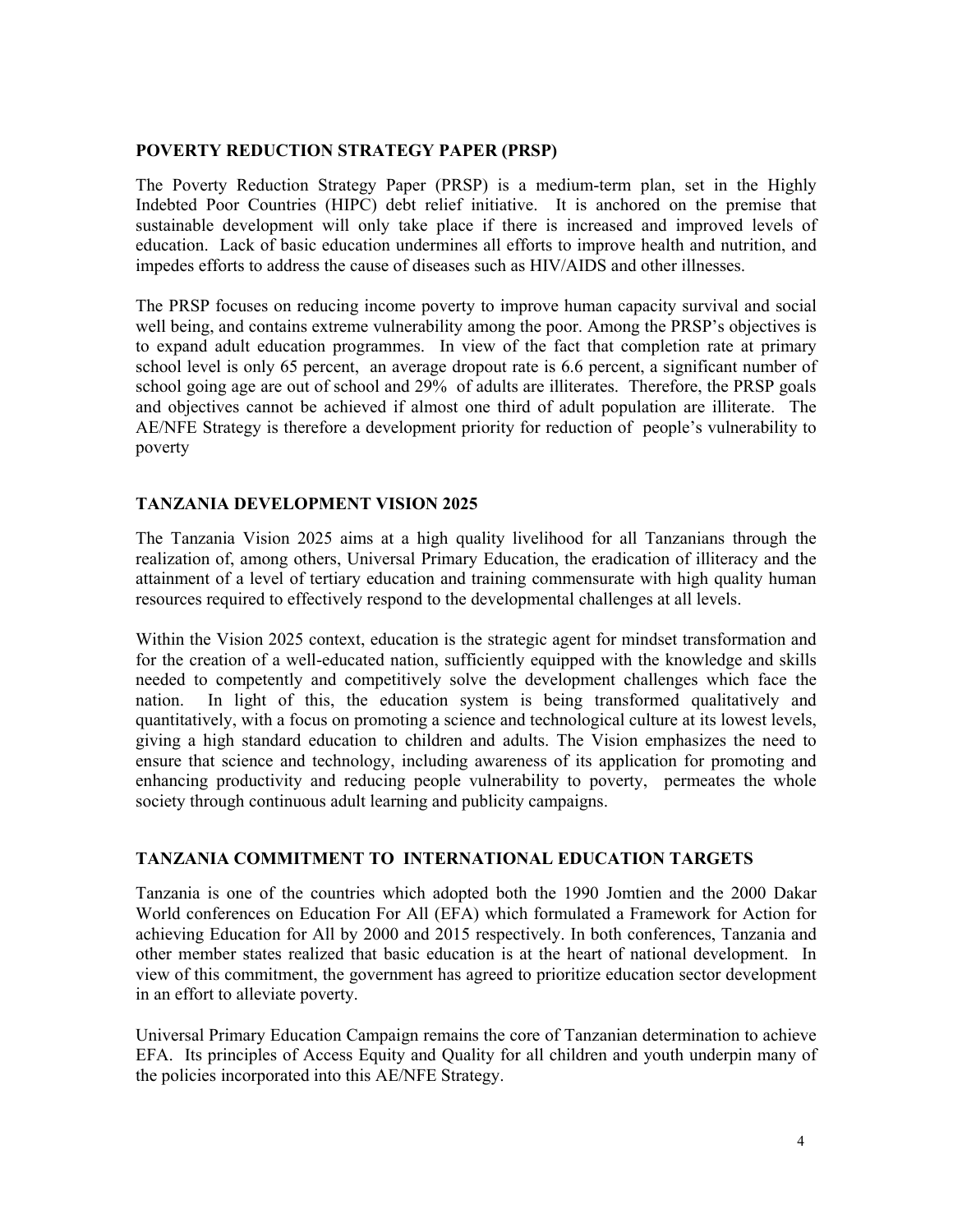### **3. STRATEGIC FRAMEWORK**

This section is a core of the AE/NFE Strategy. It consists of four strategic/ priority areas namely: Access and Equity, Quality Enhancement, Capacity Enhancement and Development, and Post Literacy and Continuing Education. AE/NFE strategic objectives, goals and strategies are constructed around these strategic/ priority areas.

#### **OVERALL OBJECTIVE**

The overall objective is to ensure, in partnership with the civil society, that out-of-school children, youth and adults, especially girls, women, disadvantaged groups and nomads, have access to quality basic learning opportunities, with a view to improve the literacy level by 20%, and reducing the backlog of out-of-school children by mainstreaming at least the 11-13 years old of the targeted groups; thus contributing to the creation of a lifelong learning society, improvement in people's livelihood, and to an increased awareness and prevention of HIV/AIDS.

#### **3.1 ACCESS AND EQUITY**

The ETP (1995) states that the government shall guarantee access to basic education to all citizens. However, this perceived objective has not been fully realized. More than two (2) million children and youth are out of school for various reasons, including poverty, long distances to school, pregnancy, combined with decline in interest in education. Data has revealed that, the drop out rate between standard IV and V was 8.9% in 2001. There has however been an improvement in the dropout rate as a result of the affirmative action to operationalise PEDP. Nonetheless, some children will continue to be left out of school for a long time given the limited capacity of the formal education system to absorb all primary school age children.

#### **ENROLMENT PROJECTIONS**

#### **Children aged 11-13**

#### **Strategic Objective 1:**

Enrol all out-of-school children in NFE centres linked to primary schools, with a view to achieve EFA and PRSP targets and expand basic learning opportunities.

**Goal:** To enrol 234,331 out-of-school children in NFE centres by 2005.

| <b>Y</b> ear | 2003                              | 2004                                   | 2005 | 2006 | <b>TILE</b><br>`otal |
|--------------|-----------------------------------|----------------------------------------|------|------|----------------------|
| Number       | $\pi$ $\alpha$ $\alpha$<br>'0.566 | $H$ $C$ $F$<br>$\sim$<br>h<br>v.<br>υJ |      |      | 34<br>231.JJ         |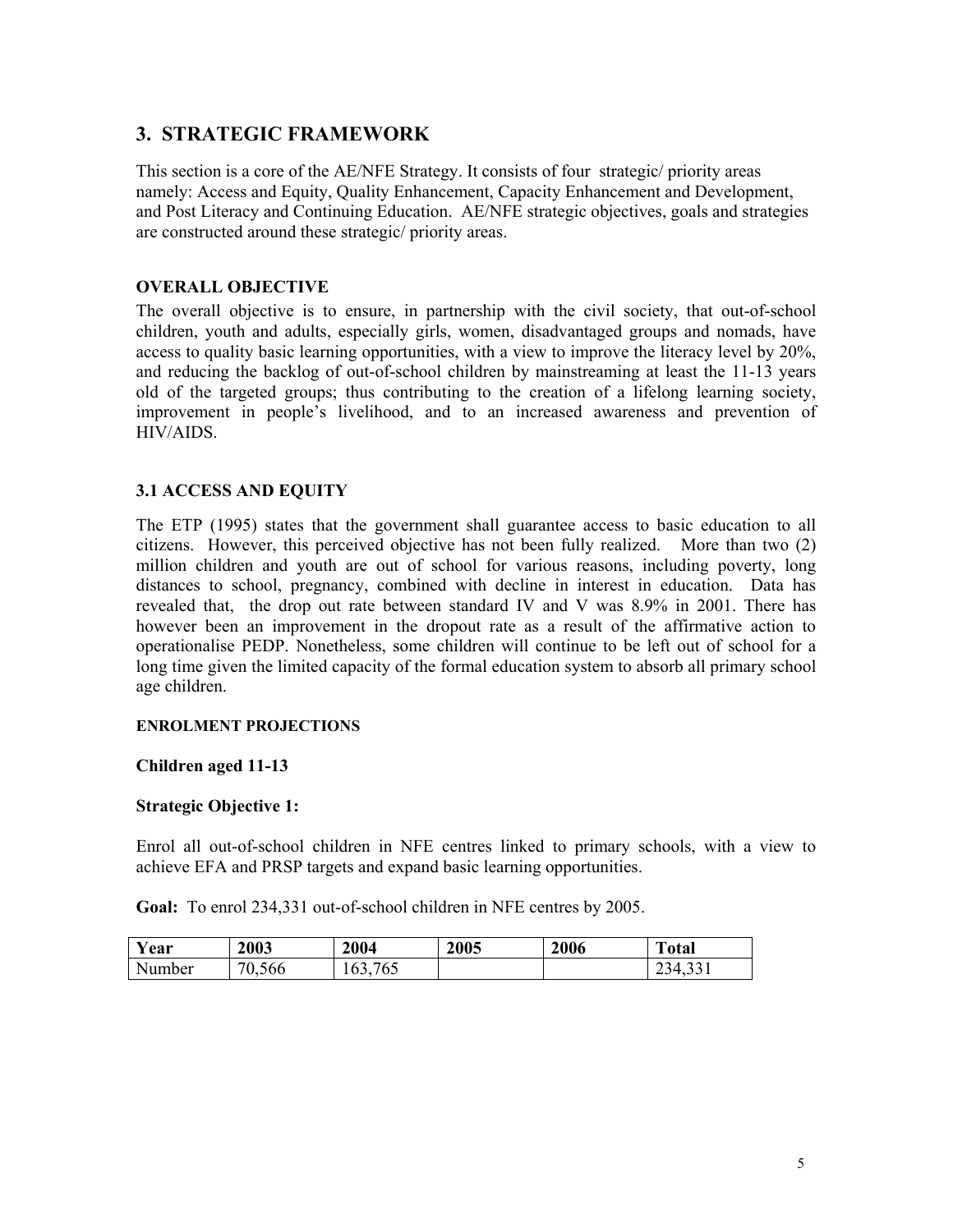#### **Strategies**

- (i) The government will maximise utilisation of existing school facilities by ensuring that all schools with single shift will have another shift to accommodate 11-13 year old children for a four-year course condensed to two years;
- (ii) In the first year the Government shall facilitate those already enrolled (70,566 enrolled children). In the subsequent years enrolment will start with older age children (see Annex B);
- (iii) The IEC campaign, linked to PEDP will be undertaken to sensitise communities and parents to enrol and register out- of- school children in NFE centres;
- (iv) Collaboration between NFE actors will be strengthened to ensure delivery of quality NFE;
- (v) Each AE/NFE centre will have 90 learners with two facilitators;
- (vi) MOEC and PO-RALG will collaborate in conducting monitoring and creating conducive learning environment to ensure retention of children, especially girls;
- (vii) The communities, parents, children, community leaders and local government authorities will be conscientised to enrol over-aged out- of school children in NFE centres;
- (viii) The government will provide at least 30% of minimum salary as honoraria/incentive for teachers in NFE centres;
- (ix) COBET curriculum will be used in providing education for out- of school children;
- (x) The government will devise modalities for mainstreaming children from NFE centres into formal education system after two years;
- (xi) The Local Government Authorities (LGAs) and MoEC respectively will recruit and train professional facilitators (grade IIIA teachers) in NFE curriculum, materials and practical and participatory methodology of teaching NFE participants.

#### **Youth aged 14-18**

#### **Strategic Objective 2:**

Enrol out-of-school youth in NFE centres linked to primary schools with a view to achieving EFA and PRSP targets and expanding basic learning opportunities.

**Goal:** To enrol 382,800 out-of-school youth in basic education NFE centres by 2005

| Y ear  | <b>2003</b> | 2004             | 2005    | 2006 | <b>Total</b> |
|--------|-------------|------------------|---------|------|--------------|
| Number |             | 1 <i>00</i> ,140 | 229,680 |      | 382,800      |

- (i) The government will facilitate the achievements of the communities demands and efforts geared towards registering, enrolment and retention of out of school youth in NFE centres;
- (ii) The government will ensure maximum utilisation of existing community structures/buildings. Where there is no double shift, school classrooms will be used to accommodate 14-18 year olds learners;
- (iii) Effective learning for this group will start in 2004. Year 2003 will be used for undertaking necessary preparations;
- (iv) Enrolment will be on the basis of show up, and reverse enrolment strategy will be adopted when demand exceeds the available learning space;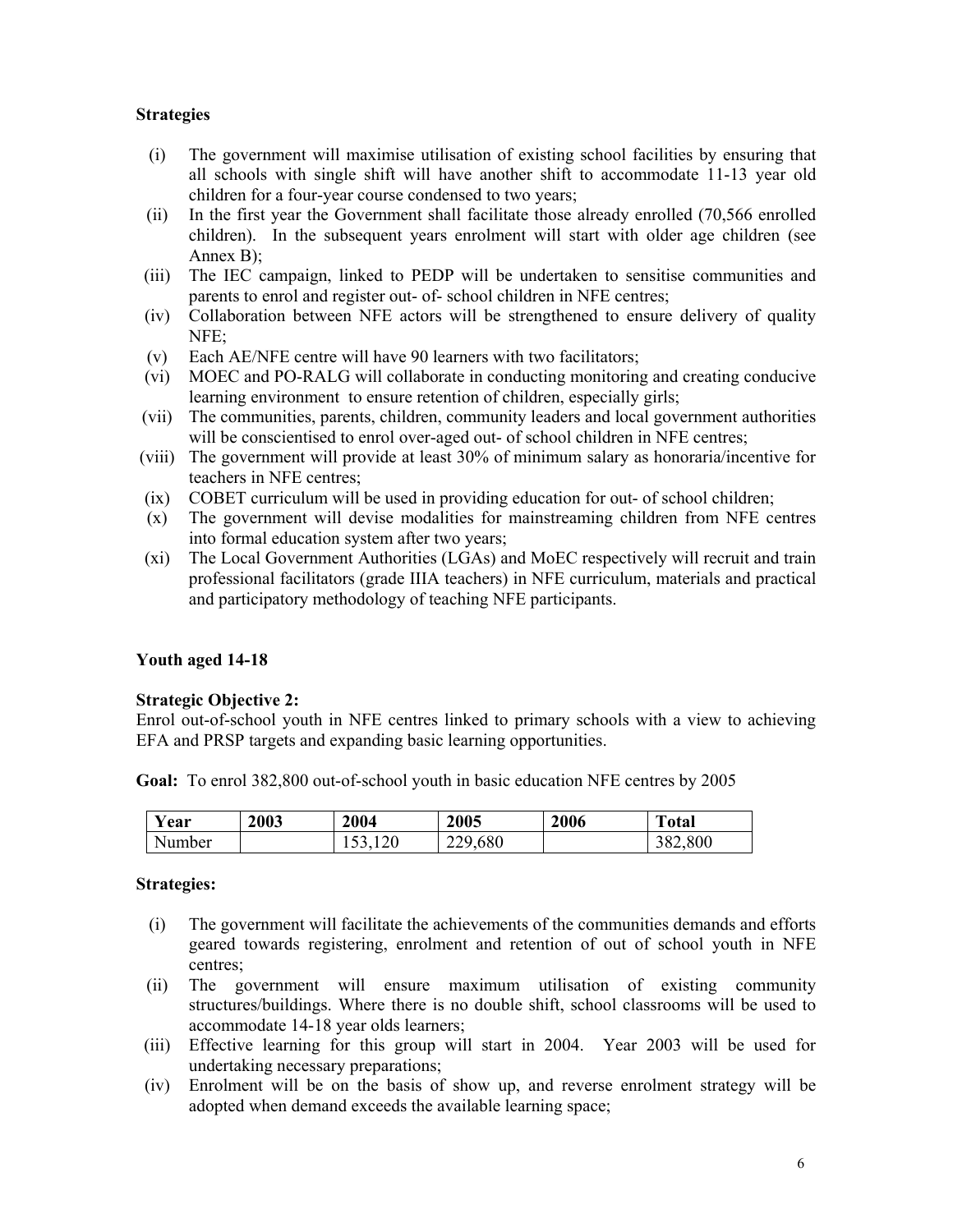- (v) LGAs and MoEC will respectively recruit and train professional facilitators;
- (vi) The centre will have 90 learners with two facilitators (Two classes each for 45 learners running concurrently);
- (vii) Facilitators from this group will be provided with at least 30% of minimum salary as honoraria/incentive, as it is for 11-13 year old group;
- (viii) The government will adapt and use the COBET curriculum for this group. Duration will be 3 years before sitting for PSLE;
- (ix) The government will put in place modalities to ensure the youth who pass PSLE compete for entry into secondary schools and vocational training centres;
- (x) MoEC, in collaboration with Ministry of Labour, Youth Development and Sports, Ministry of Community Development, Women Affairs and Children, NGOs/CBOs and other stakeholders will establish mechanisms/guidelines to ensure partnership and facilitate provision of education to out-of -school youth.
- (xi) MoEC will prepare guidelines, which will facilitate the Local Government Authorities, NGOs/CBOs and other NFE stakeholders to carry out surveys to generate information that will facilitate establishment of NFE centres.

#### **Adults aged 19+**

#### **Strategic Objective 3**

Enrol all illiterate adults in basic AE centres, with a view to achieving EFA and PRSP targets and expanding basic learning opportunities.

**Goal:** To enrol 3,800,000 adults in basic adult education programmes and improve adult literacy levels by 20% by 2007.

| Year   | 2003    | 2004    | 2005    | 2006    | 2007     | <b>Total</b> |
|--------|---------|---------|---------|---------|----------|--------------|
| Number | 250,000 | 750,000 | 900,000 | 900,000 | 000,000, | 3,800,000    |

- (i) AE programme will commence in 2003 and centres will be created in the existing structures including Teachers' Resource Centres (TRCs) at the local level by refurbishing them to accommodate adult learners;
- (ii) Where space allows, school classrooms will be used to accommodate adult learners;
- (iii) Community participation in construction of Community Based Resource Centres and rural libraries to be used as learning centres will be encouraged;
- (iv) The Facilitator-Learner Ratio will be 1:30;
- (v) MoEC in collaboration with IAE will conduct Training of Trainers Workshops in a cascade model;
- (vi) The Local Government Authorities (LGAs) will recruit and train AE facilitators;
- (vii) Learning circle for adult learners will be 18 months;
- (viii) The government will provide 30% of minimum salary as honoraria for AE/NFE facilitators;
- (ix) MoEC and LGAs will enforce a policy of using all institutions including Primary Schools, TRCs, Teacher Training Colleges (TTC), and Secondary Schools as centres for AE/NFE;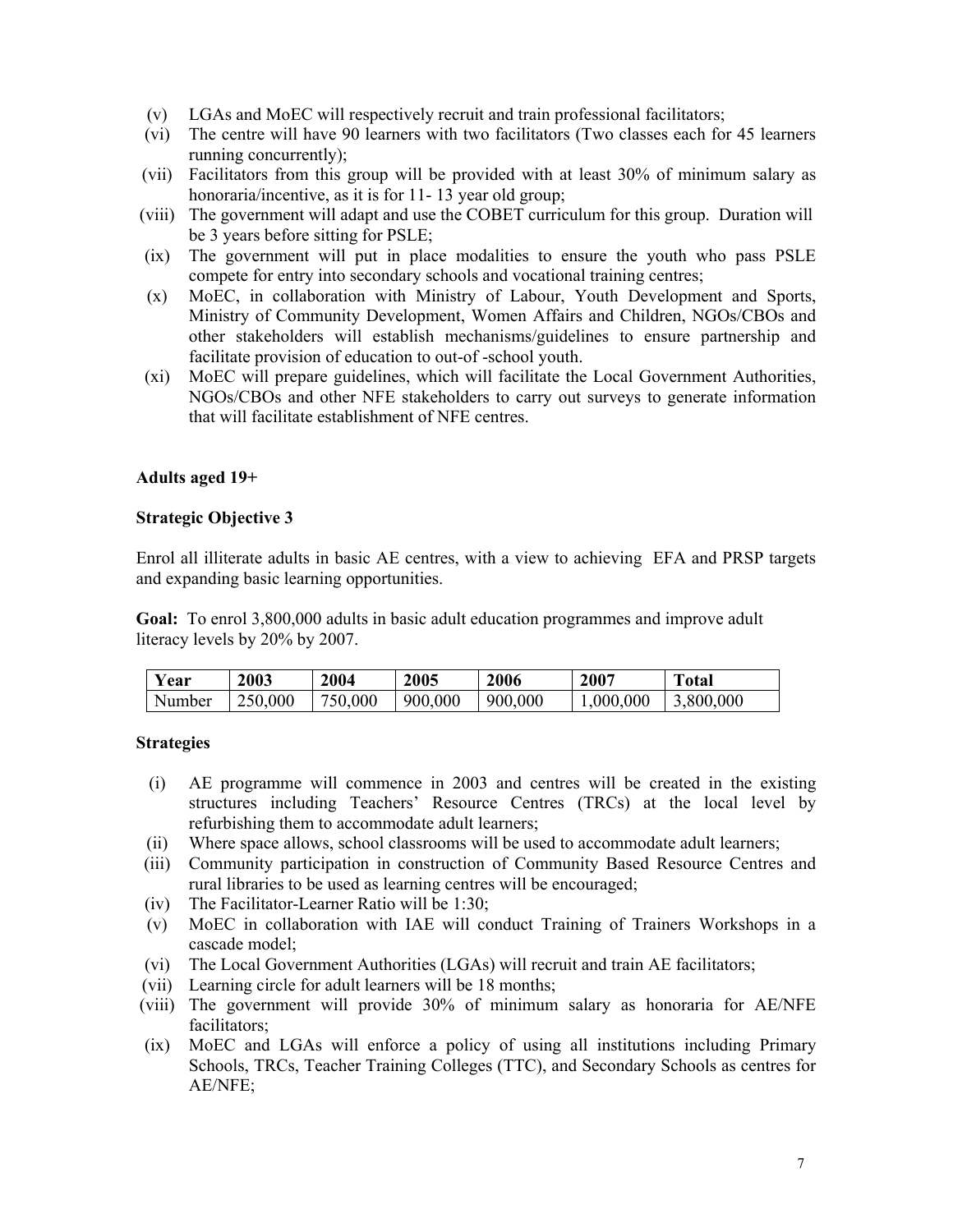#### **Strategic Objective 4**

Enhance access to basic education for out-of-school children, illiterate youth and adults with special learning needs.

**Goal:** Register and enrol all out-of-school children, illiterate youth and adults with special learning needs by 2005.

#### **Strategies**

- (i) The Government will conduct needs assessment and take stock of available opportunities and resources for providing education to people with special learning needs by 2004;
- (ii) Government will collaborate with LGAs, NGOs/CBOs and religious institutions design and implement appropriate delivery mechanism for people with special learning needs;
- (iii) MoEC in collaboration with its institutions (TIE, IAE and NECTA) and other stakeholders will develop AE/NFE programmes and materials for out-of-school children, illiteracy youth and adults with special education needs.

#### **3.2 QUALITY ENHANCEMENT**

AE/NFE provision is enhanced by availability of a relevant curriculum (which is based on the learning needs of the targeted beneficiaries), adequate teaching-learning resources and competent facilitators.

However, analysis of the AE/NFE sub-sector has indicated that existing programmes need a curriculum that incorporate cross-cutting issues as well as curriculum guides, properly trained facilitators and relevant teaching-learning materials. The AE/NFE Strategy aims at addressing the mentioned issues with the view to enhancing the quality of basic education provided.

#### **Curriculum Development**

#### **Strategic Objective 5**

Review and revise a flexible core curriculum for out of school children, youth and adults in order to facilitate and systematise the acquisition of basic learning, essential and life skills.

#### **Goals:**

- 1. Revise modalities for mainstreaming out of school children (11-13 year olds) and out of reach children by 2004.
- 2. Adult Education curriculum guide integrated with HIV/AIDS education, gender and environment in use in adult learning centres by 2004.

- (i) Review and revise existing curriculum to build among the pupils, youth and adults capacity for critical, analytical, creative thinking and problem solving.
- (ii) Develop modalities for mainstreaming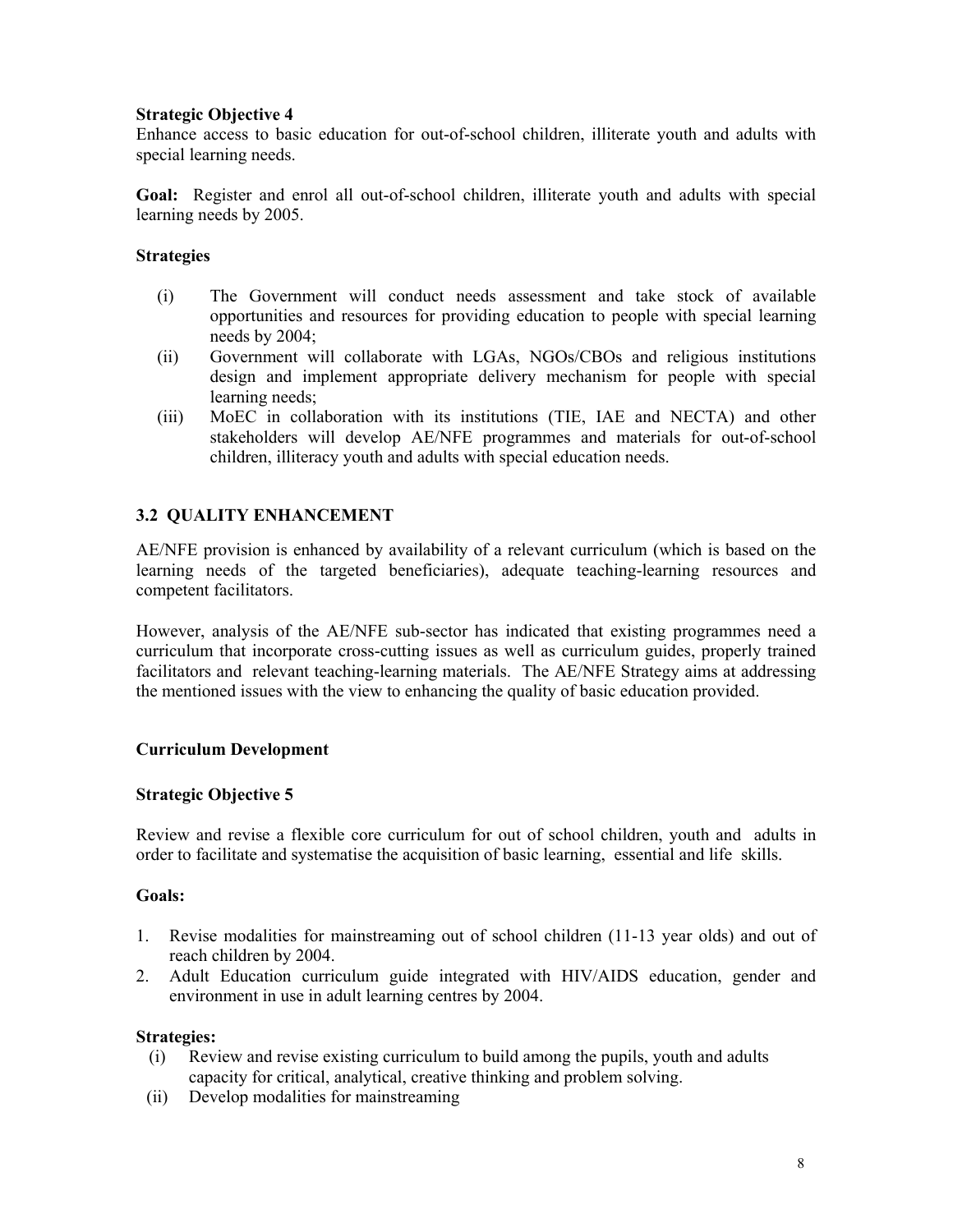- (iii) Develop partnerships between education Sub-sectors with the aim of improving the quality of the AE/NFE curricula;
- (iv) Adapt and replicate experiences from pilot projects;
- (v) Develop a strategy for examinations equivalency and criteria for certification;
- (vi) Existing curricula guides adapted to suit the current learning needs.

#### **Adapting Teaching-learning and Training Materials**

#### **Strategic Objective 6**

Review and adapt the existing teaching-learning and training materials in correspondence with the core curriculum developed for the out-of-school children, youth and adults.

#### **Goal**

Relevant and cost effective teaching-learning and training materials for out of school children, youth and adults in use in AE/NFE centres by 2004.

#### **Strategies:**

- (i) Adapt existing teaching learning and training materials to correspond to the new core curriculum (see annex D);
- (ii) Adapt existing teaching-learning and training materials to suit adult learning and training needs;
- (iii) Integrate HIV/AIDS, gender and environment issues in teaching-learning and training materials;
- (iv) Review, revise, adopt and distribute existing HIV/AIDS, gender and environment IEC materials;
- (v) Develop and mainstream AE/NFE IEC packages into PEDP IEC programme e.g. radio programmes, rural newspapers, newsletters, mass campaigns and youth group discussion (e.g. TUSEME clubs);
- (vi) EFA Week in April and Adult Education Week of every year in September will be used to mobilise communities to ensure increased access to quality education for all at all levels.
- (vii) A system of capitation grant will be applied for procurement of teaching–learning and training materials.
- (viii) Book-pupil ratio for  $11 13$  year olds and  $14 18$  year olds will be one book for 3 learners (1:3).
- (ix) Adults' Book Ratio for 19+ will be one book for 5 learners.

#### **Targets of books**

| Books to be printed for 11-13 |       |                               |  |  |  |
|-------------------------------|-------|-------------------------------|--|--|--|
|                               | 2003: | 141,132                       |  |  |  |
|                               | 2004: | 468,662                       |  |  |  |
|                               | 2005: | 327,530                       |  |  |  |
|                               |       |                               |  |  |  |
|                               |       |                               |  |  |  |
|                               |       | Books to be printed for 14-18 |  |  |  |
|                               | 2003: | 306,240                       |  |  |  |
|                               | 2004: | 765,600                       |  |  |  |
|                               | 2005: | 765,600                       |  |  |  |
|                               | 2006: | 459,360                       |  |  |  |
|                               |       |                               |  |  |  |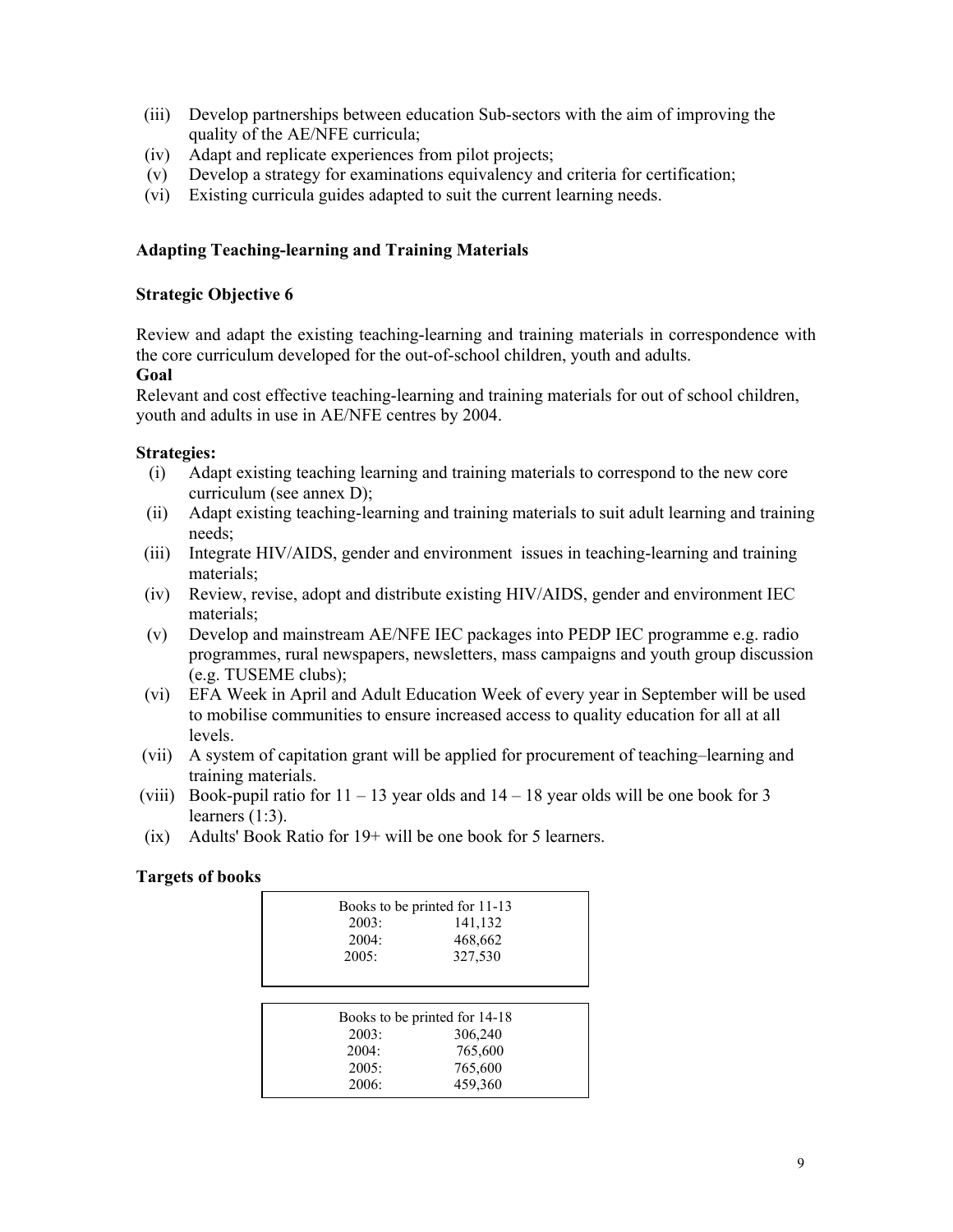|       | Books to be printed for adults |
|-------|--------------------------------|
| 2003: | 500,000                        |
| 2004: | 500,000                        |
| 2005: | 1,500,000                      |
| 2006: | 880,000                        |
|       |                                |

#### **Training of Human Resources**

The facilitators will be identified and recruited at the local level and be trained if they have a minimum of Form IV education. It is assumed that the difficulties for recruitment will be less if the honoraria paid is attractive and provides an incentive to participate and remain to facilitate the teaching-learning process in the AE/NFE Centres.

#### **Strategic Objective 7**

Train, in partnership with the civil society organisations and support institutions, an adequate number of trainers and facilitators, so that they efficiently and effectively implement the AE/NFE programmes at the training and classroom levels.

#### **Goal**

Recruit and train 11,110 professional facilitators and 2,604 para professionals for out of reach children  $(7 - 10$  year olds), out of school children  $(11-13$  year olds) and out of school youth  $(14-$ 18 year olds) as well as 31,667 para-professionals for adults.

#### **Strategies**

- (i) A cost effective training and re-training programme package will be developed/revised for the trainers and facilitators. Education institutions including TRCs, Rural Press premises, IAE and other institutions will be used as training centres;
- (ii) The training and re-training of trainers and facilitators will sensitise and provide them opportunities to acquire and develop appropriate and practical pedagogical/andragogical skills that are academically sound, child friendly, learner-centred and gender sensitive;
- (iii) Linkage and networking of facilitators training and re-training between AE/NFE programmes and those of other stakeholders will be established and strengthened;
- (iv) Facilitators will be trained on how to use and adapt the existing teaching and learning materials including those related to HIV/AIDS, gender, environment and drug abuse.

#### **Targets**

| Facilitators to be trained for 11-13 year olds |              |                   |  |  |  |  |
|------------------------------------------------|--------------|-------------------|--|--|--|--|
| 2003:                                          | Professional | para-professional |  |  |  |  |
| 2004:                                          | 784          | 784               |  |  |  |  |
| 2005:                                          | 1820         | 1820              |  |  |  |  |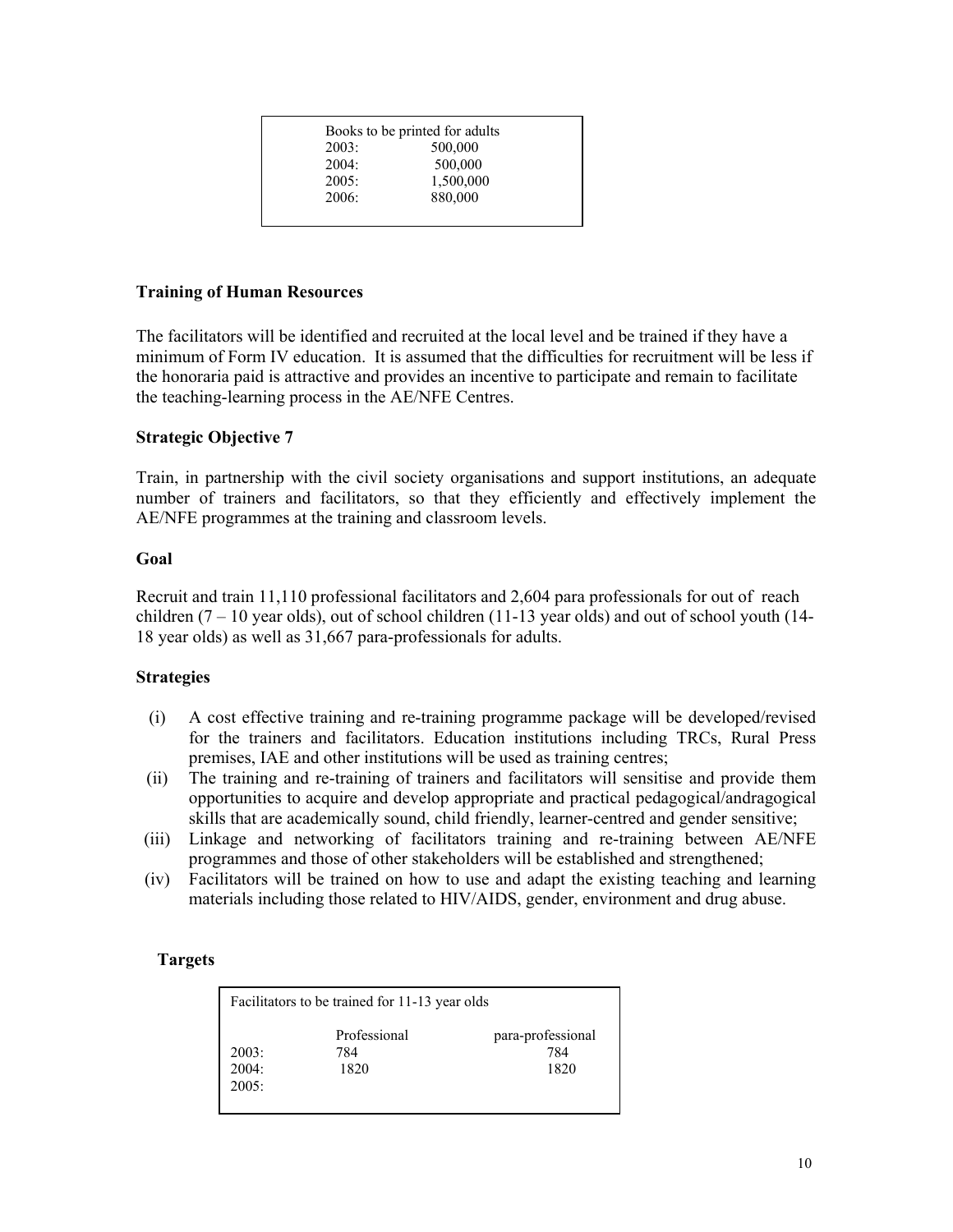|       | Facilitators for the 14-18 year olds<br>Professional |  |  |  |  |
|-------|------------------------------------------------------|--|--|--|--|
| 2003: |                                                      |  |  |  |  |
| 2004: | 3403                                                 |  |  |  |  |
| 2005: | 5104                                                 |  |  |  |  |
|       |                                                      |  |  |  |  |
|       | Facilitators for the $19+$ year olds                 |  |  |  |  |
|       | Par-Professional                                     |  |  |  |  |
| 2003: | 2778                                                 |  |  |  |  |
| 2004: | 8333                                                 |  |  |  |  |
| 2005: | 7222                                                 |  |  |  |  |
| 2006  | 1667                                                 |  |  |  |  |

#### **Monitoring and Evaluation of Implementation Process**

Quality monitoring and support services are continuous processes performed by the management of education system. Currently, management of AE/NFE falls under PO-RALG and MOEC. Monitoring will concentrate on AE/NFE centre level performances, focussing on management efficiency and effectiveness. The efficiency and effective delivery of education requires closer monitoring of all AE/NFE Centres as well as horizontal and vertical feedback mechanisms within and between the school inspection at the district, zonal and national levels. The monitoring and evaluation processes will also encompass evaluating *relevance, impact and sustainability* of the teaching-learning processes and outcomes and not just focusing on the efficiency and effectiveness of the managerial system. The AE/NFE Status Report shows that AE/NFE Centres are not adequately monitored and evaluated to determine their effectiveness.

#### **Strategic Objective 8**

Develop an efficient and effective monitoring and evaluation system for the teaching-learning process and for assessing learning outcomes, to ensure quality in the performance of the AE/NFE programme.

#### **Goal**

An efficient and effective monitoring and evaluation system (learning processes and outcomes) for AE/NFE programmes in place by 2004.

- (i) Capacity building of key staff, inspectors, facilitators and other stakeholders for Monitoring and Evaluation will be enhanced;
- (ii) AE/NFE network will be fully integrated into PRSP monitoring mechanism and carefully linked to the EFA indicators;
- (iii) South African Consortium for Monitoring Education Quality (SACMEQ) Tests or/and Monitoring Learning Achievement (MLA) Tests piloted in Zanzibar will be introduced and adopted to measure learning achievements in AE/NFE centres;
- (iv) The government will develop internal capacities of AE/NFE sub-sector and encourage conduct of regular research studies in collaboration with stakeholders.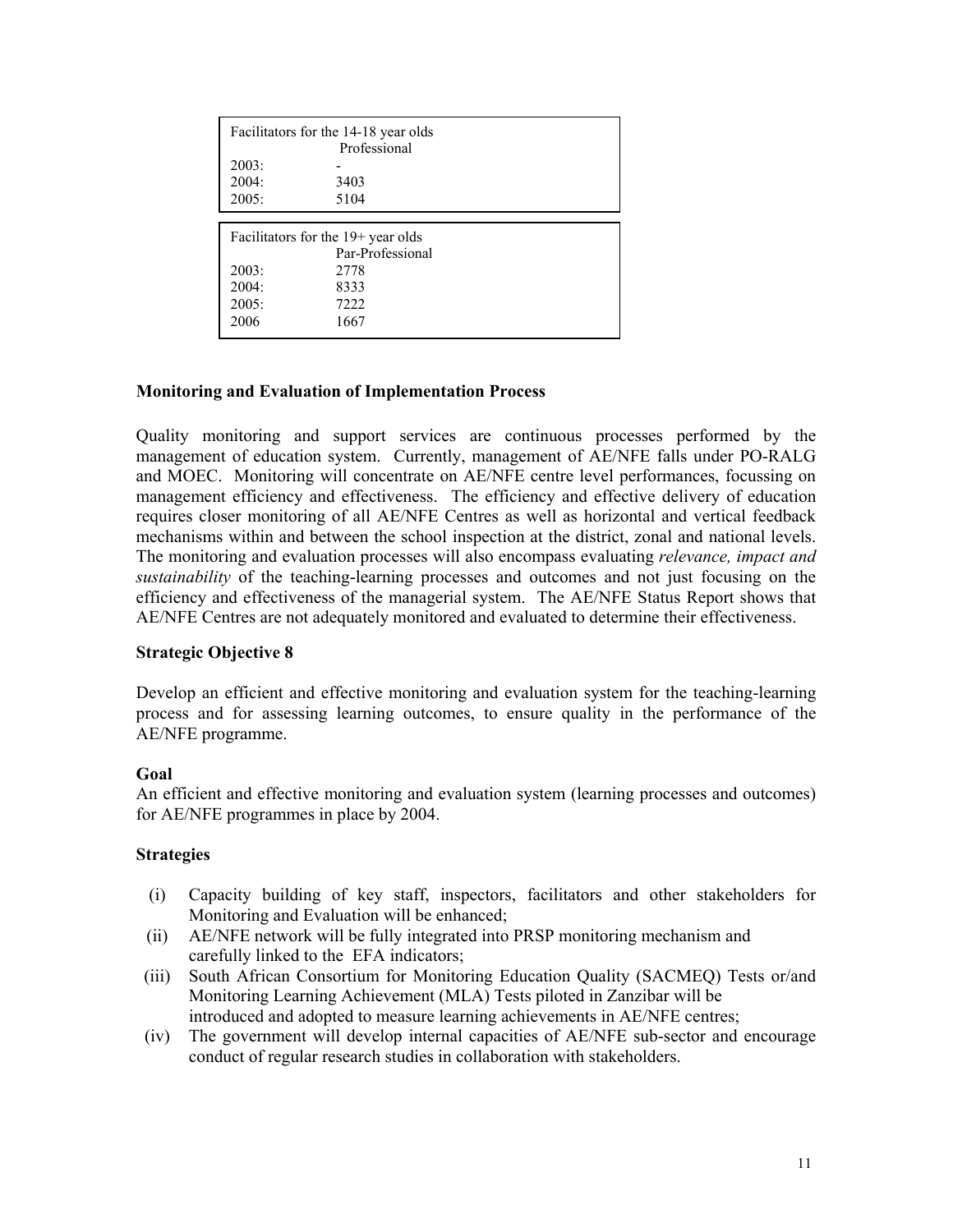#### **Data collection, processing and dissemination system**

#### **Strategic Objective 9**

Strengthen and improve AE/NFE sub-sector system of data collection, processing and dissemination to have reliable data that enhances accountability and transparency, and which improves planning and implementation of the strategy.

#### **Goal**

AE/NFE component incorporated in MoEC's EMIS by 2003.

#### **Strategies**

- (i) Strengthen information collection, process and dissemination system in existence at ministerial and local government levels;
- (ii) Entry point for interpreting AE/NFE EMIS programmes piloted at the district level including that of UNESCO in Shinyanga will be identified, reviewed, revised, and replicated to a national AE/NFE EMIS;
- (iii) AE/NFE EMIS with monitoring indicators will be integrated in the broader MoEC EMIS.

### **3.3 CAPACITY ENHANCEMENT AND DEVELOPMENT**

#### **Management capacity enhancement and development**

The provision of quality AE/NFE cannot be achieved without a well-established management and administrative system. Management training will be provided to AE/NFE Committees at all levels, centre and Ward Education Co-ordinators, inspectors, and implementers at the district, regional and national levels, NGOs, CBOs and other stakeholders.

#### **Strategic objective 10**

Enhance and develop managerial capacity of AE/NFE sub-sector in partnership with LGAs and civil society organisations, in order to implement the strategy effectively.

#### **Goal**

Develop and enhance the managerial capacity and skills of 150 staff from PO-RALG, MoEC and associate institutions by 2005.

- (i) Job descriptions of Regional and District adult education officers will be reviewed and revised basing on AE/NFE and PEDP implementation;
- (ii) Capacity building programme for staff and stakeholders will be designed;
- (iii) All staff and stakeholders with direct responsibility for AE/NFE management will be given training to ensure that they have skills for participatory planning, implementation, monitoring and evaluation;
- (iv) Ward authorities will be used to mobilize funds for centre AE/NFE committee training;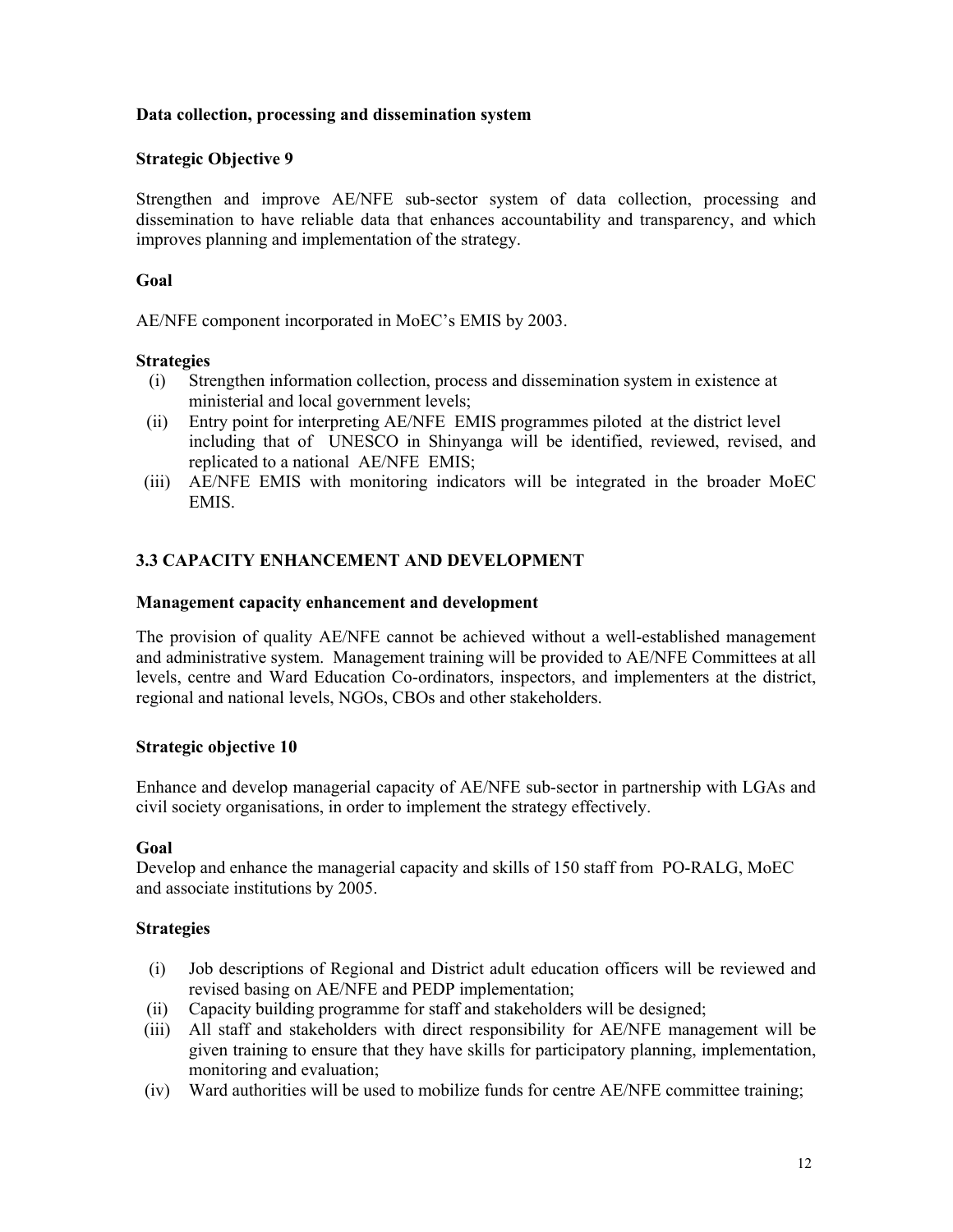- (v) Ward in collaboration with village authorities will train AE/NFE committees regarding the roles and responsibilities of the committees;
- (vi) Develop AE/NFE HIV/AIDS activity plan that will be integrated into the MOEC HIV/AIDS Strategic plan;
- (vii) Support districts to prepare districts HIV/AIDS education plans;
- (viii) Issues of HIV/AIDS, gender, environment, drug abuse and good governance will be mainstreamed into managerial training packages;
- (ix) Financial management mechanism which is applied to PEDP will also be applied to AE/NFE.

#### **Establishment of Linkages and Partnership with CSOs, Education institutions and International Organizations**

#### **Strategic Objective 11**

Establish Linkages and partnership with CSOs, education institutions and international organizations.

#### **Goal**

Secure partnership and support to sustain implementation of AE/NFE programmes.

#### **Strategies**

- (i) Take stock of existing and potential CSOs, education institutions and international organizations engaged in delivery of AE/NFE;
- (ii) Prepare directory of providers of AE/NFE;
- (iii) Design and develop a Memorandum of Understanding (MoU);
- (iv) Convene meetings on regular basis to advocate and mobilize resources and support;

#### **Physical facilities and equipment procurement**

#### **Strategic Objective 12**

Develop and equip physical facilities for learning Centres and offices with appropriate technology and equipment to improve teaching and learning environment, accessibility, communication, monitoring and evaluation and efficiency in delivery of services.

#### **Goal**

AE/NFE sub sector equipped with appropriate working facilities by 2004.

- (i) Ensure full utilization of existing physical facilities including TRCs and FDCs;
- (ii) AE/NFE sub sector will be equipped with appropriate working facilities.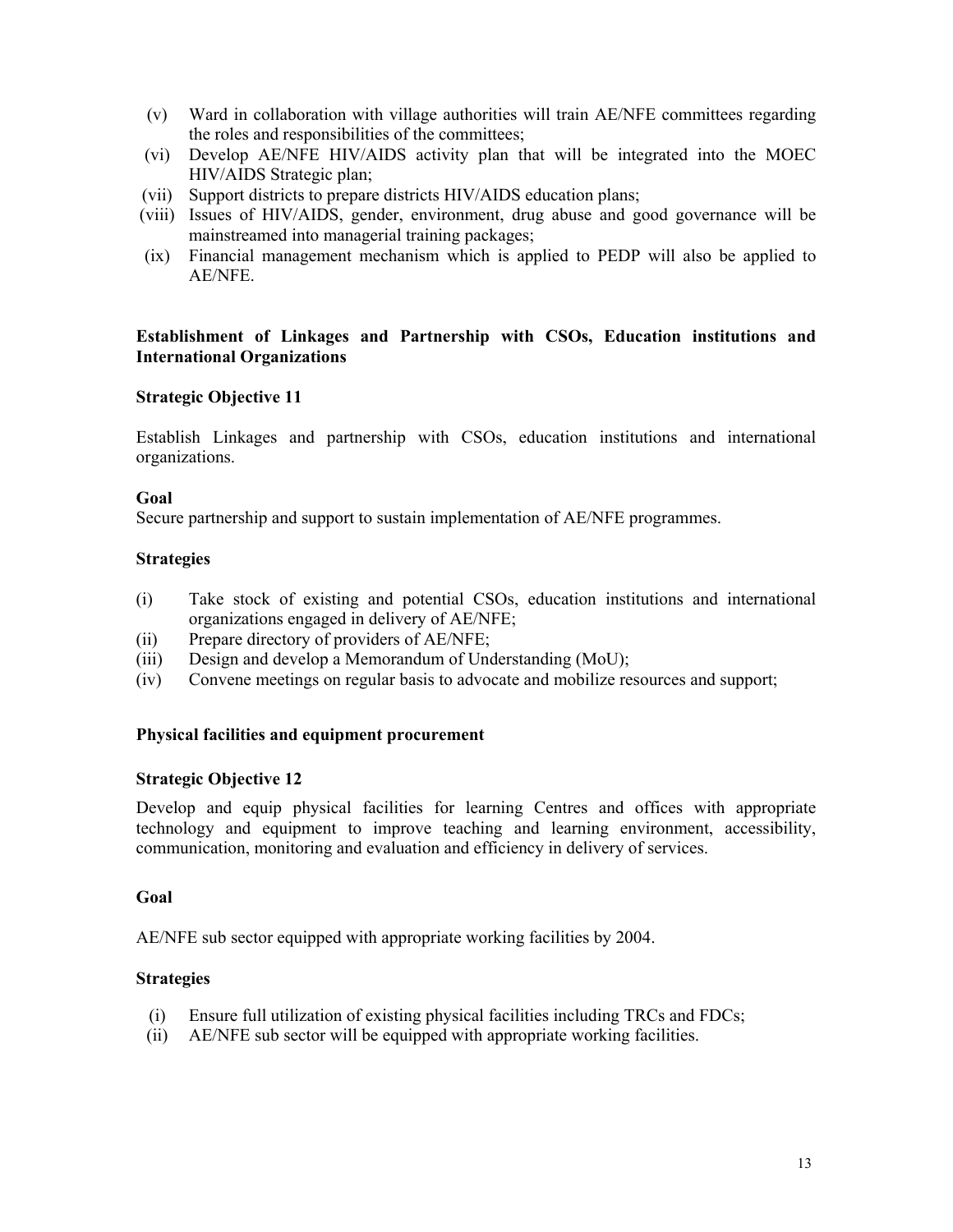### **3.4 POST LITERACY AND CONTINUING EDUCATION**

The AE/NFE sub-sector in collaboration with the Institute of Adult Education, (IAE), will design, plan and implement post literacy programmes to cater for continuing and lifelong education for out-of-school children, youth and adults. Since the vision of the unit is the creation of life-long learning society, through these programmes, it is assumed that communities will get new insights, new ideas and expand their horizons in analysis of their environment. The post literacy programmes will give room for new and better skills and knowledge to participants. Thus, programmes designed will be based on total measures and actions taken to enable the participants (out of school children, youth and adult) to practise their skills and widen the knowledge gained in the preceding phases. The IAE, particularly the National Correspondence Department, Mwanza NLC and Local Government Authorities will have to be strengthened and supported to enable it to accomplish this important role. Services provided will therefore enhance improvement in people's livelihoods, increased opportunities for expanding economic base thus contributing to the realisation of Tanzania Vision, 2025.

#### **Strategic Objective 13**

To ensure availability of life-long learning opportunities for youth and adults through post literacy and continuing education.

#### **Goal**

A post- literacy component as an in-built, integral part of the AE/NFE national strategy for creation, maintenance and sustenance of a literate society by 2004.

- (i) The IAE will be supported and strengthened to provide Distance Education;
- (ii) Support IAE Regional Offices to establish and strengthen AE/NFE Evening Secondary Education Centres;
- (iii) Support Local Government Authorities to establish strengthen TRCs, Post Primary Vocational Education Centres and Community Based Resource Centres (CBRCs) by rehabilitating and equipping them with relevant learning materials;
- (iv) Assess the status of National Literacy Centre (NLC) in Mwanza and find means of strengthening it;
- (v) An Executive Agency will be formed to manage the rural presses;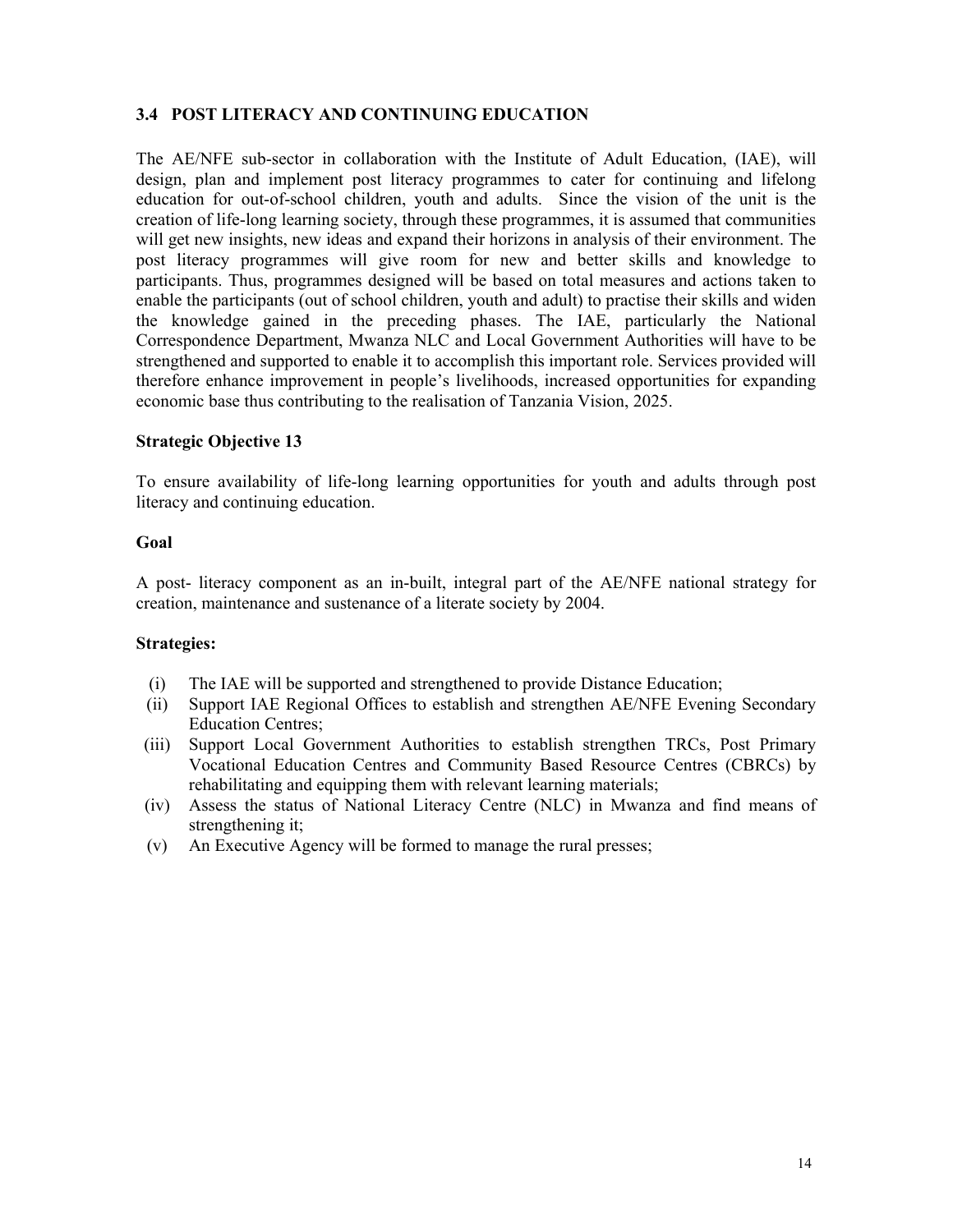# **4.0 FINANCING MECHANISM AND SUSTAINABILITY OF THE STRATEGY**

#### **4.1 FINANCING MECHANISM AND ACCOUNTABILITY**

Adequate financing is crucial for improved access, equity and quality achievement in the implementation of AE/NFE Strategy. However, AE/NFE sub-sector has remained under-funded and does not have its own sub-vote to effectively operationalise its mission. The main thrust of the Medium Term Expenditure Framework (MTEF) is to secure and sustain implementation and expansion of high quality AE/NFE programmes basing on the experiences gained in implementing complementary basic education programmes such as COBET, ICBAE, ACCESS and REFLECT.

Also, the thrust is based on the need for increased budgetary allocation to the sub-sector, particularly for non-salary expenditure items.

#### **Strategic Objective 14**

Develop and sustain mechanisms for mobilizing funds to financing basic education for out-ofschool and literacy programmes, from government and non-governmental sources, to ensure both availability of adequate resources, and accountability and transparency in the use of the resources.

#### **Goal**

Reliable mechanisms for mobilising funds to support the implementation of AE/NFE sub-sector programmes by 2004.

- (i) The funding for the out of school children and youth will be funded under the PEDP funding arrangement;
- (ii) The 11-13 and 14-18 year old children will be supported through the capitation grant of Tshs. 5300 (US \$ 5). The spending of the US \$ 5 in terms of what is disbursed by the Council and what goes directly to the Centre will follow the current practice;
- (iii) Where AE/NFE Centre is a primary school under the local government authority, the management of funds will follow the current practice of funds being disbursed to the school account and managed by the school committee;
- (iv) Where a centre is not under the Council authority, there will be a contractual arrangement between the centre and the Council to allow for the capitation grant to be sent to the centre;
- (v) The local government will have the overall responsibility and accountability for financial resources spent in the centres;
- (vi) The District Education Officer in collaboration with the Ward Education Co-ordinator, the Ward Development Committee and Centre Management Committee, will manage the supervision of the funds;
- (vii) The Government will develop mechanisms for mobilising resources from various sources;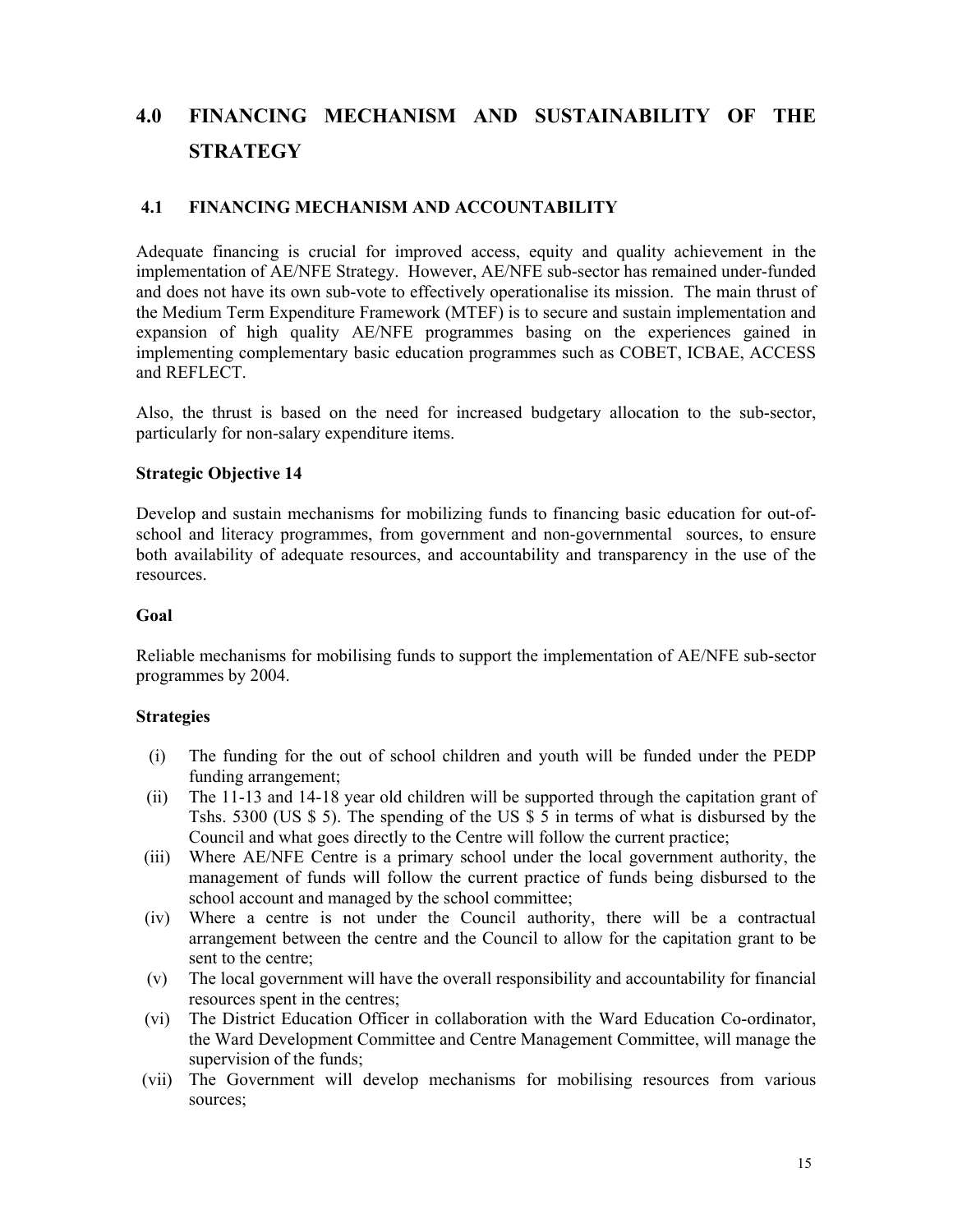- (viii) The government will commit itself to providing a certain percentage of its basic education budget towards adult education programme;
- (ix) The funds set aside for adult education will be used for the acquisition of teaching and learning materials, allowances to facilitators and capacity building for local authorities through MOEC;
- (x) The adult education programme fund will provide for an investment grant to be spent for establishing new learning Centres in wards (i.e. Community Based Resource Centres).
- (xi) Community contributions towards establishing and maintenance of Centres are expected to complement government efforts;
- (xii) The agreed programme funds will include an allowance equal to Tshs.  $2,060/=(USS 2)$ per head to procure teaching and learning materials for adult learners;
- (xiii) Mechanisms and procedures for timely and effective accounting, reporting and auditing for AE/NFE funds will follow the existing PEDP system;
- (xiv) Accountability and transparency in the use of funds will be emphasised and information provided to all levels of adult education system, including adult learners and the communities;
- (xv) The government shall create a civil society fund to support Civil Society Organisations which are active in implementing AE/NFE strategy.

### **4.2 SUSTAINABILITY OF AE/NFE STRATEGY**

#### **Strategic objective 15**

Develop a sustainable plan for ensuring continuity to future operations through consultations with stakeholders to seek commitment towards supporting the AE/NFE strategy.

- (i) The government and local authorities will set/establish committees at village, district and national levels whose mandate will be to determine future requirements and mechanisms for addressing issues relating to the strategy;
- (ii) The district councils will prepare and propagate sustainable NFE district plans through workshops;
- (iii) The government, in collaboration with NGOs, will survey, map and prepare a profile of NGOs/CBOs and other stakeholders involved in the delivery of AE/NFE;
- (iv) The local government will strengthen grass-root NGOs through capacity building on how to manage and conduct monitoring and evaluation of AE/NFE programme;
- (v) The local government will allocate adequate funds for AE/NFE in their annual budget.
- (vi) Communities especially youth and women will be mobilized to establish revolving loan funds to sustain AE/NFE programmes and improve their livelihood basing on the Integrated Community Based Adult Education (ICBAE) pilot project experience;
- (vii) The Adult Education Week as well as EFA Week of every year will be used to mobilize funds to be used for implementation of some of AE/NFE activities;
- (viii) AE/NFE service providers will continuously be encouraged by the government to carry out learning needs surveys to enhance the relevance of programmes offered;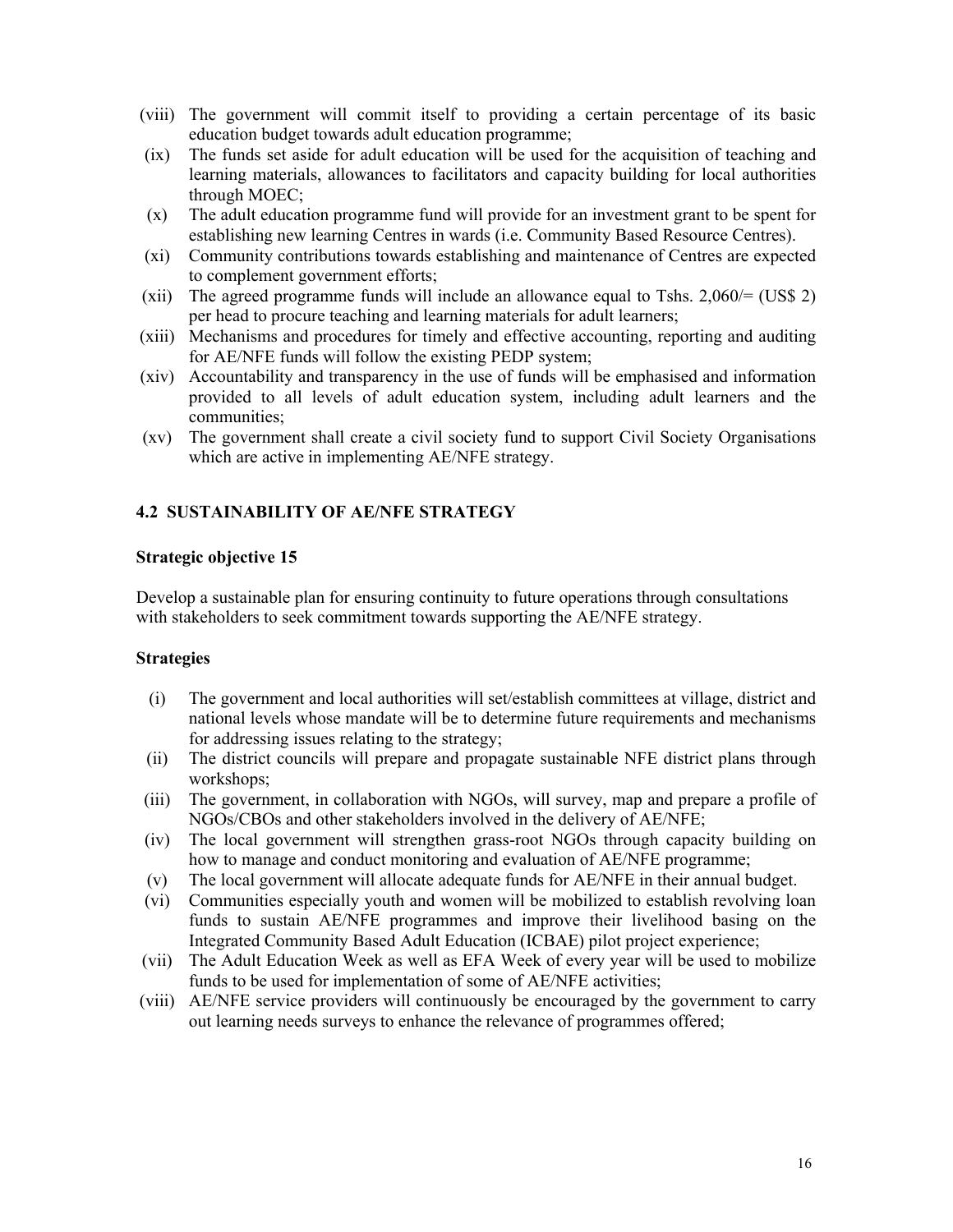### **5.0 INSTITUTIONAL AND ADMINISTRATIVE ARRANGEMENTS**

A number of changes have taken place in the AE/NFE sub-sector. Proper institutional and administrative arrangements and organisation are essential to attain the objectives of AE/NFE strategy in Tanzania. The strategy will take advantage of existing institutional set ups to ensure efficient and effective implementation of the proposed activities. Also, in order to have smooth implementation of the strategy, there is a need to re-define roles, functions and responsibilities for each level of implementation.

### **5.1 ROLES/FUNCTIONS AND RESPONSIBILITIES**

#### **AE/NFE Centre**

Specific functions of the AE/NFE Centre are as follows: -

- (i) To ensure and maintain a conducive learning environment;
- (ii) To deliver quality educational services according to prescribed curriculum;
- (iii) To build confidence in the community that the Centre is a useful investment to the development of entire community;
- (iv) To maintain close relationships with all stakeholders;
- (v) To maintain proper gender desegregated performance records of both children and staff.

#### **Villages/ Mtaa Level**

The specific functions of the village government to the AE/NFE centre will be: -

- (i) To mobilise and sensitise the community to participate in AE/NFE;
- (ii) To oversee the day-to-day functioning of AE/NFE to safeguard the AE/NFE property;
- (iii) To mobilise community contributions to support the Centres;
- (iv) To participate in the establishment and management of AE/NFE centres through the Centre Committee;

#### **Ward Level**

The Ward Education Coordinator (WEC) will coordinate AE/NFE activities within the framework of Ward Development Committee at ward level.

The specific responsibilities of the WEC will be:

- (i) To co-ordinate Centre activities within a ward;
- (ii) To ensure that all AE/NFE target groups are known and registered with AE/NFE Centres
- (iii) To share information with, and facilitate the participation of all community members in realising AE/NFE strategy objectives;
- (iv) To effectively communicate educational information to AE/NFE Centres and other local stakeholders;
- (v) To work with communities and ward leaders to mobilise funds to support the AE/NFE initiative in the Ward;
- (vi) To ensure, through the Ward Development Committee, that the resources allocated to Centres are utilised properly.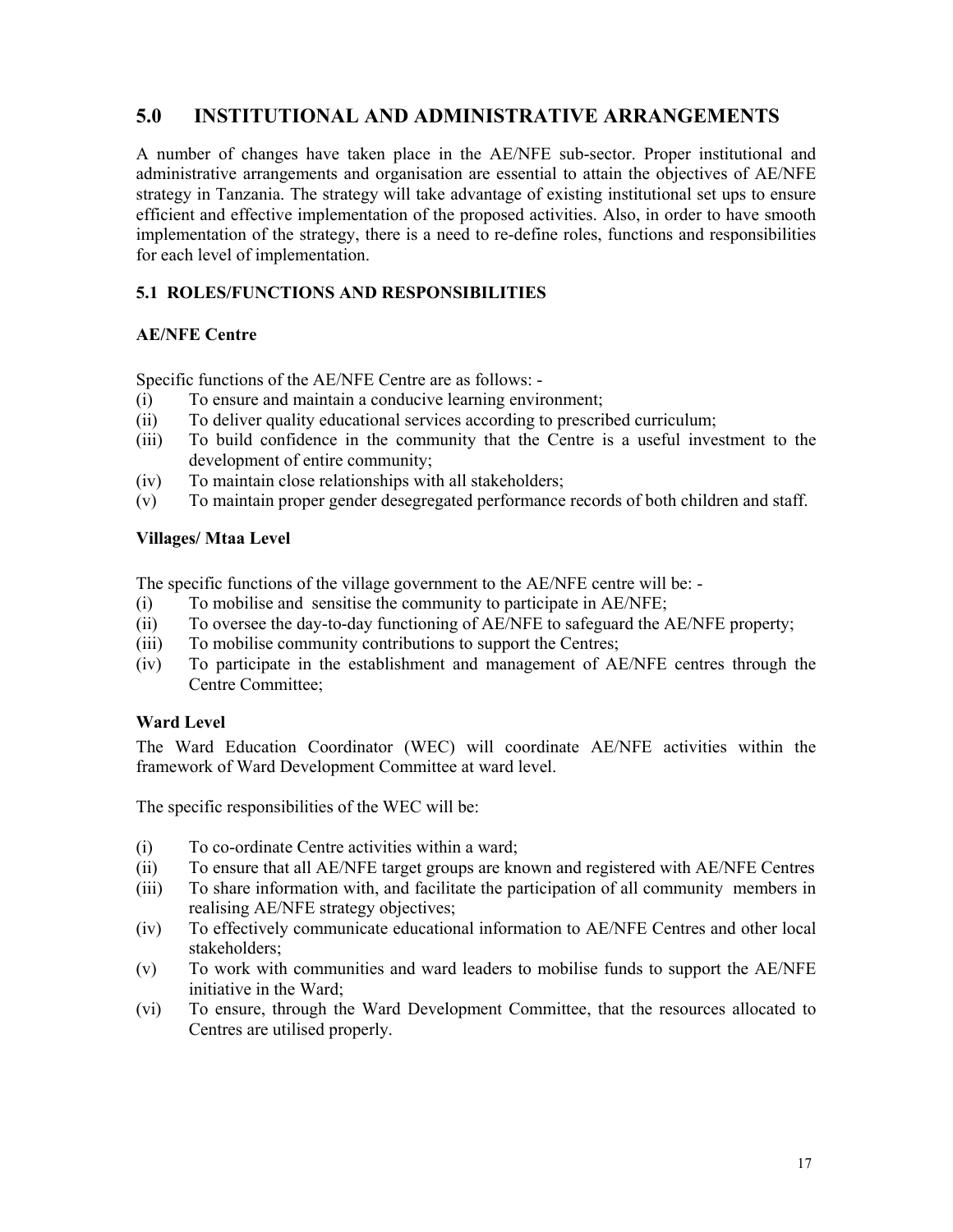#### **Local Government Authorities**

The LGAs will assume full responsibility for the management and delivery of all Centre services within their boundaries. In line with principles of local government reform, the district and urban authorities will:

- (i) Ensure the meaningful and gender balanced participation of all community stakeholders in planning, monitoring and implementing the AE/NFE strategy.
- (ii) Prepare, in a participatory and gender inclusive way, three-year and annual development plans for the AE/NFE Centres, and incorporate them into district education plans;
- (iii) Use the development plans as a basis for preparing and monitoring requisitions for resources for Centres;
- (iv) Regularly monitor, review and evaluate the progress of AE/NFE activities, and report to the Regional Secretariat for transmission to PO-RALG, and MOEC;
- (v) Effectively communicate (AE/AE/NFE) educational information to village, wards, centres and other local stakeholder groups as well as to regional and national levels.

#### **Regional Level**

The Regional and District Commissioners will assist LGAs by creating an enabling environment for the implementation of the AE/NFE strategy by LGAs. The Regional Secretariat (RS) will provide technical support and advisory services to the district to enable it to implement the AE/NFE strategy. The responsibilities of the Regional Education Office in respect of AE/NFE strategy implementation are:

- (i) To carry out periodic audits in the LGAs and in AE/NFE Centres to ensure that performance targets and financial regulations are being met;
- (ii) To guide, co-ordinate and monitor the delivery of education to AE/NFE target groups by local authorities:
- (iii) To provide technical support to district co-ordinators;
- (iv) To ensure that LGAs prepare consolidated three-year education development plans that conform to MoEC Education and Training policy and quality assurance standards.

#### **National level – MOEC**

The roles and functions of MOEC include collaborative planning, monitoring and evaluation; and determining policy, regulatory and quality assurance standards. The Permanent Secretary (PS) will provide overall strategic leadership for AE/NFE implementation and development within MOEC. In implementing its task, MoEC is supported by the co-institutions of Institute of Adult Education (IAE), Tanzania Library Services (TLS), Agency for the Development of Education Management (ADEM), National Examinations Council of Tanzania (NECTA), Tanzania Institute of Education (TIE), University of Dar es Salaam (UDSM), and Open University of Tanzania (OUT).

The Adult Education Unit shall take the responsibility to co-ordinate the implementation of AE/NFE strategy, in consultations with NGOs, donors and other stakeholders within the ESDP framework. In respect of AE/NFE, the responsibilities of MoEC are:

- (i) To set policies that ensure quality education for all in Tanzania;
- (ii) To prepare, in a collaborative manner, detailed plans for AE/NFE implementation;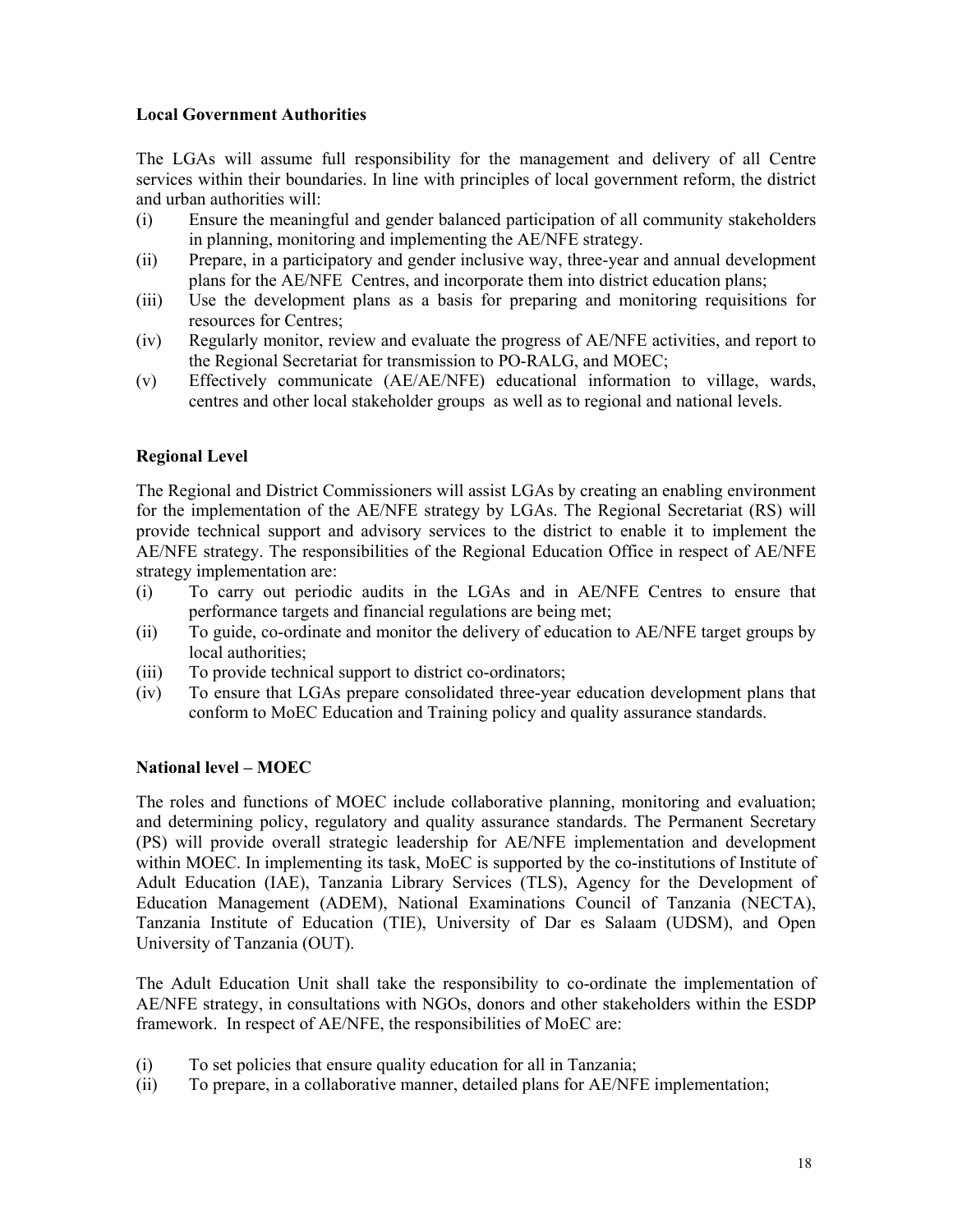- (iii) To monitor review and evaluate progress, outcomes, the relevance and impact of AE/NFE for quality assurance and to regularly make sure reports are submitted to BEDC;
- (iv) To collaborate with PO-RALG on issues of planning, monitoring and evaluation;
- (v) To support and build the technical capacity of district offices;
- (vi) To collect, collate and communicate education information, including HIV/AIDS, gender, and environment related data, to all system levels, supporting education institutions, and interested stakeholders;
- (vii) To develop guidelines for establishment and monitoring of AE/NFE programme delivery to ensure efficiency and quality of education provision;
- (viii) To monitor disbursement and expenditure of funds allocated to districts for AE/NFE programmes.

#### **President's Office –Regional Administration and Local Government (PO-RALG)**

The role of PO-RALG is to oversee the decentralisation of government functions, to local levels including the delivery of AE/NFE by LGAs. It provides technical support and guidance to Regional Secretariats and LGAs. At national level it monitors, evaluates and co-ordinates regional education plans in collaboration with MOEC.

PO-RALG Education Team will also be responsible for directing and overseeing the implementation of AE/NFE strategy.

The specific responsibilities of the Education Team are:

- (i) To supervise and oversee the delivery of AE/NFE by local authorities;
- (ii) To ensure that LGAs prepare consolidated three-year education development plans, which include AE/NFE, that conforms to government goals and to education policy and quality assurance standards;
- (iii) To consolidate Regional plans and budgets into national Plans of Action, which will provide the basis for the approval and transfer of funds for AE/NFE from the treasury;
- (iv) To collaborate with MoEC in order to monitor, review and evaluate AE/NFE outputs and outcomes;
- (v) To participate as a joint stakeholder in the annual ESDP process of reviewing AE/NFE programmes;
- (vi) To support and build the capacity of Regional Secretariats and LGAs;
- (vii) To communicate education information to all system levels and interested stakeholders.
- (viii) To produce the regular financial and physical reports to the treasury and MoEC.

#### **NGOs and Civil Society**

The government's policy to provide AE/NFE of a high quality to all children, youth and adults requires the participation of a broad range of actors. NGOs and other CSOs have an important role to play in this endeavour.

In respect of AE/NFE, the responsibilities of NGOs and other CSOs are:

(i) To participate effectively in planning and implementing activities at all levels that support AE/NFE and ESDP objectives;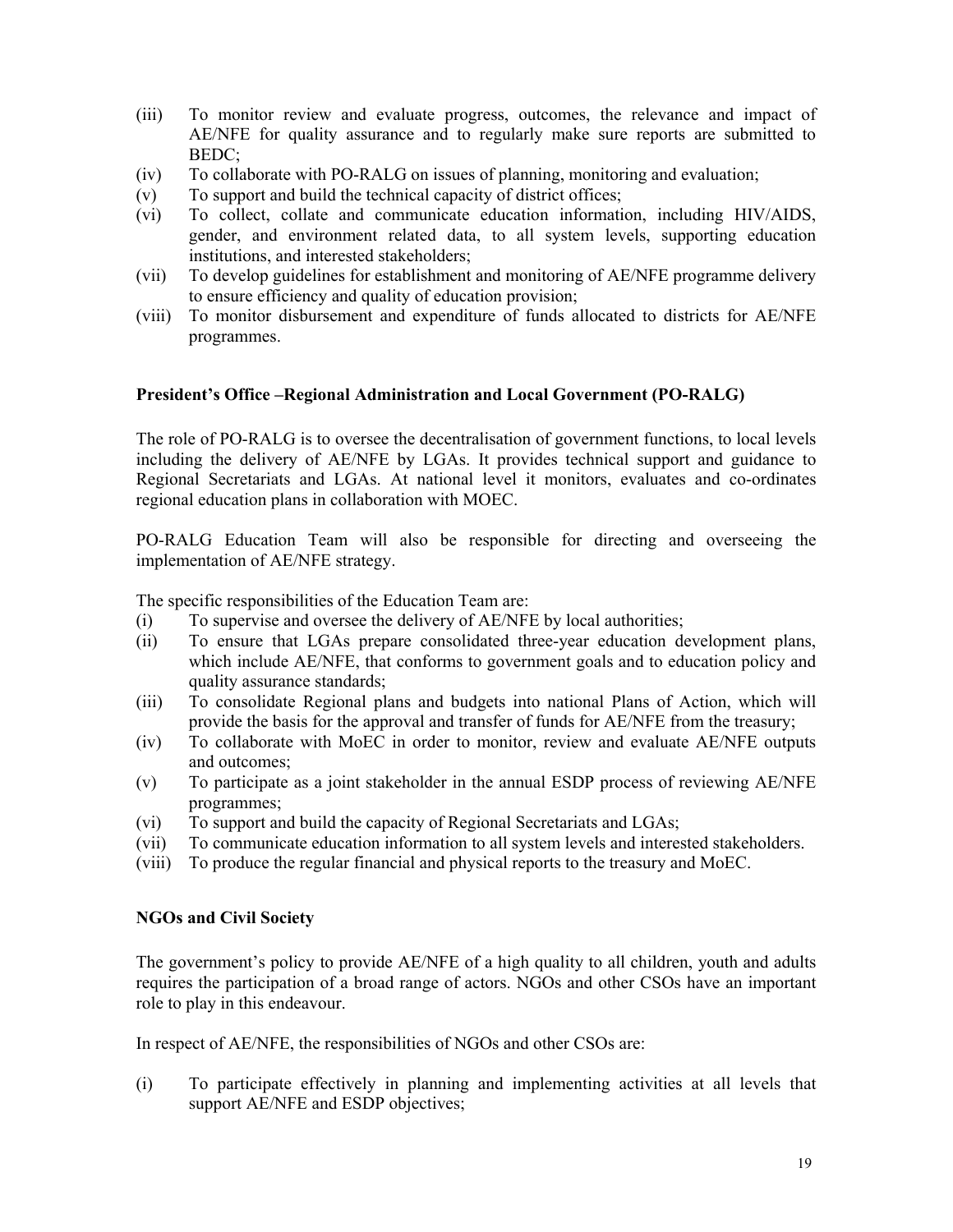- (ii) To participate as a joint stakeholder in the annual ESDP process of reviewing the education sector, including AE/NFE programmes;
- (iii) To contribute their experience and knowledge, as well as human, financial, technical, and material resources to the improvement and provision of AE/NFE;
- (iv) To share information with, and facilitate meaningful community participation in AE/NFE;
- (v) To effectively collect and communicate education information from and to AE/NFE centres, communities, government and other stakeholders.

#### **Donor and Funding Agencies**

The partnership between the government and the donor community is continuously being strengthened. The sector-wide development principle is to continue strengthening existing government plans and systems rather than the creation of independent, parallel project driven initiatives.

Proposed donor responsibilities in respect of AE/NFE are:

- (i) To mainstream donor plans and assistance into the government's policies, plans and budgets for the development and support of AE/NFE;
- (ii) To contribute AE/NFE support funds, and to agree with the government the criteria and rule for transfers of funds into and disbursement from the PEDP pooled Fund;
- (iii) To ensure that the planning of AE/NFE programmes falls within the PRSP, ESDP and AE/NFE development policy frameworks;
- (iv) To participate as a joint stakeholder in the annual ESDP process of reviewing the education sector, including AE/NFE;
- (v) To effectively communicate information to the ministries and to other national stakeholders, and at all times to operate in a transparent manner;
- (vi) Participate in joint Technical Working Groups and other Committees.

#### **5.2 INSTITUTIONS OFFERING RELATED SERVICES**

The AE/NFE sub-sector recognises the importance and legality of other institutions such as Folk Development Colleges and Vocational Training Centres. The strategy therefore endeavours to work with these key Institutions.

#### **Folk Development Colleges**

The underlying principle and task for the FDC is training of adults (15+ year olds) from villages and other places within their proximity with assumption that after the course graduates can go back to their localities and use their new skills and knowledge for the individual and community gains. Regularly, as internal arrangement, area specific, FDCs will be used as excursion places for increased knowledge and skills. As individual and personal initiatives, graduands can register and take various courses offered by these centres.

#### **Vocational Training Centres**

Mainly the 14-18 year old cohort will be linked to Vocational Education Training (VETs) for practical skills. However, linkage is not limited to this age group for even adult, the 19+ year olds can register and attain these important skills that are geared towards poverty reduction, contributing to attainment of goals/targets as set in the Tanzania Development Vision 2025.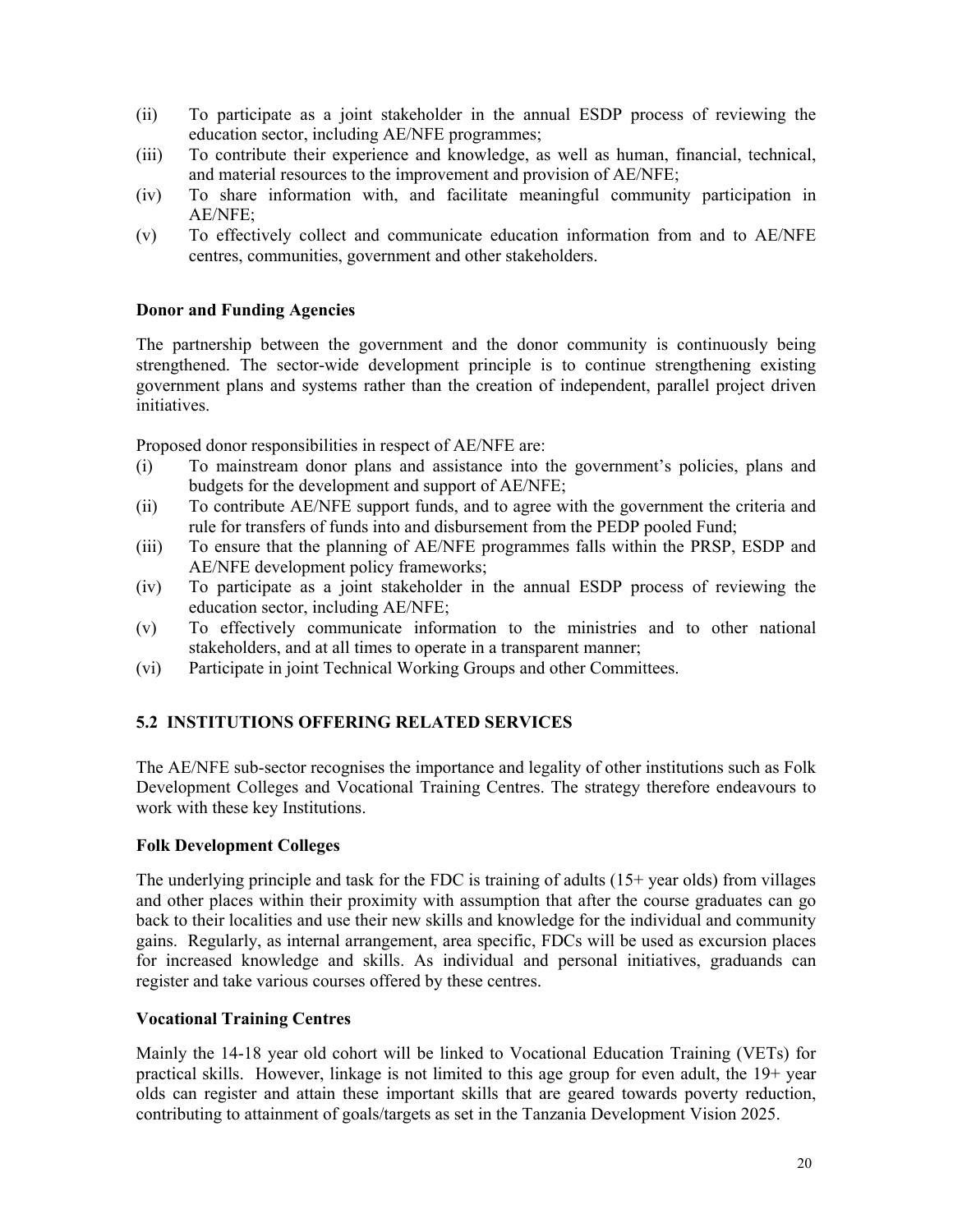#### **National Examination Council of Tanzania**

For the sake of assuring quality, NECTA will be brought in to set standards in collaboration with inspectorate and primary education departments for the out of school children. Setting of examinations for pupils to be mainstreamed into the formal system will be among the major roles for the council. The council will also join the rest in researching for and suggesting more improvement of the AE/NFE programmes.

#### **Tanzania Institute of Education (TIE)**

TIE is mainly involved in curriculum development. TIE will effectively participate in reviewing and revising the existing 11-13 and 14 –18 year old curriculum. As such, key issues that arise during implementation will be jointly dealt with through gathering of ideas, views and opinions from TIE as well as other important actors.

#### **The Institute of Adult Education (IAE)**

In relation to the powers granted through the Act on matters relating to AE/NFE, the Institute's role in implementing the AE/NFE Strategy will be the following:

- (i) In collaboration with AE Unit, to develop programmes for the training of facilitators and managers of adult and non-formal education;
- (ii) In collaboration with other authorities and agencies get involved in implementing the AE/NFE Strategy, by re-training centre facilitators and carrying out research studies;
- (iii) In collaboration with AE Unit, to engage in research on aspects of adult and non-formal education, evaluate and make available the findings to the Government, other public authorities and agencies;
- (iv) In collaboration with AE Unit and LGAs etc. to engage in the production and standardization of books and other learning materials for adult and Adult and Non-Formal Education and to disseminate information on new methods and developments in the promotion of adult and non-formal education;
- (v) In collaboration with AE Unit to render advice and assistance to MOEC, public and other organizations and persons engaged in adult and Adult and Non-Formal Education in curriculum development and preparation of syllabi or program or programmes for adult and non-formal education;
- (vi) To co-operate with MOEC/LGAs and other organizations in the provision of library facilities for adults in rural as well as urban areas;
- (vii) In collaboration with AE Unit, to stimulate and promote mass education, the development of mass media resources, including cinematography, photography and radio.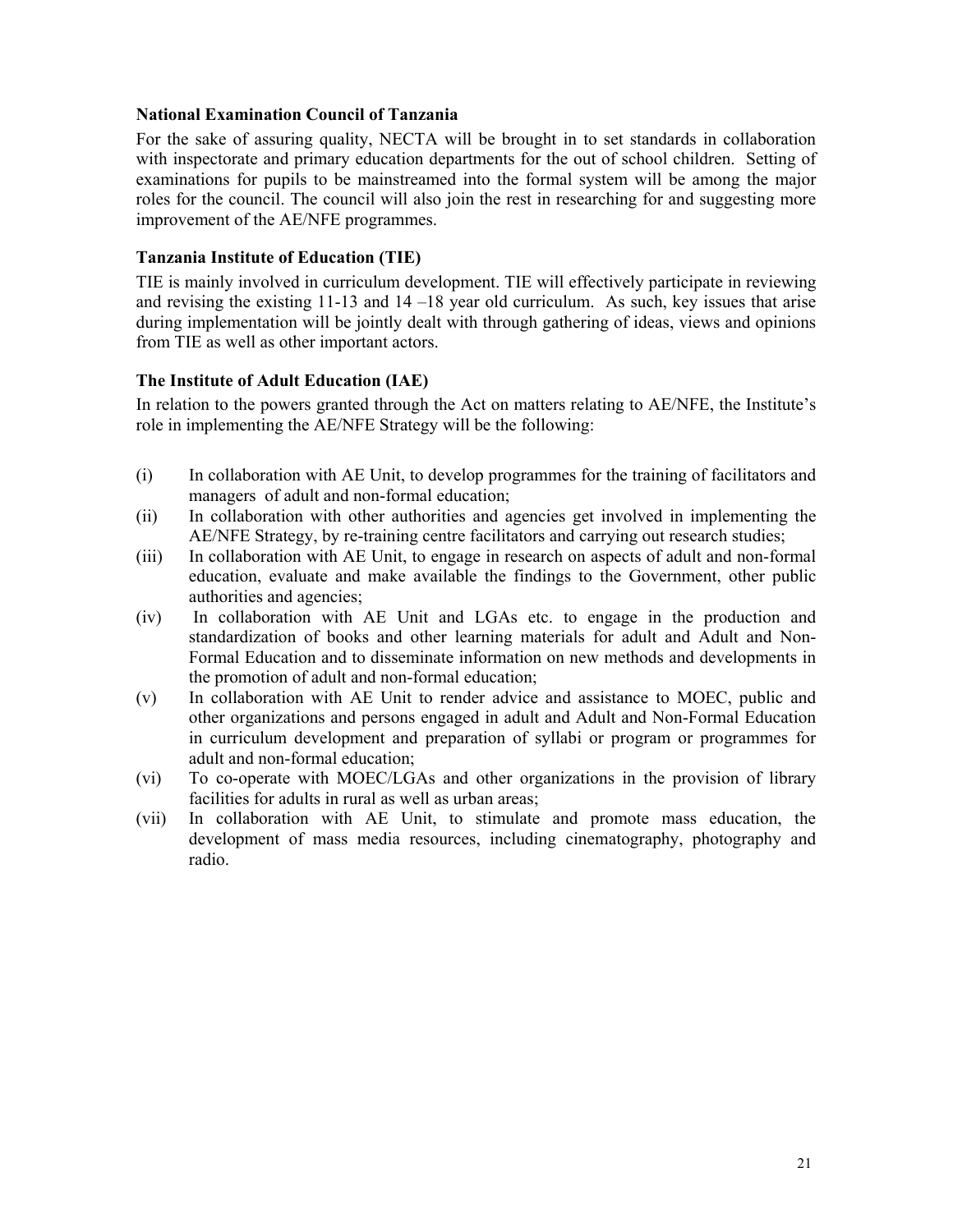### **6.0 MONITORING AND EVALUATION OF THE STRATEGY**

The implementation of this strategy will be monitored continuously using participatory approaches where different stakeholders will take part. However, for increased ownership, continuous learning and improvement of design, plan, implementation, monitoring and evaluation, there will be two kinds of evaluation, mid-term and end of strategy evaluation.

The purpose of these evaluations is to draw lessons resulting from AE/NFE programme implementation. The mid term review, to be done 30 months after the start, will bring issues that need to be re-addressed so as to achieve the goals in priority areas. A few key actors, including donors, local and foreign consultants (mainly for joint reviews and evaluations), NGOs, government departments (including MoEC, PO-RALG) and communities as primary actors; will be involved in the activity.

Summative evaluation will be done soon after the end of the strategy implementation. The evaluation teams, which include consultants, will be charged with the responsibility of working to see how the implementation objectives were met. The team will bring issues regarding participation, effectiveness and efficiency as well as any foreseeable impact to the lives of poor men, women, boys and girls. Key results of this evaluation will be used as reference for further design, planning and implementation of related strategies within the AE/NFE unit and ministry at large.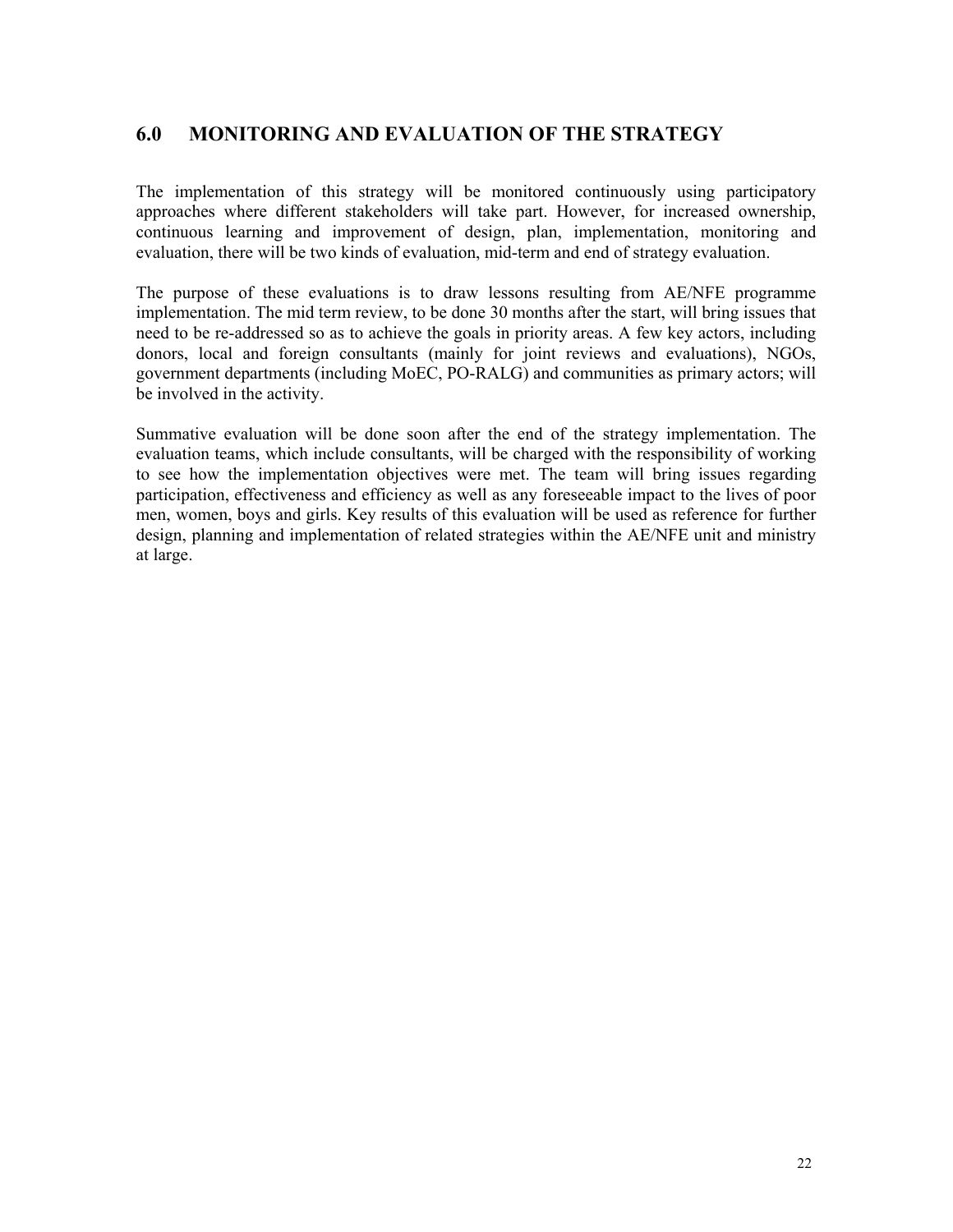# **7.0 COST ESTIMATES FOR THE AE/NFE STRATEGY FOR THE PERIOD 2003/04 -2007/08**

- (i) The AE/NFE cost estimates are greatly influenced by (i) the number of students to be enrolled because the government has to bear the tuition costs, and (ii) the number of facilitators to be recruited, trained and paid, which in turn is influenced by the class size.
	- The class size for the 11-13 and 14-18 year olds is estimated at 45 as stated by the policy on enrolment, and attended by one facilitator;
	- The class size for the adults  $(19+)$  year olds) is estimated at 30 as prescribed by policy on enrolment, and attended by one facilitator.
- (ii) Basic education is a right to every child aged 7 to18. Therefore, children aged 11-18 who will be enrolled in AE/NFE centres are entitled to capitation grant (as per PEDP). But only Tshs. 5,150/= (US \$ 5) has been planned for this purpose and will be used as follows: textbook and teaching materials Tshs. 4,120 (\$4) and administration support costs - Tshs. 1030 (\$1);
- (iii) As regards adult learners, a book allowance of Tshs. 2,060/= (US \$2) per person per course period has been provided for in the estimates. It is also assumed that the books procured for use by the learners will belong to a resource centre, in which case various enrolled groups will use. Hence cost estimates for learning materials have been limited to the first two years;
- (iv) Facilitator compensation is estimated at professional facilitator for 11-18 year olds Tshs. 20,000/= per month for a maximum of 10 months. This is an allowance to be paid to those already under the government payroll for teaching in a second shift. The para-professional will be paid Tshs.  $40,000/=$  per month for a maximum of 10 months. These will be recruited from the market and be offered temporary employment. In the case of adult facilitators, the rate is 30% of the minimum pay, now equal to Tshs. 20,000/= paid for a maximum of six months in a year;
- (v) The AE/NFE Strategy will cost about Tshs. 55.9 billion (equal to US\$ 54.5 million) to implement over a period of five years. The distribution of costs among the main beneficiaries is as follows: 11-13 year old out-of-school group - Tshs.8 billion (14%); 14-18 year old out-of-school group - Tshs. 13.2 billion (23.2%); Adult Education group - Tshs. 25.6 billion (45.8%); Post literacy group - Tshs. 2.6 billion  $(4.6\%)$ ; and other capacity building costs - Tshs. 6.5 billion  $(11.4\%)$ ;
- (vi) The spread of the cost estimates among the major categories of expenditure is as follows; teaching, learning materials and examinations - Tshs. 13.8 billion (24.6 %); Facilitators training and honoraria - Tshs. 33 billion (59%); and other capacity building costs including expanded centres, technical assistance, post literacy support etc -Tshs. 9.1 billion  $(16\%)$ ;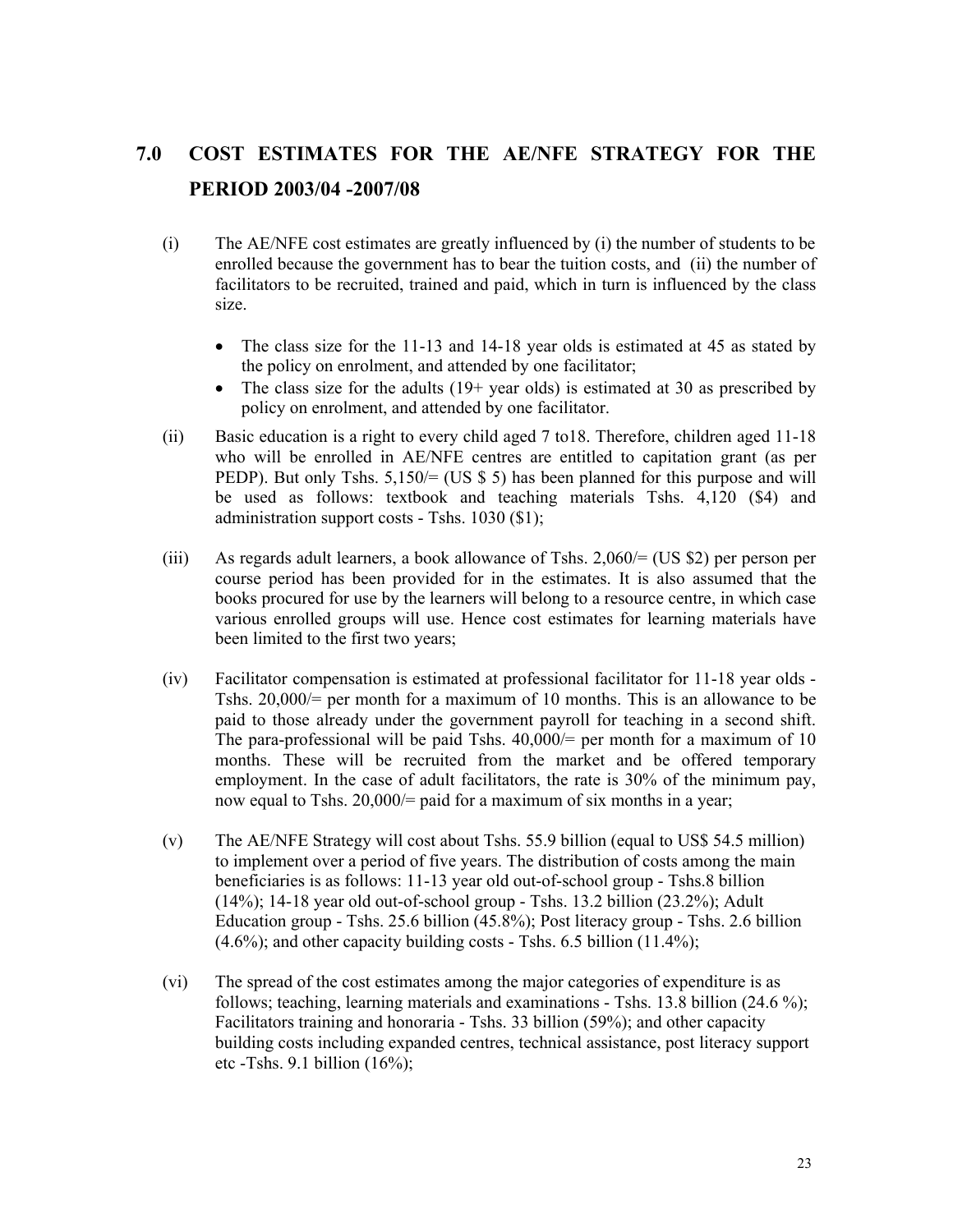|                     | 20003/04 | 2004/05 | 2005/06 | 2006/07 | 2007/08 | Total |
|---------------------|----------|---------|---------|---------|---------|-------|
| Amount in Tshs. $-$ | 3.9      | 13.94   | 18.17   | 11.03   | 8.93    | 55.97 |
| 'billions'          |          |         |         |         |         |       |
| US\$ equivalent-    | 3.79     | 13.56   | 17.68   | 10.74   | 8.7     | 54.47 |
| 'millions'          |          |         |         |         |         |       |
| Percentage of total | 6.9      | 24.9    | 32.4    | 19.7    | 15.9    | 100   |

(vii) The spread of the costs over the next five years is as follows: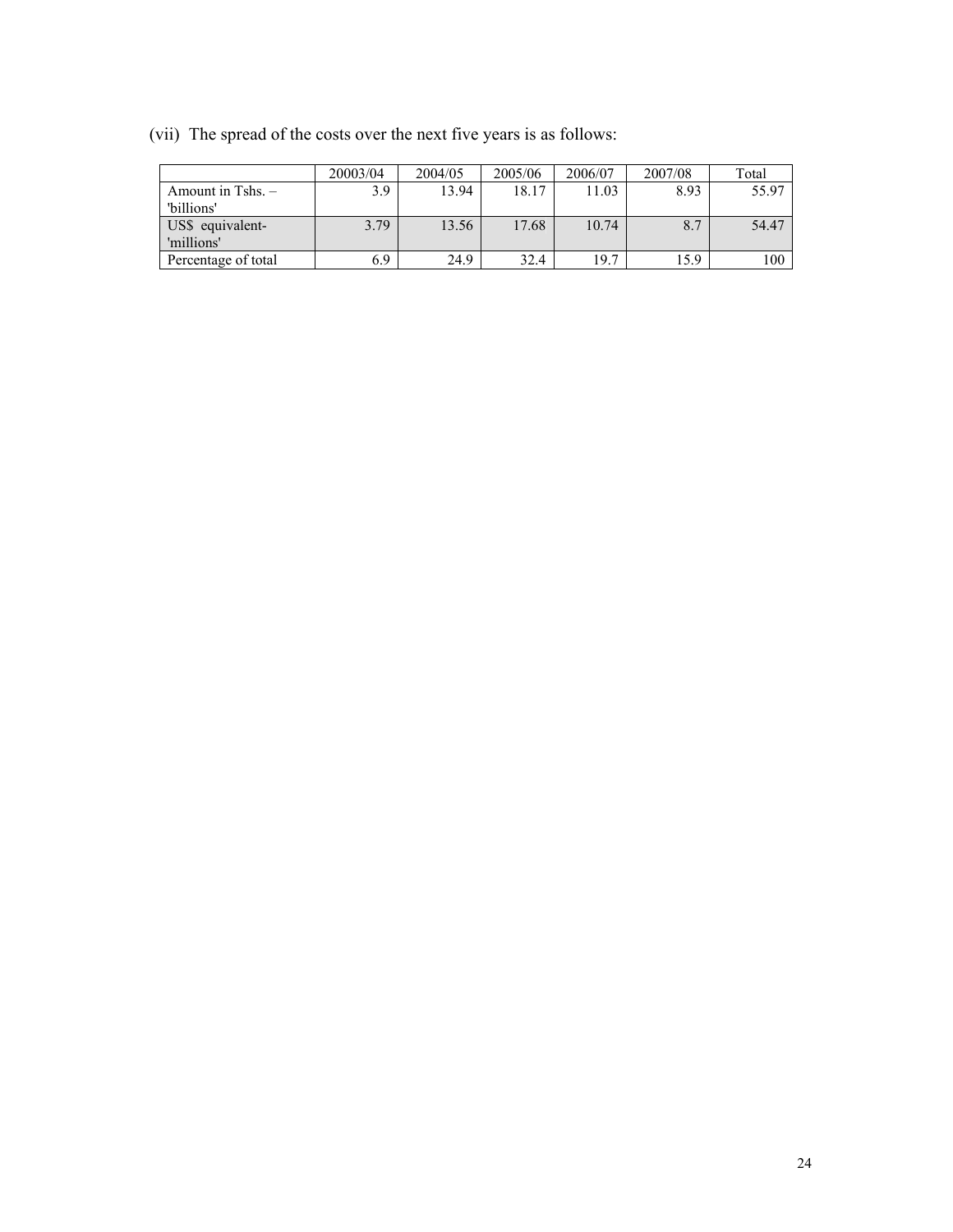# **TABLE 1 (a) : COST ESTIMATES BY CATEGORY OF EXPENDITURE**

|                                                                |           | <b>SUMMARY FOR FIVE YEARS (amounts in Tshs. '000)</b> |                                 |                                                   |              | <b>CATEGORY OF COSTS ON A YEARLY BASIS (Amounts in Tshs.</b> |           |               |         |                     |                                                       |  |
|----------------------------------------------------------------|-----------|-------------------------------------------------------|---------------------------------|---------------------------------------------------|--------------|--------------------------------------------------------------|-----------|---------------|---------|---------------------|-------------------------------------------------------|--|
| <b>NATURE OF COSTS</b>                                         | $11-13 +$ | 14-18 Year<br>olds                                    | <b>ADULT</b><br>$(19+)$         | <b>CAPACI;TY</b><br><b>ENHANCE</b><br><b>MENT</b> | <b>TOTAL</b> | 2003/04                                                      | 2004/05   | '000)<br>2005 | 2006    | 2007                | <b>TOTAL</b>                                          |  |
| Teaching/Learning<br>Materials (including<br>Capitation grant) | 2,686,739 | 5,914,260                                             | 3,998,460                       |                                                   | 12,599,459   | 1,025,705                                                    | 3,590,373 | 4,729,110     |         | 2,021,420 1,232,852 | 12,599,459                                            |  |
| Facilitator honoraria                                          | 3,218,105 | 5,257,120                                             | 16,995,052                      |                                                   | 25,470,276   | 1,128,314                                                    | 4,885,022 | 7,125,643     |         |                     | 6, 387, 373 5, 943, 924 25, 470, 276                  |  |
| Facilitator training                                           | 1,379,593 | 1,226,661                                             | 4,566,381                       |                                                   | 7,172,636    | 826,987                                                      | 2,817,940 | 2,926,875     | 360,500 | 240,333             | 7,172,636                                             |  |
| Training of trainers                                           |           |                                                       |                                 | 224,540                                           | 224,540      | 223,510                                                      | 1,030     |               |         |                     | 224,540                                               |  |
| <b>Technical Assistance</b><br>Costs                           | 115,360   |                                                       | 20,600                          | 199,305                                           | 335,265      | 164,800                                                      | 122,799   | 28,039        | 19,627  |                     | 335,265                                               |  |
| Examinations                                                   | 482,722   | 788,568                                               |                                 |                                                   | 1,271,290    |                                                              | 145,366   | 337,356       | 315,427 | 473,141             | 1,271,290                                             |  |
| Investment in Centres                                          |           |                                                       | 185,400                         | 2,575,000                                         | 2,760,400    | 61,800                                                       | 1,091,800 | 1,091,800     | 515,000 |                     | 2,760,400                                             |  |
| Research costs                                                 |           |                                                       |                                 | 116,957                                           | 116,957      |                                                              | 26,832    | 40,685        | 24,720  | 24,720              | 116,957                                               |  |
| Equipment                                                      |           |                                                       |                                 | 712,245                                           | 712,245      | 71,585                                                       | 334,750   | 151,410       | 154,500 |                     | 712,245                                               |  |
| Community mobilization                                         | 35,020    |                                                       | 41,200                          | 51,500                                            | 127,720      | 64,890                                                       | 3,090     | 44,290        | 3,090   | 12,360              | 127,720                                               |  |
| Others                                                         |           |                                                       | 4,120                           | 2,420,550                                         | 2,424,670    | 217,330                                                      | 673,980   | 878,100       | 437,930 | 217,330             | 2,424,670                                             |  |
| Post literacy support                                          |           |                                                       |                                 | 2,651,312                                         | 2,651,312    | 43,260                                                       | 228,272   | 793,260       | 793,260 | 793,260             | 2,651,312                                             |  |
| Total                                                          | 7,917,539 |                                                       | 13,186,609 25,811,213 9,083,012 |                                                   | 55,998,373   | 3,905,430                                                    |           |               |         |                     | 13,946,746 18,173,358 11,033,888 8,938,950 55,998,373 |  |

Source: Summarized from Annex C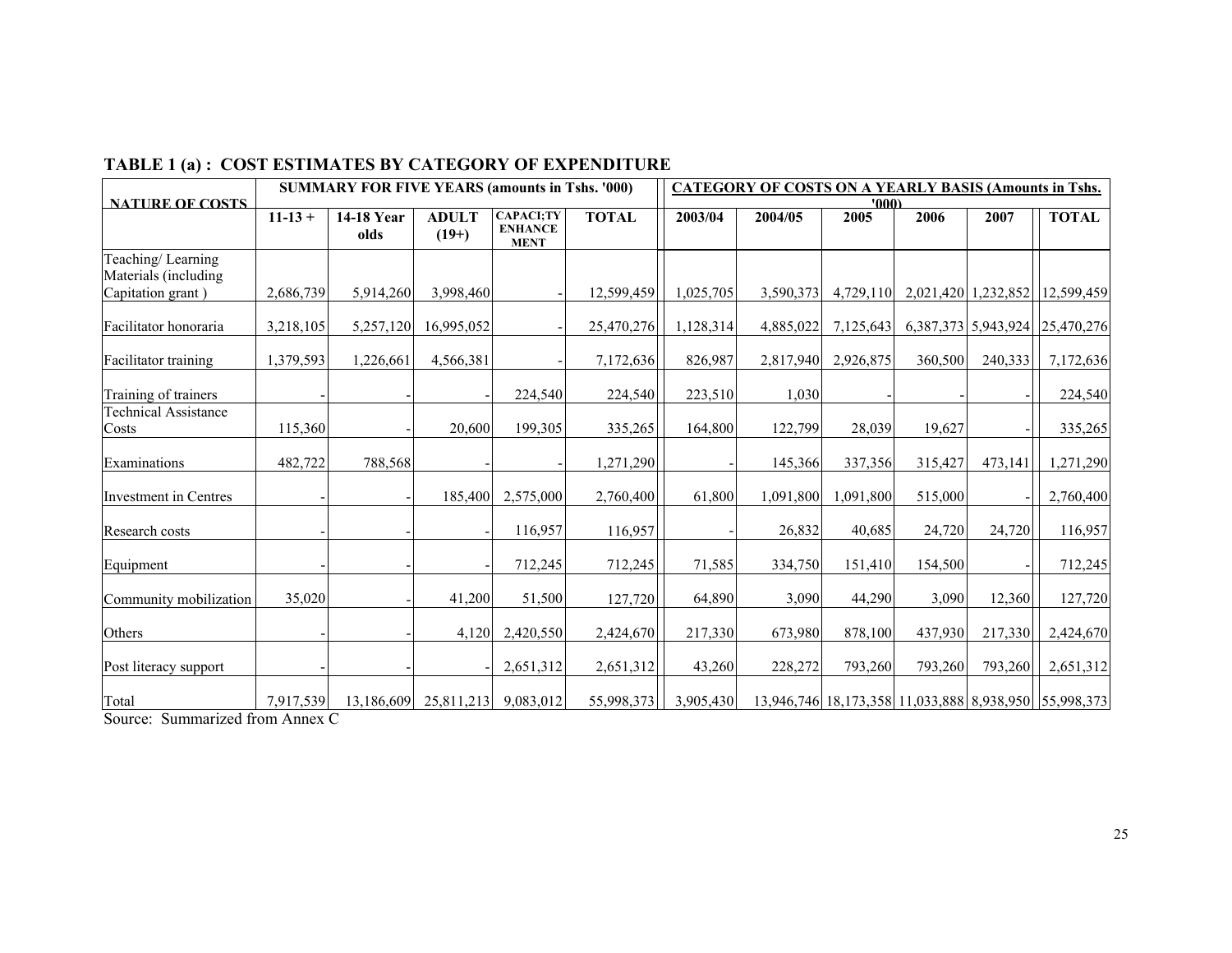| <b>NATURE</b><br>OF COSTS                                      |                          |                      | <b>SUMMARY FOR FIVE YEARS</b><br>(amounts in US Dollars) |                          |              | <b>CATEGORY OF COSTS ON A YEARLY BASIS</b><br>(Amounts in US Dollars) |                                |            |           |              |  |  |
|----------------------------------------------------------------|--------------------------|----------------------|----------------------------------------------------------|--------------------------|--------------|-----------------------------------------------------------------------|--------------------------------|------------|-----------|--------------|--|--|
|                                                                | $11 - 13 +$              | $14 - 18$            | <b>ADULT</b>                                             | <b>CAPACITY</b>          | <b>TOTAL</b> | 2003/04                                                               | 2004/05<br>2005/05             | 2006/07    | 2007/08   | <b>TOTAL</b> |  |  |
| Teaching/learning<br>materials (including<br>Capitation grant) | 2,614,310                | 5,742,000            | 3,882,000                                                |                          | 12,238,310   | 995,830                                                               | 3,487,255 4,592,825            | 1,964,000  | 1,198,400 | 12,238,310   |  |  |
| Facilitator honoraria                                          | 3,124,373                | 5,104,000            | 16,500,050                                               |                          | 24,728,423   | 1,095,450                                                             | 4,742,740 6,918,100            | 6,201,333  | 5,770,800 | 24,728,423   |  |  |
| Facilitator training                                           | 1,339,411                | 1,190,933            | 4,433,380                                                | $\overline{\phantom{a}}$ | 6,963,724    | 802,900                                                               | 2,735,864 2,841,627<br>350,000 |            | 233,333   | 6,963,724    |  |  |
| Training of trainers                                           |                          |                      |                                                          | 218,000                  | 218,000      | 217,000                                                               | 1,000                          |            |           | 218,000      |  |  |
| <b>Technical Assistance</b><br>Costs                           | 113,200                  | $\sim$               | 20,000                                                   | 193,500                  | 326,700      | 160,000                                                               | 120,422 27,222                 | 19,056     |           | 326,700      |  |  |
| Examinations                                                   | 468,662                  | 765,600              |                                                          | $\sim$                   | 1,234,262    |                                                                       | 141, 132 327, 530              | 306,240    | 459,360   | 1,234,262    |  |  |
| Investment in Centres                                          |                          |                      | 180,000                                                  | 2,500,000                | 2,680,000    | 60,000                                                                | 1,060,000 1,060,000            | 500,000    |           | 2,680,000    |  |  |
| Research costs                                                 | $\overline{\phantom{0}}$ | $\blacksquare$       | $\overline{\phantom{a}}$                                 | 113,550                  | 113,550      |                                                                       | 26,050 39,500                  | 24,000     | 24,000    | 113,550      |  |  |
| Equipment                                                      | $\overline{\phantom{a}}$ | $\overline{a}$       | $\overline{\phantom{a}}$                                 | 691,500                  | 691,500      | 69,500                                                                | 325,000 147,000                | 150,000    |           | 691,500      |  |  |
| Community<br>mobilization                                      | 34,000                   |                      | 40.000                                                   | 50,000                   | 124,000      | 63,000                                                                | 3,000 43,000                   | 3,000      | 12,000    | 124,000      |  |  |
| Others                                                         |                          |                      | 4,000                                                    | 2,385,000                | 2,389,000    | 211,000                                                               | 666,000 870,000                | 431,000    | 211,000   | 2,389,000    |  |  |
| Post literacy support                                          |                          |                      |                                                          | 2,645,012                | 2,645,012    | 42,000                                                                | 227,012 792,000                | 792,000    | 792,000   | 2,645,012    |  |  |
| <b>Total</b><br>$P_{11}$ $P_{21}$ $P_{31}$ $P_{41}$            | 7,693,956                | 12,802,533<br>11.771 | 25,059,430<br>$1.1 \times T$ 1.000 $1.11$                | 8,924,332                | 54,480,252   | 3,791,680                                                             | 13,560,226 17,684,814          | 10,741,639 | 8,701,893 | 54,480,252   |  |  |

### **TABLE I (b): COST ESTIMATES BY CATEGORY OF EXPENDITURE IN DOLLARS**

**Source:** Data on Table 1 converted to Dollars at about Tshs. 1030 to the dollar.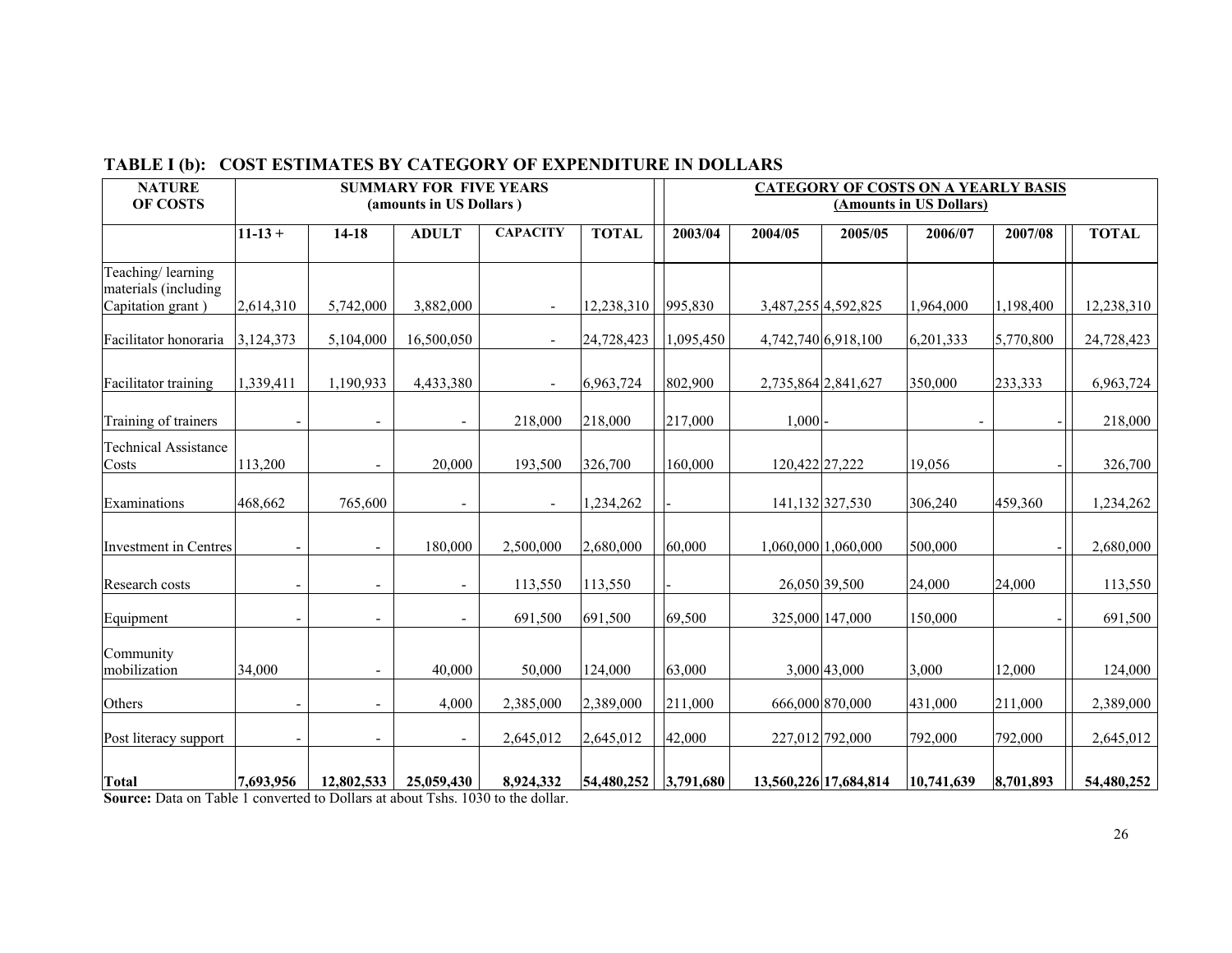|  | TABLE 2 (a): SUMMARY OF COST ESTIMATES BY CATEGORY OF BENEFICIARIES |
|--|---------------------------------------------------------------------|
|  |                                                                     |

|                                              |           | SUMMARY OF STRATEGY COSTS FOR THE PERIOD 2003/04 TO 2007/08 |            |                         |           |              |  |  |  |  |  |  |  |  |
|----------------------------------------------|-----------|-------------------------------------------------------------|------------|-------------------------|-----------|--------------|--|--|--|--|--|--|--|--|
|                                              |           |                                                             |            | (Amounts in '000 Tshs.) |           |              |  |  |  |  |  |  |  |  |
|                                              | 2003/04   | 2004/05                                                     | 2005/06    | 2006/07                 | 2007/08   | <b>TOTAL</b> |  |  |  |  |  |  |  |  |
|                                              |           |                                                             |            |                         |           |              |  |  |  |  |  |  |  |  |
| 11-13 out of school                          | 1,221,323 | 3,640,049                                                   | 3,066,377  | 81,930                  | 50,000    | 8,059,679    |  |  |  |  |  |  |  |  |
| 14-18 out of school                          |           | 1,980,182                                                   | 4,459,790  | 4,039,221               | 2,707,417 | 13,186,609   |  |  |  |  |  |  |  |  |
| <b>Adult education learners</b>              | 1,868,863 | 5,936,920                                                   | 7,677,277  | 4,997,560               | 5,145,193 | 25,625,813   |  |  |  |  |  |  |  |  |
| Post Literacy Group                          | 43,260    | 228,272                                                     | 793,260    | 793,260                 | 793,260   | 2,651,312    |  |  |  |  |  |  |  |  |
| Other indirect costs (capacity)<br>building) | 771,985   | 2,161,323                                                   | 2,176,654  | 1,121,918               | 243,080   | 6,474,960    |  |  |  |  |  |  |  |  |
| <b>Grand Total in Tshs. '000</b>             | 3,905,430 | 13,946,746                                                  | 18,173,358 | 11,033,888              | 8,938,950 | 55,998,373   |  |  |  |  |  |  |  |  |
| Grand total in US\$                          | 3,791,680 | 13,560,226                                                  | 17,684,814 | 10,741,639              | 8,701,893 | 54,480,252   |  |  |  |  |  |  |  |  |

Source: Summarized from Annex C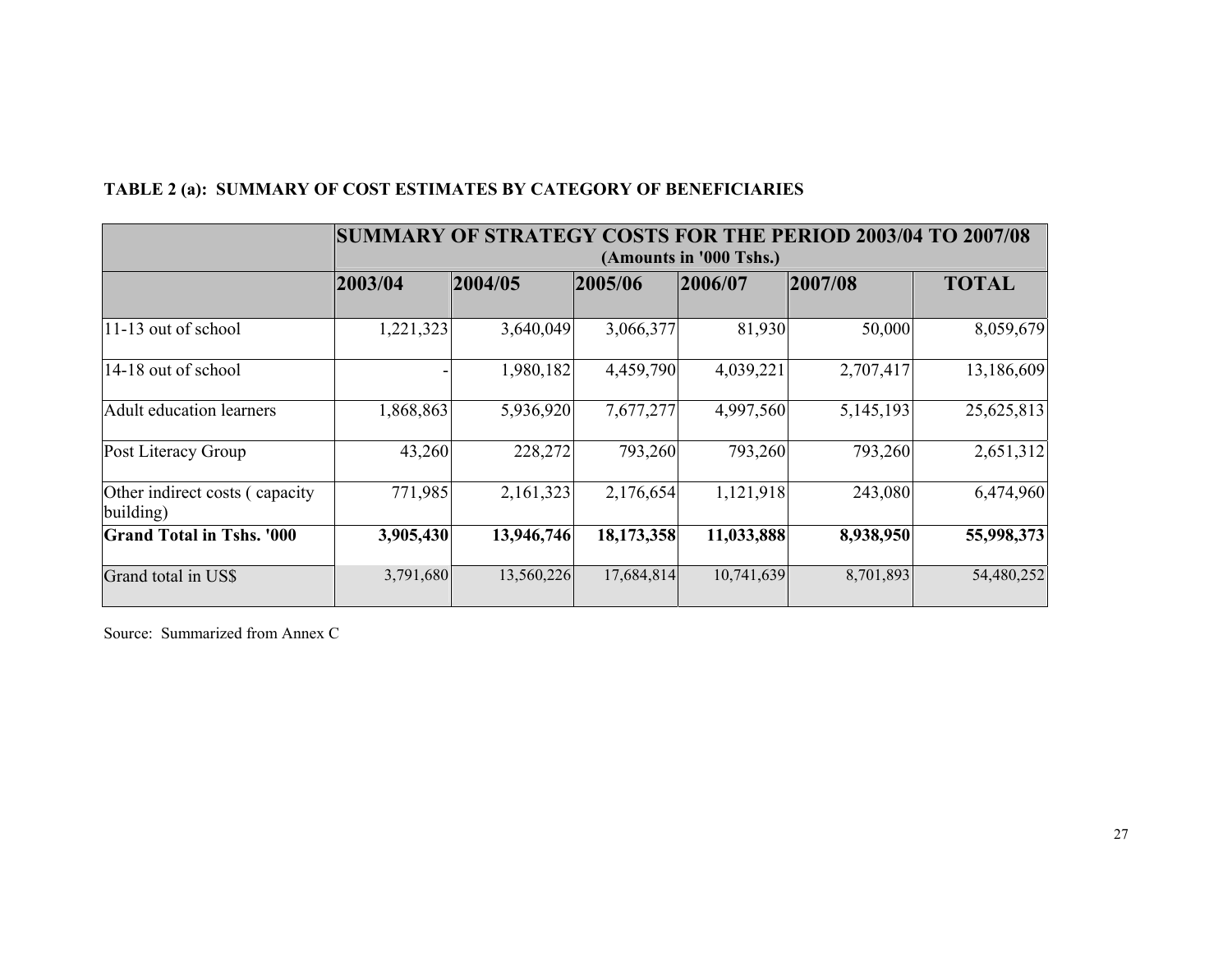| TABLE 2(b): COST ESTIMATES BY CATEGORY OF BENEFICIARIES IN DOLLARS |  |
|--------------------------------------------------------------------|--|
|--------------------------------------------------------------------|--|

|                                              |           | SUMMARY OF STRATEGY COSTS FOR THE PERIOD 2003/04 TO<br>2007/08(Amount in US Dollars) |            |            |           |              |  |  |  |  |  |  |
|----------------------------------------------|-----------|--------------------------------------------------------------------------------------|------------|------------|-----------|--------------|--|--|--|--|--|--|
|                                              | 2003/04   | 2004/05                                                                              | 2005/06    | 2006/07    | 2007/08   | <b>TOTAL</b> |  |  |  |  |  |  |
| $ 11-13$ out of school                       | 1,185,750 | 3,536,685                                                                            | 2,978,522  | 81,000     | 50,000    | 7,831,956    |  |  |  |  |  |  |
| $ 14-18$ out of school                       |           | 1,922,507                                                                            | 4,329,893  | 3,921,573  | 2,628,560 | 12,802,533   |  |  |  |  |  |  |
| <b>Adult education learners</b>              | 1,814,430 | 5,764,000                                                                            | 7,453,667  | 4,852,000  | 4,995,333 | 24,879,430   |  |  |  |  |  |  |
| Post Literacy Group                          | 42,000    | 227,012                                                                              | 792,000    | 792,000    | 792,000   | 2,645,012    |  |  |  |  |  |  |
| Other indirect costs (capacity)<br>building) | 749,500   | 2,110,022                                                                            | 2,130,732  | 1,095,066  | 236,000   | 6,321,320    |  |  |  |  |  |  |
| <b>Grand Total</b>                           | 3,791,680 | 13,560,226                                                                           | 17,684,814 | 10,741,639 | 8,701,893 | 54,480,252   |  |  |  |  |  |  |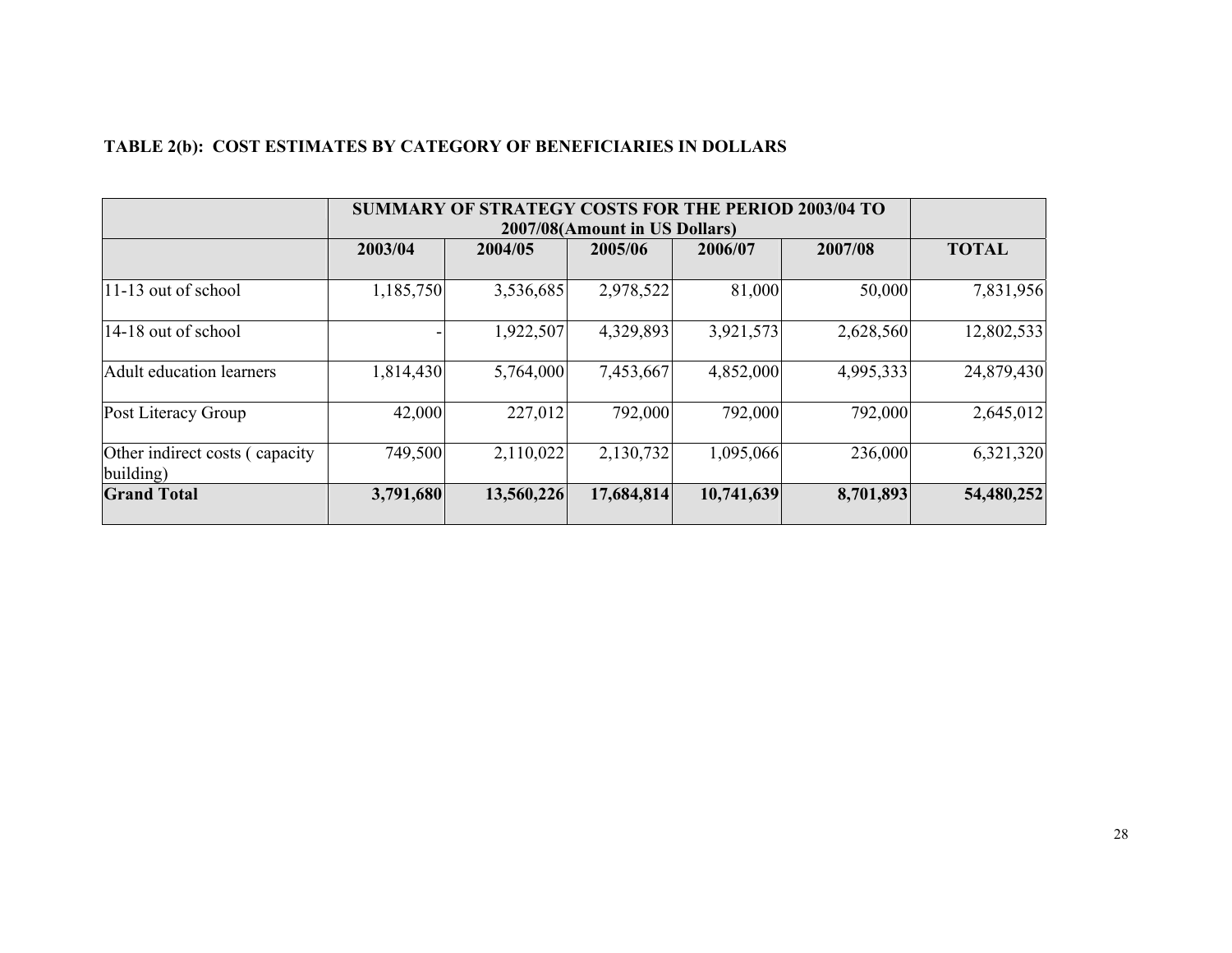#### **References:**

- 1. URT 2000 Katiba ya Jamhuri ya Muungano wa Tanzania ya mwaka 1977 (The Constitution of the United Republic of Tanzania of 1977), The Government Printers, Dar es Salaam.
- 2. The National Education Act, 1978; and Amended Act.
- 3. URT 1995, Education and Training Policy, Adult Education Press, Dar es Salaam
- 4. The CCM Manifesto for the general elections in October 2000, Kiuta Press, Dar es Salaam
- 5. UNESCO 2000, The Dakar Framework for Action: Education for all; Meeting our Collective Commitments, Paris.
- 6. The Poverty Reduction Strategy Plan (PRSP).
- 7. PRSP Progress Report, 2000/01.
- 8. The Tanzania Development Vision 2025
- 9. The Education Sector Development Programme (ESDP). Draft.
- 10. MOEC's Medium Term Strategic Plan, 2002-2006. June 2002.
- 11. The Primary Education Development Plan, 2002-2006 (PEDP).
- 12. PEDP Progress Monitoring Report.
- 13. Adult and Non-Formal Education Status Report [Tanzania Mainland], Final Report, September 2002.
- 14. The Education Sector Country Report [Tanzania], Final Report, Feb. 2001.
- 15. Household Budget Survey 2000/01, National Bureau of Statistics Tanzania.
- 16. Situation Analysis of Children in Tanzania, 2001.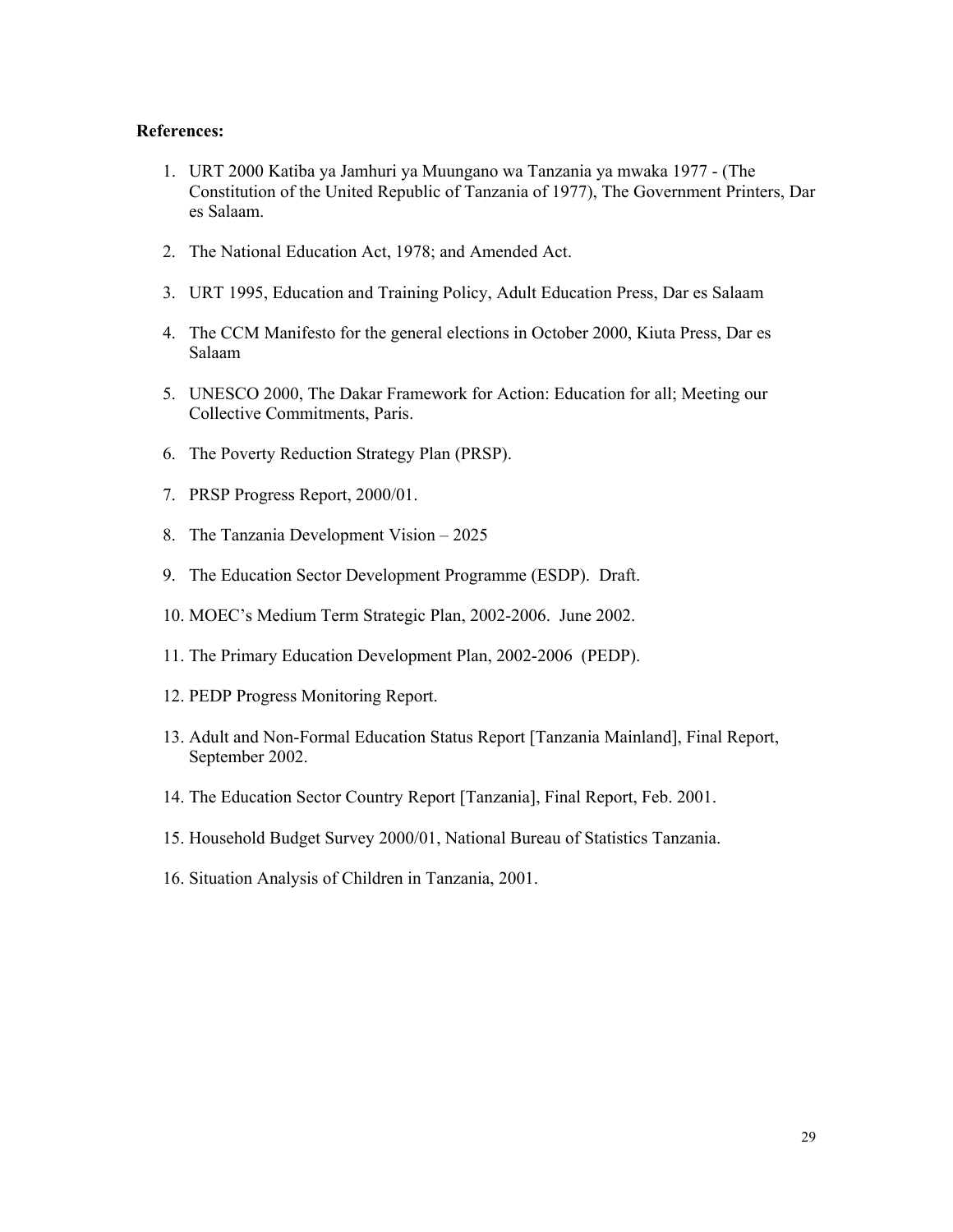# **ANNEX A1: SWOT ANALYSIS – Assessment of Opportunities and Threats**

|    | <b>OPPORTUNITIES</b>                                                                                                                              |    | THREATS (RISKS)                                                                                                                                                      |
|----|---------------------------------------------------------------------------------------------------------------------------------------------------|----|----------------------------------------------------------------------------------------------------------------------------------------------------------------------|
|    | 1. Political commitment                                                                                                                           |    | 1. Limited financial resources of local governments in poor areas to support<br>AE/NFE programmes/ Centres                                                           |
| 2. | Political and economic stability                                                                                                                  |    | 2. Rapid increase of illiterate adult population and out-of-school children and                                                                                      |
|    | 3. High demand for AE/NFE services                                                                                                                |    | youth                                                                                                                                                                |
| 4. | Existing of international agreements and conventions 3. The HIV/AIDS pandemic<br>supporting EFA/ AE/NFE                                           |    |                                                                                                                                                                      |
| 5. | Existence of civil society organization (CBOs, NGOs, etc) that                                                                                    |    | 4. Internal migration from rural areas and within those areas                                                                                                        |
|    | offer AE/NFE programmes<br>a. Learning progs. Established by communities                                                                          | 5. | Migration of nomadic communities                                                                                                                                     |
|    | b. Innovative pilot projects (COBET, ICBAE, ACCESS,<br>$etc.$ )                                                                                   |    | 6. Increasing number of people falling below the poverty line ( $\sim$ at 50%)                                                                                       |
| 6. | Open market economy                                                                                                                               |    | 7. Low economic productivity has negative consequences for local revenue<br>generation                                                                               |
| 7. | development of materials and curricula                                                                                                            |    | Common national language (Swahili) which facilitates the 8. Poor infrastructure (roads, communication, etc.) which impacts negatively<br>the delivery of programmes. |
| 8. | initiatives                                                                                                                                       |    | The prospect of benefiting from the HIPC and EFA FTI 9. Lack of linkages/ synergies among actors in the AE/NFE sub-sector and<br>with external actors                |
| 9. | Existence of innovated and tested successful promising past 10. Lagging behind technological/scientific advancement<br>experiences to learn from. |    |                                                                                                                                                                      |
|    |                                                                                                                                                   |    | 11. Very low participation rates at secondary level for the technological take<br>off.                                                                               |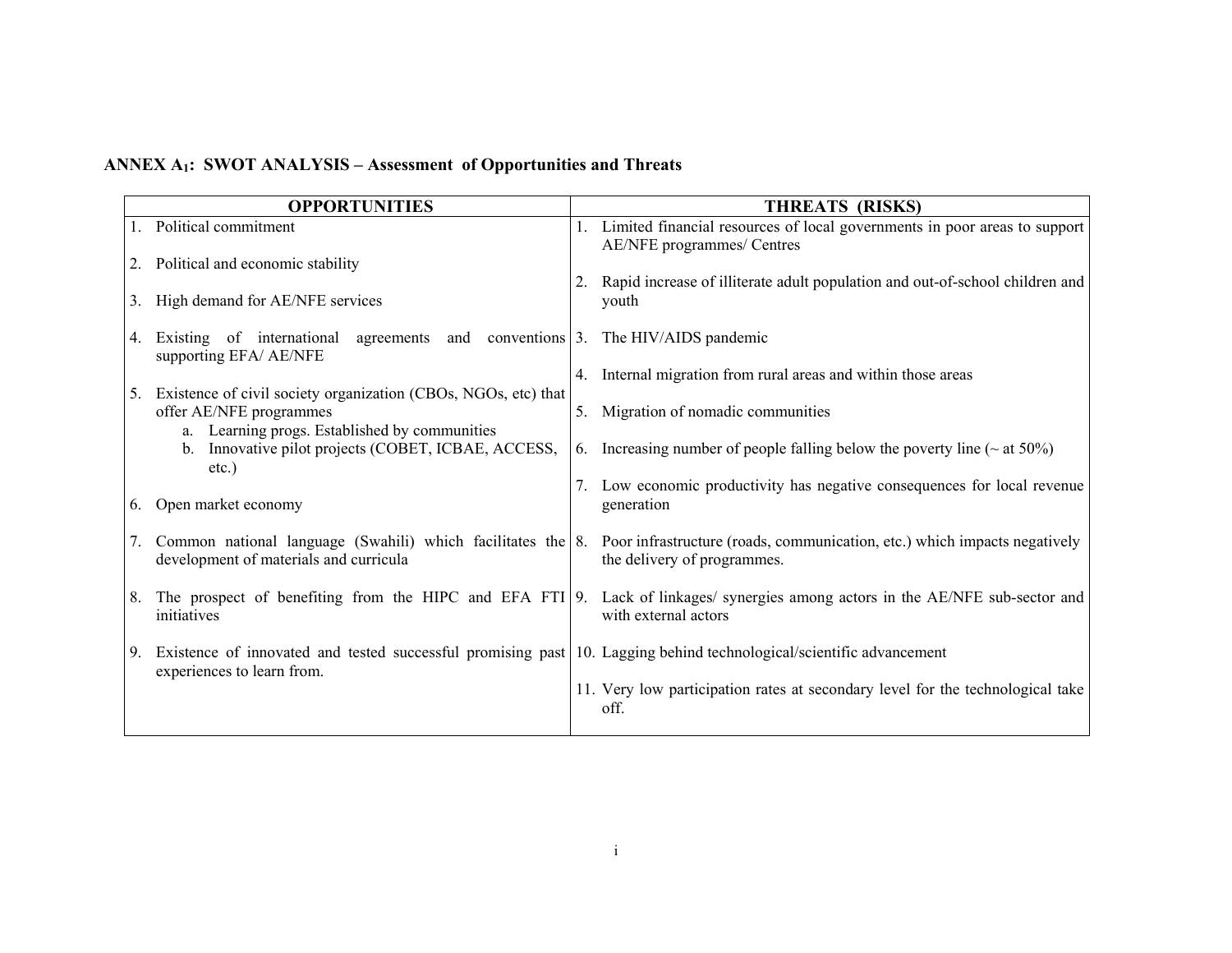|    | <b>STRENGTHS</b>                                          | <b>WEAKNESSES</b> |                                                                          |    | <b>PRINCIPLES</b>                                           |    | <b>RESOURCES</b>                                                 |    |                                                                                           | <b>NEEDS</b> |                                                                  |
|----|-----------------------------------------------------------|-------------------|--------------------------------------------------------------------------|----|-------------------------------------------------------------|----|------------------------------------------------------------------|----|-------------------------------------------------------------------------------------------|--------------|------------------------------------------------------------------|
|    |                                                           |                   |                                                                          |    |                                                             |    | (existing)                                                       |    | <b>PENDING ISSUES</b>                                                                     |              |                                                                  |
|    | MoEC recognizes<br>importance of<br>AE/NFE, and is        | 1.                | Reducing the AE<br>department from a<br>directorate to a unit            | 2. | Quality basic<br>education<br>a well structured             |    | <b>Learning Centres</b><br>established by<br>CBO and NGOs        |    | Appointment of<br>regional adult<br>education advisors                                    |              | <b>INTERNAL</b><br>(a).<br>The resources<br>allocated for        |
|    | also supported by<br>national policies<br>and plans       |                   | status within<br>MoEC, with effect<br>on decision making<br>and resource |    | sub-sector<br>reflecting the<br>function to be<br>performed | 2. | Various curricula<br>exist that can be<br>revised and<br>adapted | 2. | Guidelines for<br>recruitment, selection<br>and training of<br><b>AE/NFE</b> facilitators |              | AE/NFE activities at<br>the MoEC should be<br>clearly identified |
| 2. | Existence of<br>qualified manpower<br>specialized in AE   | 2.                | management<br>Removal of                                                 | 3. | Lifelong learning $ 3$ .                                    |    | Rural presses exist<br>in seven                                  |    | (and AE/NFE<br>professionals/technicia<br>ns?                                             | 2.           | Procurement of<br>essential equipment<br>(transport,             |
|    | and AE/NFE at<br>national, sub-                           |                   | AE/NFE as a<br>subject in teacher                                        | 4. | Partnership<br>between                                      |    | zones/national<br>literacy Centres                               | 3. | Clarification of the                                                                      |              | communication, etc)                                              |
|    | national, zonal and<br>local levels                       | 3.                | training curriculum<br>Lack of a core                                    |    | government, civil<br>society and<br>private sector          |    | (Mwanza)/Adult<br><b>Education Press.</b>                        |    | role of the Mwanza<br>National literacy<br>Centre                                         | 3.           | Review/update/create<br>curricula and<br>teaching -learning      |
| 3. | Existence of<br>support institutions<br>(TIE, IAE, NECTA, |                   | curriculum and<br>appropriate<br>AE/NFE teaching                         | 5. | Equitable access                                            | 4. | Qualifies<br>management staff                                    | 4. | Clarification on who<br>should train the                                                  |              | materials for<br><b>AE/NFE</b>                                   |
|    | rural presses, etc.)<br>4. Existence of                   |                   | and learning<br>materials                                                | 6. | Free basic<br>education<br>(For children of                 | 5. | Cadre of trained<br>facilitators and<br>trainers in some         |    | <b>AE/NFE</b> facilitators<br>(IAE or TTC or other)                                       | 4.           | Develop financing<br>modalities for kids in<br>AE/NFE programme  |
|    | training institutions,<br>specific for                    | 4.                | Physical<br>infrastructure/                                              |    | age 7-<br>18 who attend                                     |    | NGOs and CBOs                                                    | 5. | Establishment of a<br>National AE/NFE                                                     | 5.           | Strengthening the                                                |
|    | AE/NFE (IAE,<br>NLC and others)                           |                   | machinery (presses,<br>etc.) is either                                   |    | primary<br>education                                        | 6. | A group of support<br>institutions and                           |    | <b>Advisory Board</b>                                                                     |              | managerial and<br>technical capacity                             |
| 5. | Strong participation<br>and diverse                       |                   | deteriorated or out<br>of date                                           |    | including<br>those in AE/NFE<br>programmes.)                | 7. | organizations<br>Adaptable                                       | 6. | Re-examination of<br>MOEC structure for<br>purpose of re-                                 |              | (including training of<br>trainers)                              |
|    | experience in<br><b>AE/NFE</b> of CBOs                    | 5.                | The majority of<br>schools ceased to                                     |    |                                                             |    | teaching and<br>learning materials                               |    | relocating AE Unit                                                                        | 6.           | Training of<br>permanent and short                               |

### **Annex A2: SWOT ANALYSIS - Assessment of the Internal Capacity**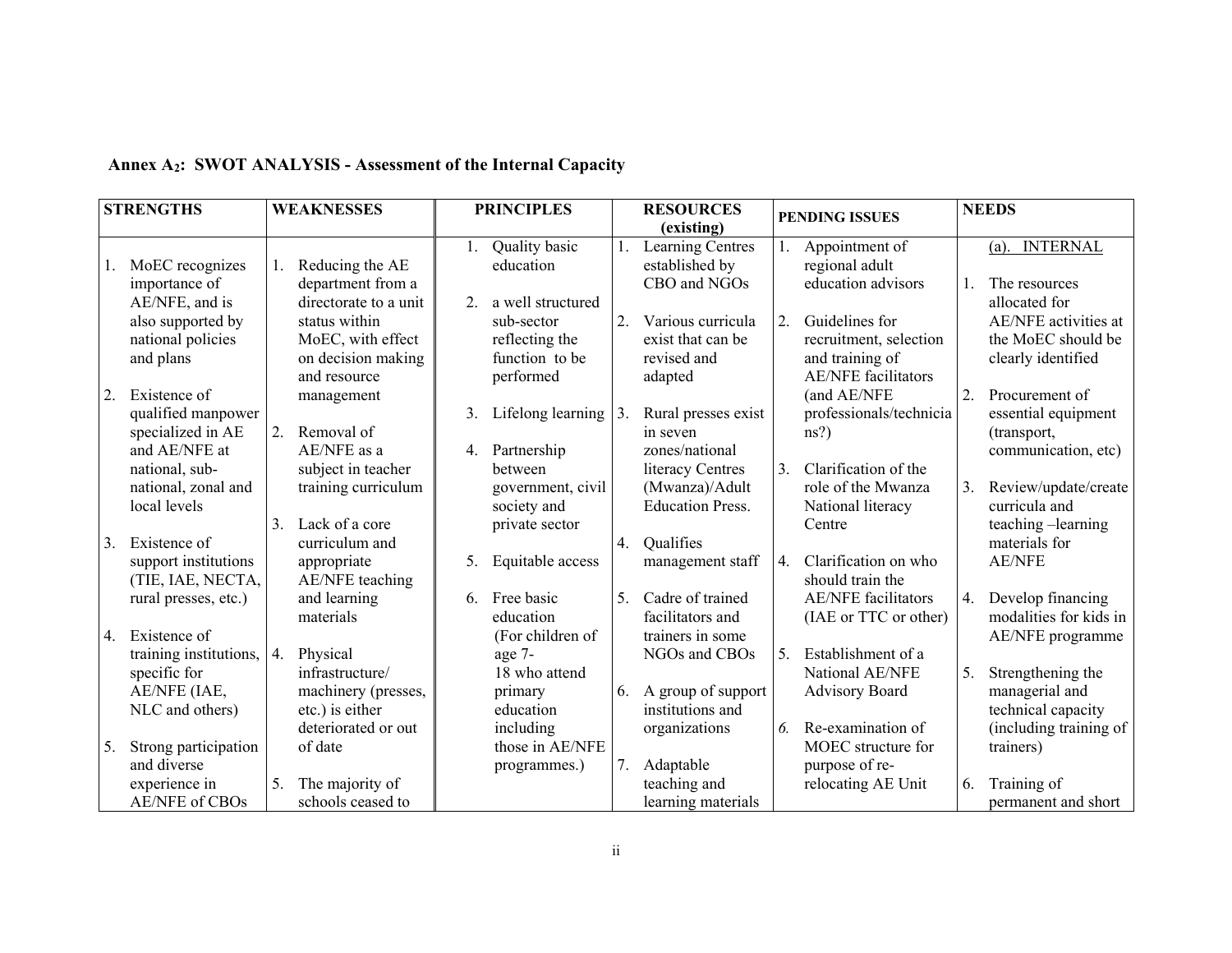|    | <b>STRENGTHS</b>                                                                                                                |          | <b>WEAKNESSES</b>                                                                                                        |    | <b>PRINCIPLES</b>                                                                                       | <b>RESOURCES</b><br>(existing)                                                  | PENDING ISSUES                                  |                | <b>NEEDS</b>                                                                                                                                         |
|----|---------------------------------------------------------------------------------------------------------------------------------|----------|--------------------------------------------------------------------------------------------------------------------------|----|---------------------------------------------------------------------------------------------------------|---------------------------------------------------------------------------------|-------------------------------------------------|----------------|------------------------------------------------------------------------------------------------------------------------------------------------------|
|    | and NGOs                                                                                                                        |          | play a role in AE/<br><b>AE/NFE</b>                                                                                      | 7. | Gender equity                                                                                           | 8. Willingness of                                                               | 7. Clarification of<br>responsibilities between |                | term facilitators                                                                                                                                    |
| 6. | Existence of<br>developed curricula<br>and materials for<br><b>AE/NFE</b>                                                       | 6.       | Lack of qualified<br>facilitators for AE/<br><b>AE/NFE</b>                                                               | 9. | 8. Learner<br>centreed<br>Complementary<br>between AE/NFE                                               | communities to<br>participate/support<br>AE/NFE Centres in the<br>form of labor | local government and<br>MOEC on AE/NFE          | 7 <sub>1</sub> | Assess whether rural<br>printing presses can<br>be rehabilitated                                                                                     |
| 7. | Forum for<br>discussion among<br>AE/NFE partners<br>exists through the<br>Tanzania Education<br>Network                         | 7.       | Lack of<br>coordination among<br><b>AE/NFE</b><br>programmes and<br>actors                                               |    | and<br>formal<br>education<br>10. Mainstreaming<br>AE/NFE children<br>and youth in the<br>formal system |                                                                                 |                                                 | 8.             | To revitalize<br><b>AE/NFE</b> training<br>Centres at regional<br>level (linkage could<br>be made with<br><b>Teacher Resource</b><br>Centres in each |
| 8. | Administrative<br>structure in place<br>from national to<br>local level for the<br>management of<br><b>AE/NFE</b><br>programmes | 8.<br>9. | Lack of reliable<br>management<br>information system<br>(MIS)<br>Lack of reliable<br>monitoring and<br>evaluation system |    |                                                                                                         |                                                                                 |                                                 | 9              | Ward)<br>Assess whether radio<br>and TV programme<br>can be used in<br><b>AE/NFE</b><br>programme/Centres.<br>10. Establishment of                   |
| 9. | AE Unit has<br>experience running<br>AE/NFE pilot                                                                               |          | 10. Invisibility of<br><b>AE/NFE</b> in MoEC<br>budget                                                                   |    |                                                                                                         |                                                                                 |                                                 |                | EMIS system adapt<br>to AE/NFE needs                                                                                                                 |
|    | projects (COBET,<br>ICBAE)<br>10. Clear policy and                                                                              |          | 11. Unclear forms of<br>coordination/<br>linkage with the                                                                |    |                                                                                                         |                                                                                 |                                                 |                | 11. Creation of national<br>and regional<br>AE/NFE forums.                                                                                           |
|    | legal frame for<br><b>AE/NFE</b> exists<br>(ETP, 1995;<br>National Educ. Act,<br>1978, and                                      |          | local governments<br>12. Lack of guidelines<br>for examination and<br>certification                                      |    |                                                                                                         |                                                                                 |                                                 |                | 12. Framework for<br>partnership between<br>government and<br>other actors sectors<br>(example)                                                      |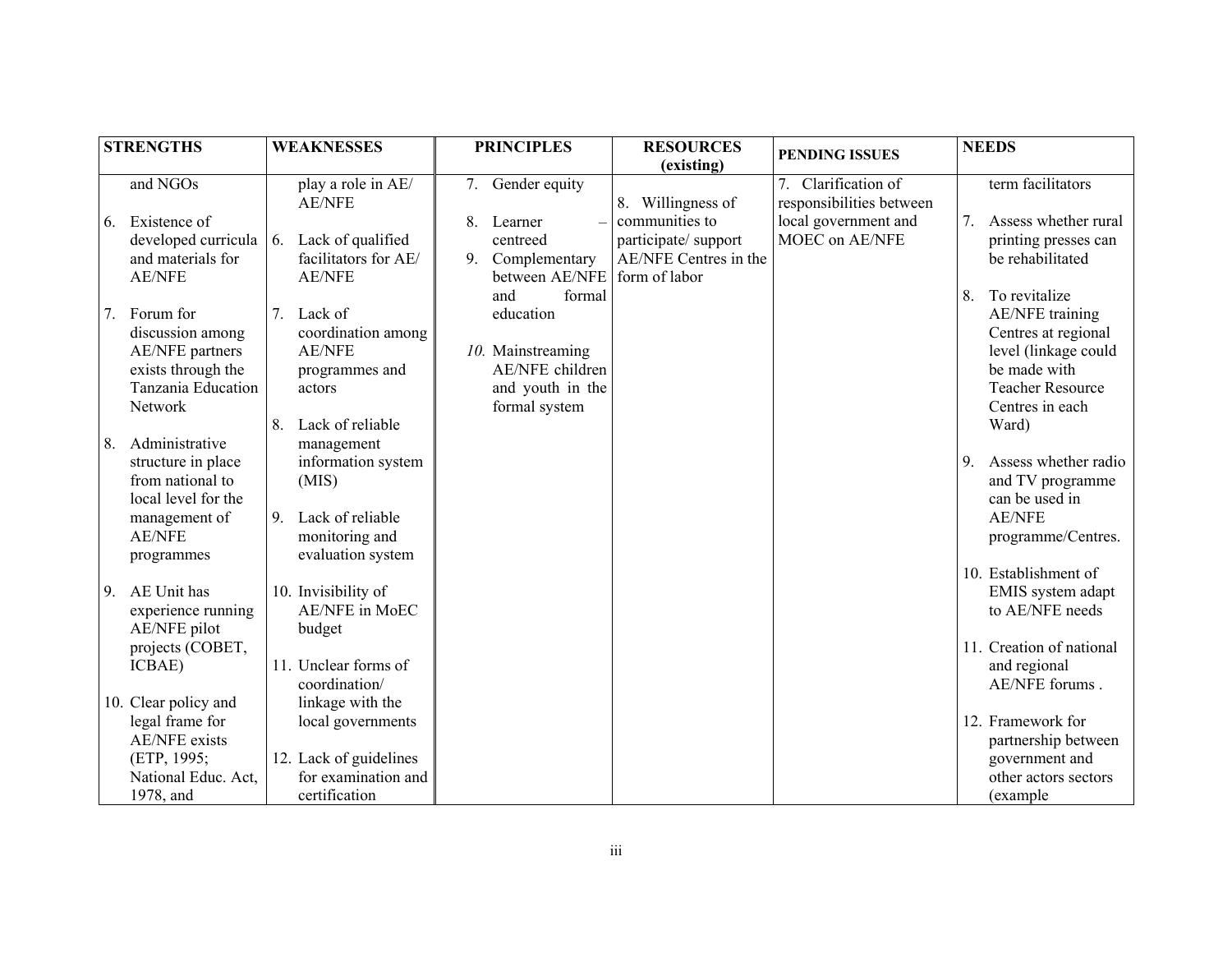| <b>STRENGTHS</b>                                                          | <b>WEAKNESSES</b> | <b>PRINCIPLES</b> | <b>RESOURCES</b><br>(existing) | <b>PENDING ISSUES</b> | <b>NEEDS</b>                                                                                                                        |
|---------------------------------------------------------------------------|-------------------|-------------------|--------------------------------|-----------------------|-------------------------------------------------------------------------------------------------------------------------------------|
| Amendment,<br>Tanzania Vision<br>2025)                                    |                   |                   |                                |                       | Universities,<br>colleges, media, etc.)                                                                                             |
| 11. Existence of Sub-<br>technical AE/NFE<br>Working Group and            |                   |                   |                                |                       | 13. Creation of learning<br>Centres (in primary<br>school?)                                                                         |
| <b>BEDC</b> Task Force,<br>with representation                            |                   |                   |                                |                       | (b) EXTERNAL                                                                                                                        |
| from civil society<br>organizations,<br>donors and other<br>stakeholders. |                   |                   |                                |                       | 14. Initiating or<br>strengthening<br>international<br>collaboration with<br>counterparts in Sub-<br>Sahara countries and<br>beyond |
|                                                                           |                   |                   |                                |                       | 15. Conduct independent<br>studies /research on<br>the AE/NFE practice                                                              |
|                                                                           |                   |                   |                                |                       | 16. Partnership between<br>AE/NFE sub-sector<br>and private sector<br>(employers)                                                   |
|                                                                           |                   |                   |                                |                       | 17. Assess the possibility<br>of reviving the rural<br>libraries                                                                    |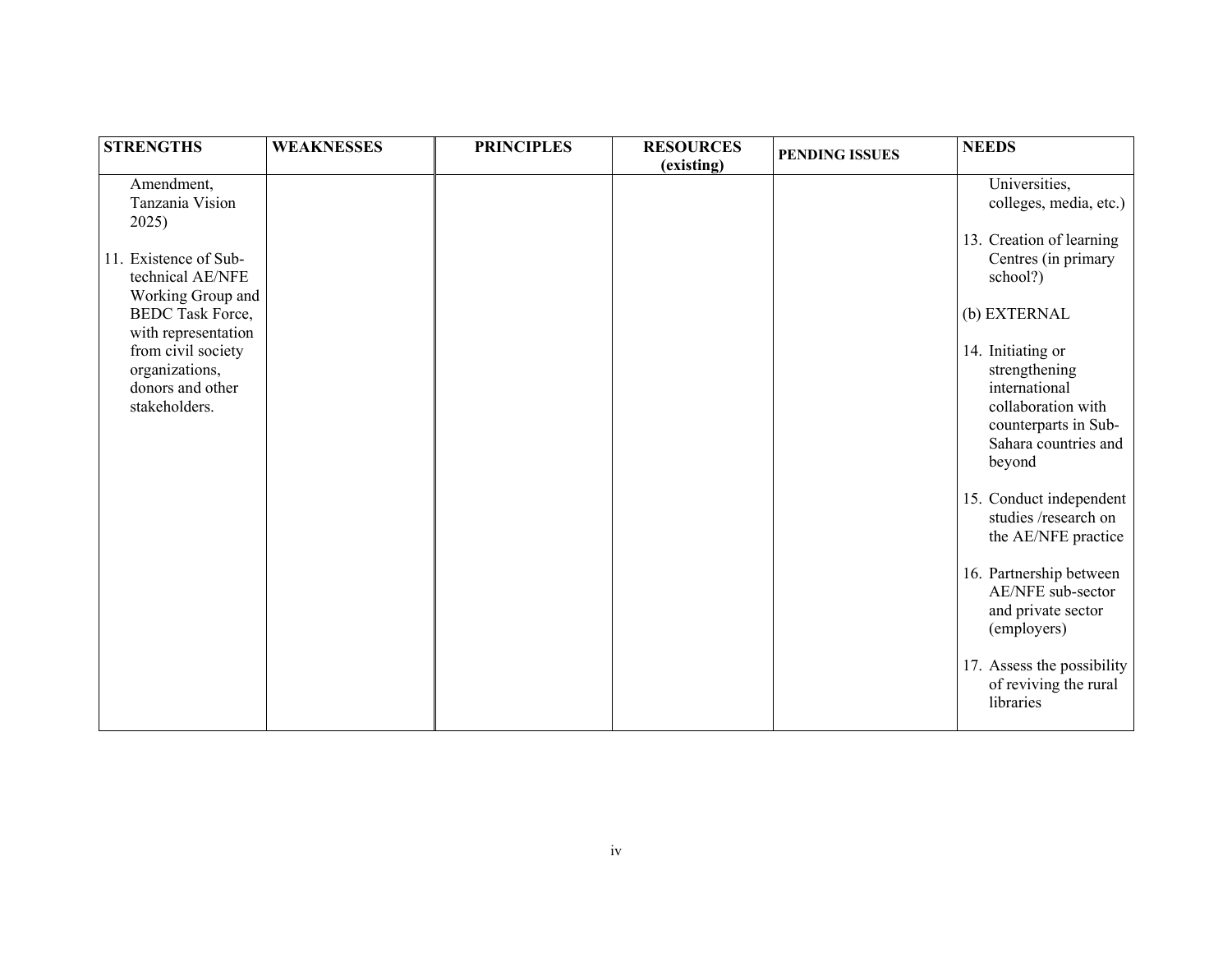### **ANNEX B: COMPUTATION OF FACILITATORS AND MATERIALS REQUIRED, BY GROUP**

|                                             |                                                                                      |         | <b>ANNUAL ENROLLEMENT</b> |         |         |        |               |  |  |
|---------------------------------------------|--------------------------------------------------------------------------------------|---------|---------------------------|---------|---------|--------|---------------|--|--|
|                                             |                                                                                      | 2003/04 | 2004/05                   | 2005/06 | 2006/7  | 2007/8 | <b>TOTALS</b> |  |  |
| Intake into the<br>program                  | 1st                                                                                  | 70,566  | 70,566                    |         |         |        | 70,566        |  |  |
|                                             | 2nd                                                                                  |         | 163,765                   | 163,765 |         |        | 163,765       |  |  |
| Total enrolment in a<br>year                |                                                                                      | 70,566  | 234,331                   | 163,765 |         |        | 234,331       |  |  |
| Facilitators required<br>annually           | One facilitators<br>manning two<br>groups<br>alternating:<br>equal to 90<br>learners | 784     | 2,604                     | 1,820   |         |        | 2,604         |  |  |
| Recruitment &<br>release of<br>Facilitators | Year 1                                                                               | 784     |                           |         |         |        |               |  |  |
|                                             | Year <sub>2</sub>                                                                    |         | 1,820                     |         |         |        |               |  |  |
|                                             | Year 3                                                                               |         |                           | (784)   |         |        |               |  |  |
|                                             | Year 4                                                                               |         |                           |         | (1,820) |        |               |  |  |
| <b>LEARNERS' TEXT</b><br><b>BOOKS</b>       | one book per 3<br>learners x six<br>subjects x 3<br>years                            | 141,132 | 468,662                   | 327,530 |         |        | 937,324       |  |  |
| FACILITATORS'<br><b>MANNUAL</b>             | No. of<br>facilitators x 3<br>subjects                                               | 2,352   | 7,811                     | 5,459   |         |        | 15,622        |  |  |
| <b>HIV/AIDS</b> Materials                   | no. of<br>learners/3<br>learners per<br>book                                         | 23,522  | 54,588                    |         |         |        | 78,110        |  |  |

### **THE 11-13 YEAR OLD PROPOSED ENROLMENT AND FACILITATORS/ TEACHING-LEARNING MATERIALS REQUIREMENTS**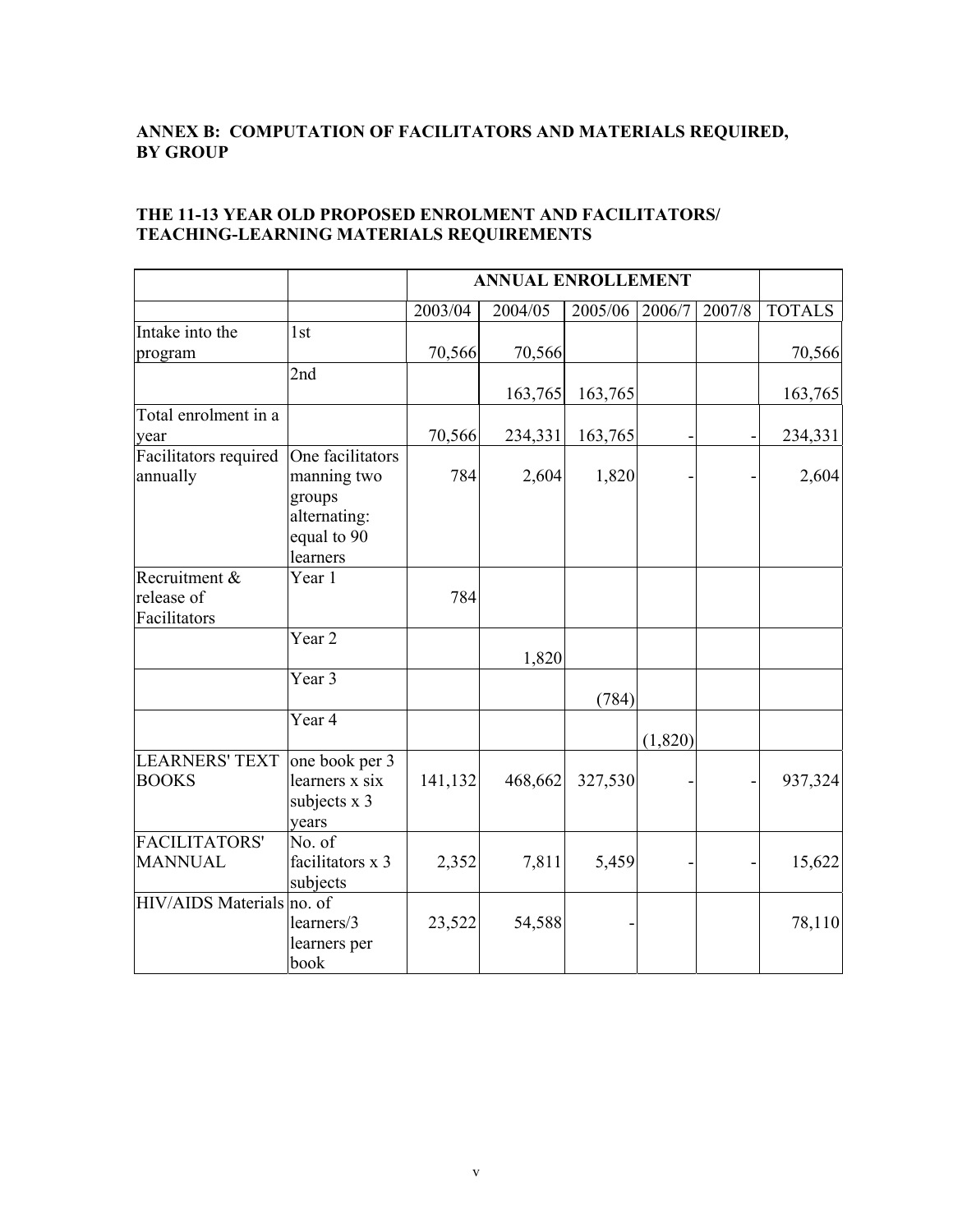### **THE 14-18 YEAR OLD PROPOSED ENROLMENT AND FACILITATORS/ TEACHING-LEARNING MATERIAL REQUIREMENTS**

|                                          |                                                                                | 2003/04 | 2004/05 | 2005/06 | 2006/7  | 2007/8   | <b>TOTALS</b> |
|------------------------------------------|--------------------------------------------------------------------------------|---------|---------|---------|---------|----------|---------------|
| Intake into the program                  | 1st intake                                                                     |         |         |         |         |          |               |
|                                          | 2nd intake                                                                     |         | 153,120 | 153,120 | 153,120 |          | 153,120       |
|                                          | 3rd intake                                                                     |         |         | 229,680 | 229,680 | 229,680  | 229,680       |
|                                          | 4th intake                                                                     |         |         |         |         |          |               |
| Total Enrolment in a year                |                                                                                |         | 153,120 | 382,800 | 382,800 | 229,680  | 382,800       |
| Facilitators required<br>annually        | One facilitators<br>manning two groups<br>alternating: equal to<br>45 learners |         | 3,403   | 8,507   | 8,507   | 5,104    |               |
| Recruitment & release of<br>Facilitators | Year 1                                                                         |         |         |         |         |          |               |
|                                          | Year 2                                                                         |         | 3,403   |         |         |          |               |
|                                          | Year 3                                                                         |         |         | 5,104   |         |          |               |
|                                          | Year 4                                                                         |         |         |         |         |          |               |
|                                          | Year 5                                                                         |         |         |         |         | (3, 403) |               |
| <b>LEARNER TEXT BOOKS</b>                | one book per 3<br>learners x six<br>subjects x 3 years                         |         | 306,240 | 765,600 | 765,600 | 459,360  | 2,296,800     |
| FACILITATORS' MANNUAL                    | No. Of facilitators x<br>3 subjects                                            |         | 10,208  | 25,520  | 25,520  | 15,312   | 76,560        |
| HIV/AIDS Material                        | no. of learners/3<br>persons per book                                          |         | 51,040  | 76,560  |         |          | 127,600       |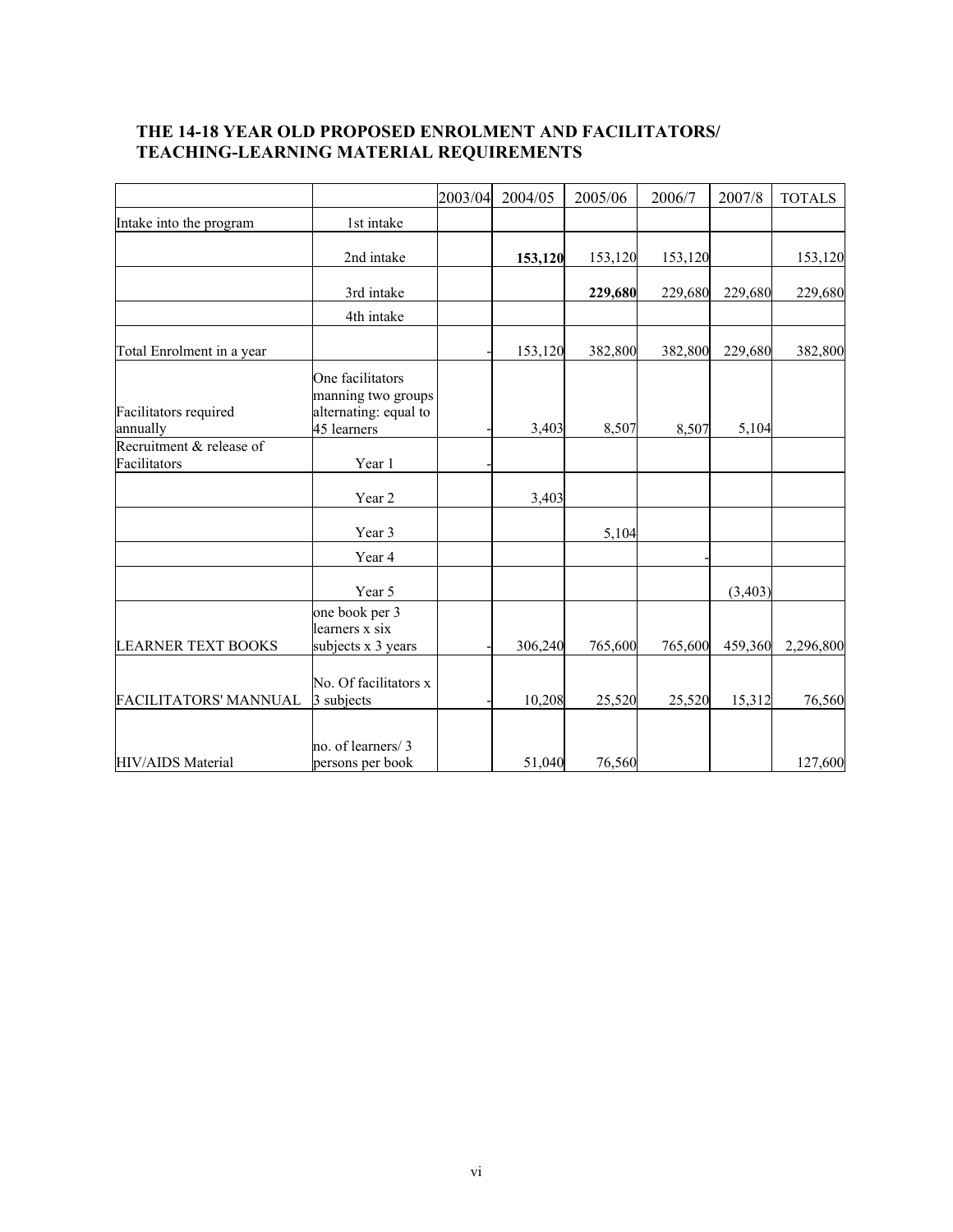### **ENROLMENT OF ADULTS OF 19+ YEAR OLDS AND FACILITATORS/ TEACHING-LEARNING MATERIALS REQUIREMENTS**

|                                              |                                                                       | 2003/04 | 2004/05   | 2005/06         | 2006/7              | 2007/8    | <b>TOTAL</b> |
|----------------------------------------------|-----------------------------------------------------------------------|---------|-----------|-----------------|---------------------|-----------|--------------|
| Intake into the program                      | 1st intake                                                            | 250,000 | 250,000   |                 |                     |           | 250,000      |
|                                              | 2nd intake                                                            |         | 750,000   | 750,000         |                     |           | 750,000      |
|                                              | 3rd intake                                                            |         |           | 900,000         | 900,000             |           | 900,000      |
|                                              | 4th intake                                                            |         |           |                 | 900,000             | 900,000   | 900,000      |
|                                              | 5th intake                                                            |         |           |                 |                     | 1000000   | 1000000      |
| Total Enrolment in a year                    |                                                                       | 250,000 | 1,000,000 |                 | 1,650,000 1,800,000 | 1,900,000 | 3,800,000    |
|                                              | One facilitators<br>manning two<br>groups alternating:<br>equal to 60 |         |           |                 |                     |           |              |
| Facilitators required annually learners      |                                                                       | 4,167   | 16,667    | 27,500          | 30,000              | 31,667    | 31,667       |
| No of centres required at any<br>time        |                                                                       |         | 16,667    | 27,500          | 30,000              | 31,667    | 31,667       |
| Recruitment & release of<br>Facilitators     | Year 1training of<br>facilitators                                     | 4,167   |           |                 |                     |           |              |
|                                              | Year 2 training of<br>facilitators                                    |         | 12,500    |                 |                     |           |              |
|                                              | Year 3 training of<br>facilitators                                    |         |           | 10,833          |                     |           |              |
|                                              | Year 4 training of<br>facilitators                                    |         |           |                 | 2,500               |           |              |
|                                              | Year 5 Retrench<br>unrequired staff                                   |         |           |                 |                     | 1,667     |              |
| <b>LEARNERS' TEXT BOOKS</b>                  | No. of<br>adults/5person a<br>copy x10 titles                         | 500,000 | 500,000   | 1,500,000       | 800,000             |           |              |
| <b>SUPPLEMENTARY</b><br><b>BOOKS</b>         | Enrollees per year<br>5 adults per book<br>x 5 titles                 | 250,000 | 1,000,000 |                 | 750,000400,000      |           |              |
| <b>FACILITATORS'</b>                         | no. of facilitators x                                                 |         |           |                 |                     |           |              |
| <b>MANNUALS</b>                              | 4 titles                                                              | 16,667  | 50,000    | 43,333          |                     |           |              |
| <b>HIV/AIDS LEARNING</b><br><b>MATERIALS</b> | no. of adults/5<br>persons per book x<br>1 titles                     | 50,000  | 50,000    | 150,000 180,000 |                     | 180,000   |              |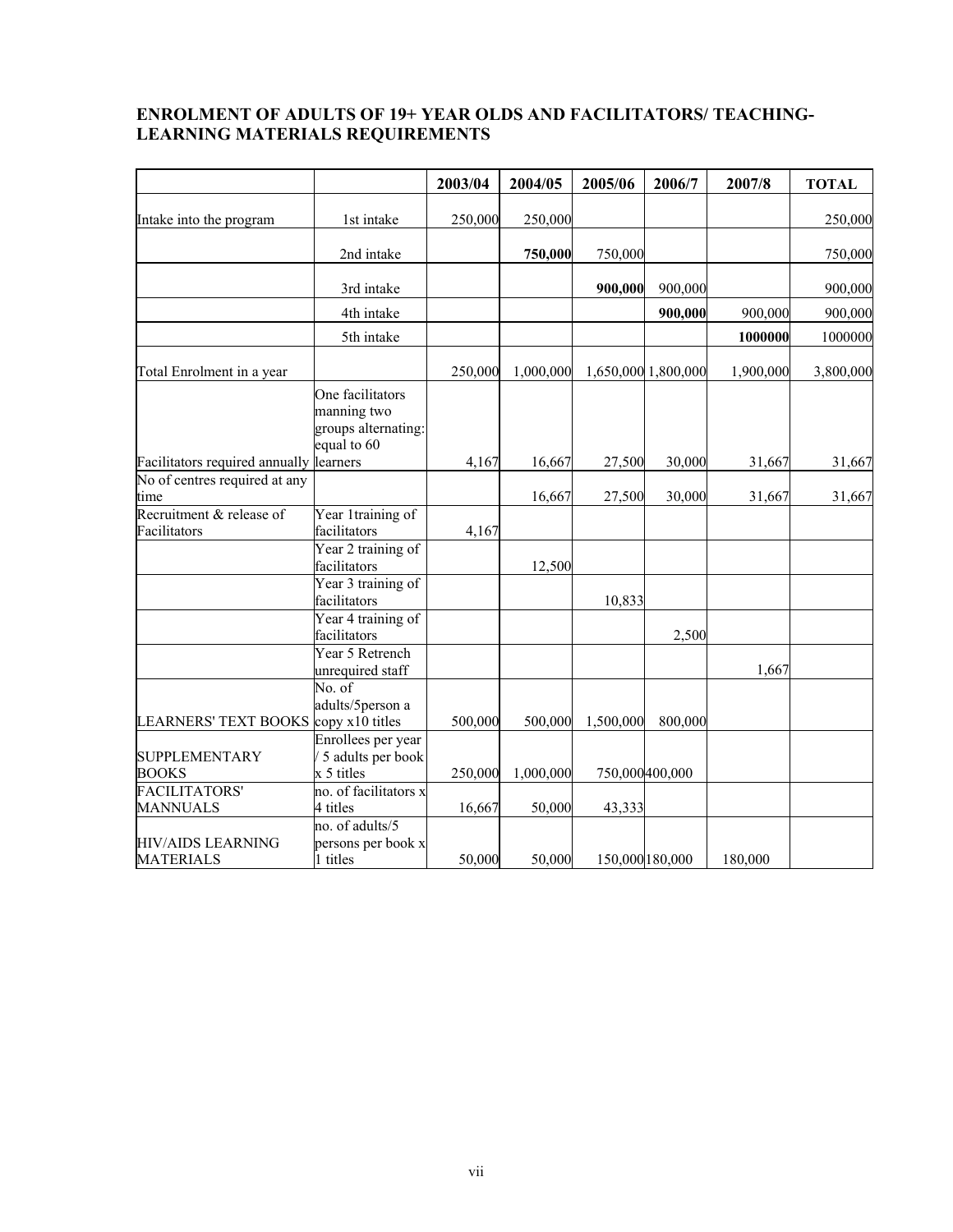| <b>ACTIVITY</b>                                                                     | <b>INPUTS</b>                            | <b>UNIT</b><br><b>MEASURE</b> | <b>UNIT COST</b><br>IN<br><b>CURRENT</b><br><b>PRICES</b> | YEARLY COSTS (AMOUNTS IN Tshs. '000S) |           |         |         |         |                                                                  |
|-------------------------------------------------------------------------------------|------------------------------------------|-------------------------------|-----------------------------------------------------------|---------------------------------------|-----------|---------|---------|---------|------------------------------------------------------------------|
|                                                                                     |                                          |                               | Tshs. IN<br>'000                                          | 2003/04                               | 2004/05   | 2005/06 | 2006/07 | 2007/08 | <b>TOTAL</b><br><b>COSTS</b><br>FOR <sub>5</sub><br><b>YEARS</b> |
| Activity relating to out of school children                                         |                                          |                               |                                                           |                                       |           |         |         |         |                                                                  |
| i. Hold public advocacy meeting                                                     | material costs                           | no. of<br>meetings            | 10,300                                                    | 10,300                                |           | 10,300  |         |         | 20,600                                                           |
| ii. Develop messages through electronic and<br>print methods for public consumption | tech assistance                          | man-months                    | 4,120                                                     | 12,360                                |           |         |         |         | 12,360                                                           |
| iii. Transmit messages via different media                                          | mass media<br>costs                      | no. insertions                | 515.0                                                     |                                       | 1,030     |         | 1,030   |         | 2,060                                                            |
| v. Enroll 617,131 children and youth out of<br>school                               |                                          |                               |                                                           |                                       |           |         |         |         |                                                                  |
| 11-13 Year olds<br>$\bullet$                                                        | n grant                                  | capitatio per pupil           | 5.2                                                       | 363,415                               | 1,206,805 | 843,390 |         |         | 2,413,609                                                        |
| 11-13 Examination cost<br>$\bullet$                                                 | cost                                     | $exam per$ pupil              | 2.1                                                       |                                       | 145,366   | 337,356 |         |         | 482,722                                                          |
| vi. Conduct curricula reviews and revisions<br>workshops                            |                                          |                               |                                                           |                                       |           |         |         |         |                                                                  |
| reviewer of curricula<br>$\bullet$                                                  | assistance                               | tech man months               | 4,120.0                                                   | 24,720                                |           |         |         |         | 24,720                                                           |
| conduct workshops<br>$\bullet$                                                      | worksho cost per<br>p organized workshop |                               | 5,150.0                                                   | 10,300                                |           |         |         |         | 10,300                                                           |
| approval processes                                                                  |                                          | a cost per<br>meeting meeting | 1,030.0                                                   | 1,030                                 |           |         |         |         | 1,030                                                            |

# **ANNEX C: AE/NFE COSTED ACTIVITIES FOR FIVE YEARS (2003/04 - 2007/08)**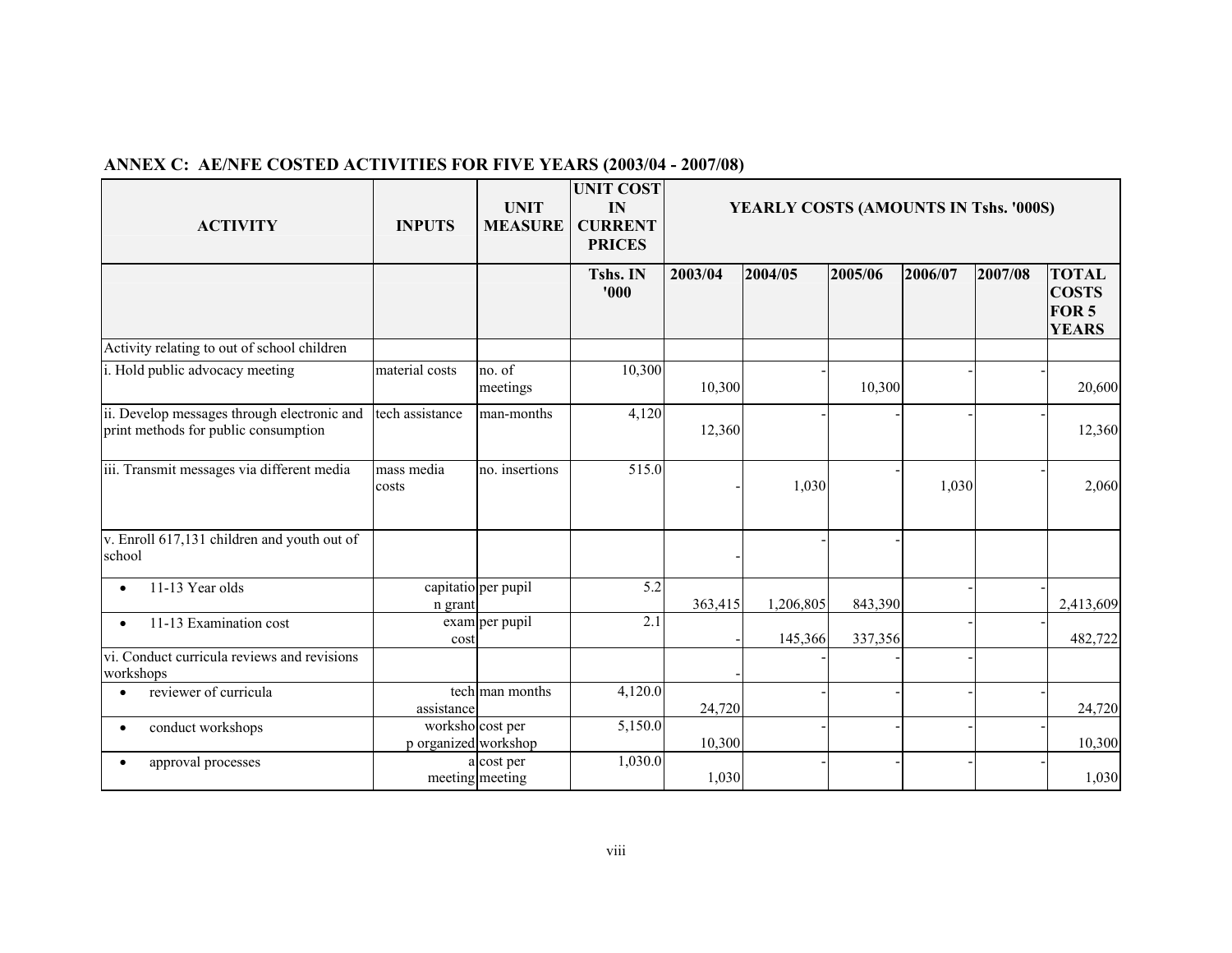| <b>ACTIVITY</b>                                                                    | <b>INPUTS</b>               | <b>UNIT</b><br><b>MEASURE</b> | <b>UNIT COST</b><br>IN<br><b>CURRENT</b><br><b>PRICES</b> | YEARLY COSTS (AMOUNTS IN Tshs. '000S) |           |         |         |         |                                                                  |
|------------------------------------------------------------------------------------|-----------------------------|-------------------------------|-----------------------------------------------------------|---------------------------------------|-----------|---------|---------|---------|------------------------------------------------------------------|
|                                                                                    |                             |                               | Tshs. IN<br>'000                                          | 2003/04                               | 2004/05   | 2005/06 | 2006/07 | 2007/08 | <b>TOTAL</b><br><b>COSTS</b><br>FOR <sub>5</sub><br><b>YEARS</b> |
| curriculum printing                                                                | printing<br>costs           | copies                        | 1.0                                                       | 15,450                                |           |         |         |         | 15,450                                                           |
| vii Conduct workshop on mainstreaming<br>modalities                                | workshop<br>organised       | no of<br>workshops            | 5,150.0                                                   |                                       |           | 10,300  |         |         | 10,300                                                           |
| viii Conduct curriculum review and revision<br>workshops by involving stakeholders |                             |                               |                                                           |                                       |           |         |         |         |                                                                  |
| ix Conduct review and revision of teaching-<br>learning and training materials     | tech assistance<br>costs    | man months                    | 4,120.0                                                   | 37,080                                |           |         |         |         | 37,080                                                           |
| Workshop to discuss materials<br>$\bullet$<br>produced                             | workshop org.               | cost per<br>workshop          | 5,150.0                                                   | 10,300                                |           |         |         |         | 10,300                                                           |
| printing teaching-learning and<br>$\bullet$<br>training materials                  | part of<br>capitation cost  |                               |                                                           |                                       |           |         |         |         |                                                                  |
| distribution of teaching-learning and<br>$\bullet$<br>training materials           | part of<br>capitation costs |                               |                                                           |                                       |           |         |         |         |                                                                  |
| x Human resource management and<br>development                                     |                             |                               |                                                           |                                       |           |         |         |         |                                                                  |
| • Train facilitators for 11-13 year olds                                           | training costs              | cost per<br>facilitator       | 144.2                                                     | 113,053                               | 262,388   | 314,356 |         |         | 689,797                                                          |
| Train para-facilitators for 11-13 year<br>$\bullet$<br>olds                        | training costs              | cost per<br>facilitator       | 144.2                                                     | 113,053                               | 262,388   | 314,356 |         |         | 689,797                                                          |
| • Honorarium to professionals for 11-13<br>year old                                | monthly<br>facilitation     | honoraria                     | 206.0                                                     | 161,504                               | 536,358   | 374,840 |         |         | 1,072,702                                                        |
| Honoraria for para professionals for<br>$11 - 13$                                  | monthly<br>facilitation     | honoraria                     | 412.0                                                     | 323,008                               | 1,072,715 | 749,680 |         |         | 2,145,403                                                        |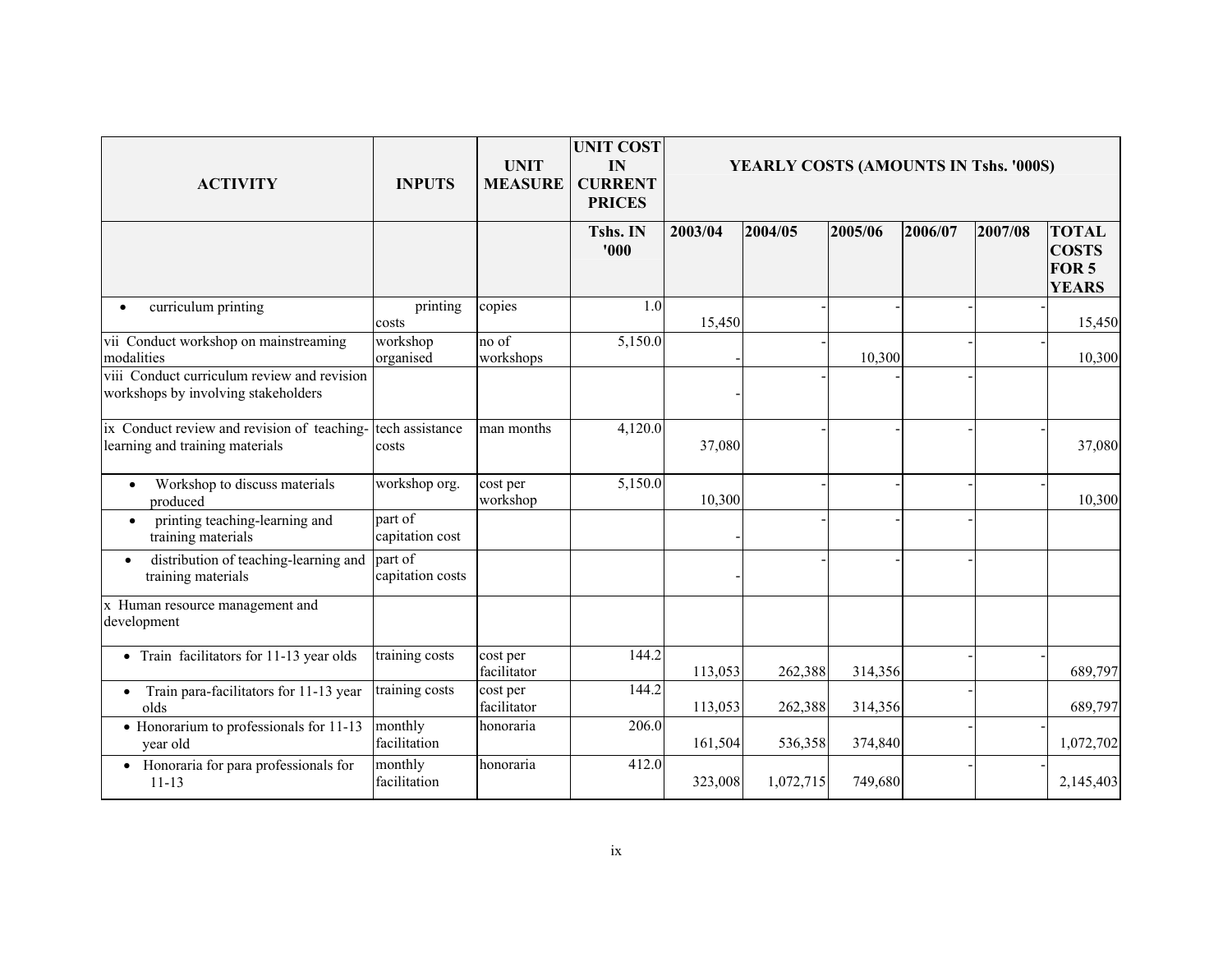| <b>ACTIVITY</b>                                                                                                                       | <b>INPUTS</b>           | <b>UNIT</b><br><b>MEASURE</b> | <b>UNIT COST</b><br>IN<br><b>CURRENT</b><br><b>PRICES</b> | YEARLY COSTS (AMOUNTS IN Tshs. '000S) |           |           |           |           |                                                                  |  |
|---------------------------------------------------------------------------------------------------------------------------------------|-------------------------|-------------------------------|-----------------------------------------------------------|---------------------------------------|-----------|-----------|-----------|-----------|------------------------------------------------------------------|--|
|                                                                                                                                       |                         |                               | Tshs. IN<br>'000'                                         | 2003/04                               | 2004/05   | 2005/06   | 2006/07   | 2007/08   | <b>TOTAL</b><br><b>COSTS</b><br>FOR <sub>5</sub><br><b>YEARS</b> |  |
| xi Training of AE/NFE school committee<br>members in the new-5000 centres                                                             | training costs          | no of<br>committees           | 30.9                                                      |                                       | 61,800    | 61,800    | 30,900    |           | 154,500                                                          |  |
| xii . Enroll 7-10 out of reach and<br>disadvantaged children                                                                          |                         |                               |                                                           |                                       |           |           |           |           |                                                                  |  |
| xiii. Issue circular on modalities to ensure<br>availability of primary school curriculum for<br>out of reach children in NFE centres | photocopying<br>costs   | lumpsum                       | 10,300.0                                                  | 10,300                                |           |           |           |           | 10,300                                                           |  |
| xiv. Printing of primary school curricula                                                                                             | printing costs          | lumpsum                       | 15,450.0                                                  | 15,450                                |           |           |           |           | 15,450                                                           |  |
| Carry out needs assessment for kids with<br>special needs                                                                             | technical<br>assistance | man-months                    | 4,120.0                                                   |                                       | 16,480    |           |           |           | 16,480                                                           |  |
| Develop study material for kids with special<br>needs                                                                                 | technical<br>assistance | man-months                    | 4,120.0                                                   |                                       | 24,720    |           |           |           | 24,720                                                           |  |
| Produce material for kids with special needs                                                                                          | general                 | lumpsum                       | 50,000.0                                                  |                                       | 50,000    | 50,000    | 50,000    | 50,000    | 200,000                                                          |  |
| <b>Subtotal</b>                                                                                                                       |                         |                               |                                                           | 1,221,323                             | 3,640,049 | 3,066,377 | 81,930    | 50,000    | 8,059,679                                                        |  |
| xv. Access for the 14-18 year olds                                                                                                    |                         |                               |                                                           |                                       |           |           |           |           |                                                                  |  |
| Capitation grant 14-18 year old<br>$\bullet$                                                                                          | capitation<br>grant     | per pupil                     | 5.2                                                       |                                       | 788,568   | 1,971,420 | 1,971,420 | 1,182,852 | 5,914,260                                                        |  |
| Examination costs for the 14-18 year<br>$\bullet$<br>olds                                                                             | exam cost               | per pupil                     | 2.1                                                       |                                       |           |           | 315,427   | 473,141   | 788,568                                                          |  |
| xvii Training of facilitator for 14-18 year<br>olds                                                                                   | training costs          | cost per<br>facilitator       | 144.2                                                     |                                       | 490,665   | 735,997   |           |           | 1,226,661                                                        |  |
| xviii. Honoraria for professional facilitators<br>for 14-18year olds                                                                  | monthly<br>facilitation | honoraria                     | $\overline{206.0}$                                        |                                       | 700,949   | 1,752,373 | 1,752,373 | 1,051,424 | 5,257,120                                                        |  |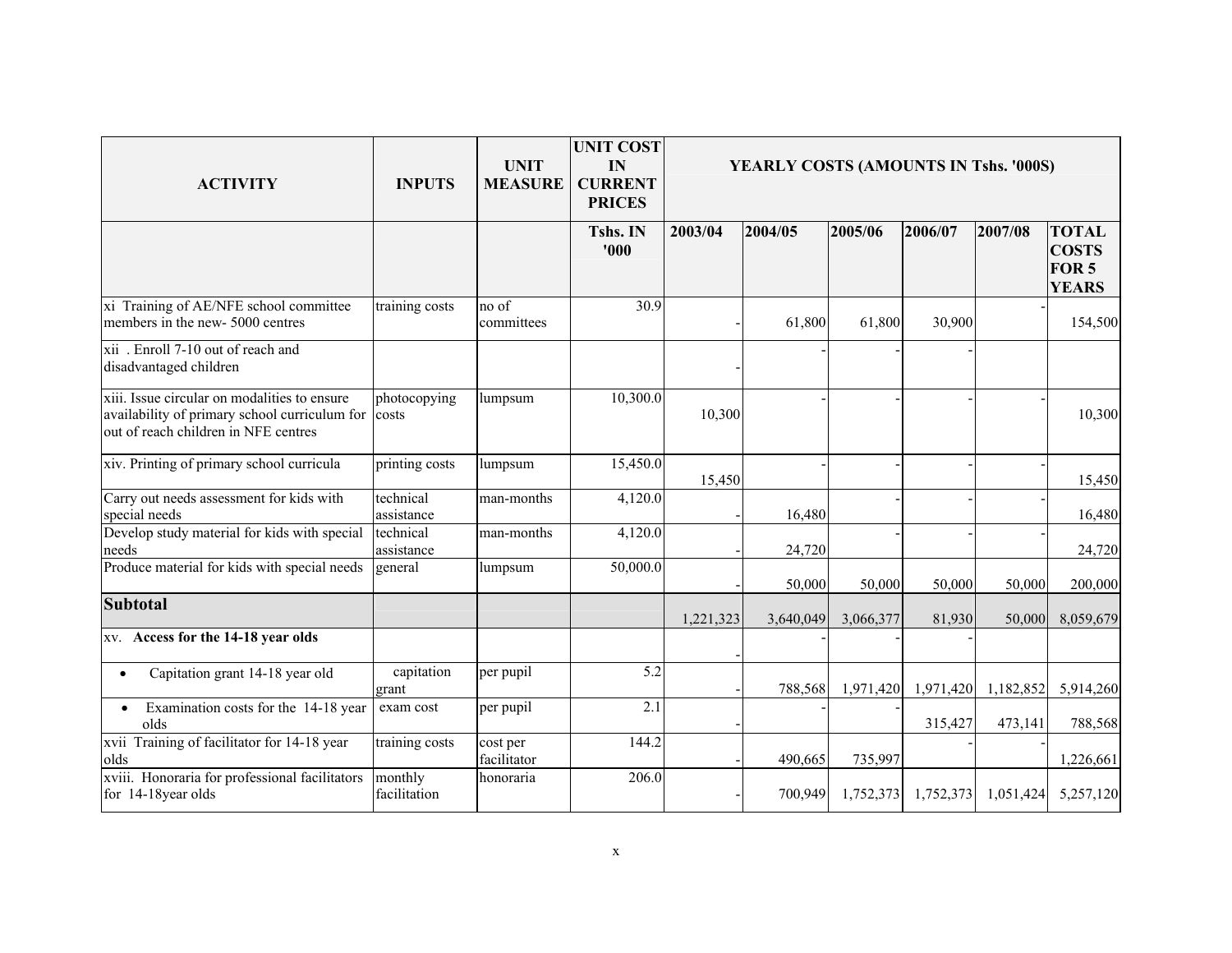| <b>ACTIVITY</b>                                                                                  | <b>INPUTS</b>               | <b>UNIT</b><br><b>MEASURE</b> | <b>UNIT COST</b><br>IN<br><b>CURRENT</b><br><b>PRICES</b> | YEARLY COSTS (AMOUNTS IN Tshs. '000S) |           |           |           |         |                                                                  |  |
|--------------------------------------------------------------------------------------------------|-----------------------------|-------------------------------|-----------------------------------------------------------|---------------------------------------|-----------|-----------|-----------|---------|------------------------------------------------------------------|--|
|                                                                                                  |                             |                               | Tshs. IN<br>'000                                          | 2003/04                               | 2004/05   | 2005/06   | 2006/07   | 2007/08 | <b>TOTAL</b><br><b>COSTS</b><br>FOR <sub>5</sub><br><b>YEARS</b> |  |
| <b>Subtotal</b>                                                                                  |                             |                               |                                                           |                                       | 1,980,182 | 4,459,790 | 4,039,221 |         | 2,707,417 13,186,609                                             |  |
| Activities relating to 19 year olds                                                              |                             |                               |                                                           |                                       |           |           |           |         |                                                                  |  |
| i. Hold public advocacy meeting                                                                  | meeting costs               | no. of<br>meetings            | 10,300.0                                                  | 10,300                                |           | 10,300    |           | 10,300  | 30,900                                                           |  |
| ii. Develop messages through electronic and<br>print methods for public consumption              | tech assistance             | man month                     | 4,120.0                                                   | 12,360                                |           |           |           |         | 12,360                                                           |  |
| iii. Transmit messages via different media                                                       | mass media<br>costs         | no. of<br>insertions          | 515.0                                                     | 2,060                                 | 2,060     | 2,060     | 2,060     | 2,060   | 10,300                                                           |  |
| iv. Reviewer of curriculum                                                                       | tech assistance             | man months                    | 4,120.0                                                   | 12,360                                |           |           |           |         | 12,360                                                           |  |
| v. Conduct review workshop                                                                       | workshop costs              | no. of<br>workshops           | 5,150.0                                                   | 10,300                                |           |           |           |         | 10,300                                                           |  |
| vi. Printing of revised curriculum(adults)                                                       | printing costs              | lumpsum                       | 41,200.0                                                  | 41,200                                |           |           |           |         | 41,200                                                           |  |
| viii. Conduct workshops on review and<br>revision of teaching-learning and training<br>materials | workshop costs              | no. of<br>workshops           | 10,300.0                                                  | 20,600                                |           |           |           |         | 20,600                                                           |  |
| ix. Printing of materials for enrolled adult<br>learners                                         | capitation for<br>textbooks | per adult                     | 2.1                                                       | 515,000                               | 1,545,000 | 1,854,000 |           |         | 3,914,000                                                        |  |
| x. Distribution of materials to AE Centres                                                       | part of<br>capitation costs |                               |                                                           |                                       |           |           |           |         |                                                                  |  |
| xi. Train facilitators for 19+ year olds                                                         |                             |                               | 144.2                                                     | 600,881                               | 1,802,500 | 1,562,167 | 360,500   |         | 240,333 4,566,381                                                |  |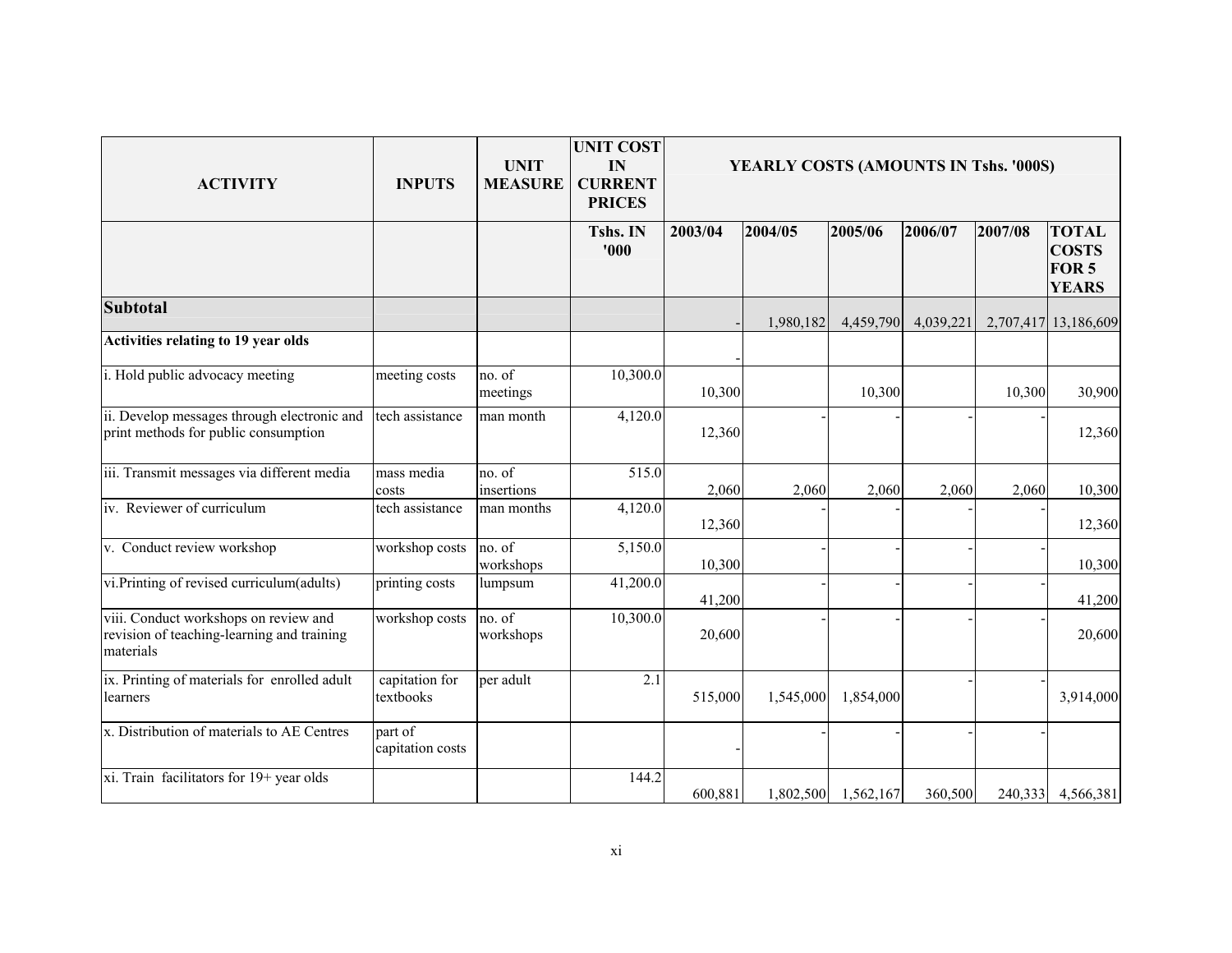| <b>ACTIVITY</b>                                                                                                                                     | <b>INPUTS</b>            | <b>UNIT</b><br><b>MEASURE</b> | <b>UNIT COST</b><br>IN<br><b>CURRENT</b><br><b>PRICES</b> | YEARLY COSTS (AMOUNTS IN Tshs. '000S) |           |           |           |         |                                                       |  |
|-----------------------------------------------------------------------------------------------------------------------------------------------------|--------------------------|-------------------------------|-----------------------------------------------------------|---------------------------------------|-----------|-----------|-----------|---------|-------------------------------------------------------|--|
|                                                                                                                                                     |                          |                               | Tshs. IN<br>'000                                          | 2003/04                               | 2004/05   | 2005/06   | 2006/07   | 2007/08 | <b>TOTAL</b><br><b>COSTS</b><br>FOR 5<br><b>YEARS</b> |  |
| xii. Honorarium for adult education<br>facilitators                                                                                                 | monthly<br>facilitation  | honoraria                     | 154.5                                                     | 643,802                               | 2,575,000 | 4,248,750 | 4,635,000 |         | 4,892,500 16,995,052                                  |  |
| xiii. Assess condition of AE Presses                                                                                                                | tech assistance          | man months                    | 4,120.0                                                   |                                       | 12,360    |           |           |         | 12,360                                                |  |
| <b>Subtotal</b>                                                                                                                                     |                          |                               |                                                           | 1,868,863                             | 5,936,920 | 7,677,277 | 4,997,560 |         | 5, 145, 193 25, 625, 813                              |  |
| xiv Invite and enlist potential service<br>providers through local government<br>machinery and mass media.                                          | advertisement<br>costs   | advert. Cost                  | 1,030.0                                                   | 1,030                                 | 1,030     |           | 1,030     | 1,030   | 4,120                                                 |  |
| xv. Develop Memorandum of Understanding tech assistance<br>(MoU) with NGO (or CSOs)                                                                 | costs                    | man month                     | 4,120.0                                                   | 8,240                                 |           |           |           |         | 8,240                                                 |  |
| xvi. Contract service providers                                                                                                                     | none                     |                               |                                                           |                                       |           |           |           |         |                                                       |  |
| xvii. Convene meeting of stakeholders to<br>identify means of reaching out to the<br>communities and to identify information to<br>be disseminated. | meeting costs            | cost per<br>meeting           | 10,300.0                                                  | 10,300                                |           | 10,300    |           |         | 20,600                                                |  |
| xviii. Develop messages through electronic<br>and print methods for public consumption                                                              | mass media<br>costs      | tech assistance               | 4,120.0                                                   | 8,240                                 |           |           |           |         | 8,240                                                 |  |
| xix. Identify channels of communication for<br>reaching out to the communities.                                                                     | tech assistance<br>costs |                               |                                                           |                                       |           |           |           |         |                                                       |  |
| xx. Transmit messages via different media                                                                                                           | mass media<br>costs      | insertions                    | $\overline{5}15.0$                                        | 1,030                                 |           | 1,030     |           |         | 2,060                                                 |  |
| xxi. Convene meetings with community and<br>local governments to sensitize them and<br>secure their support                                         | meeting costs            | no of meetings                | 10,300.0                                                  | 10,300                                |           | 10,300    |           |         | 20,600                                                |  |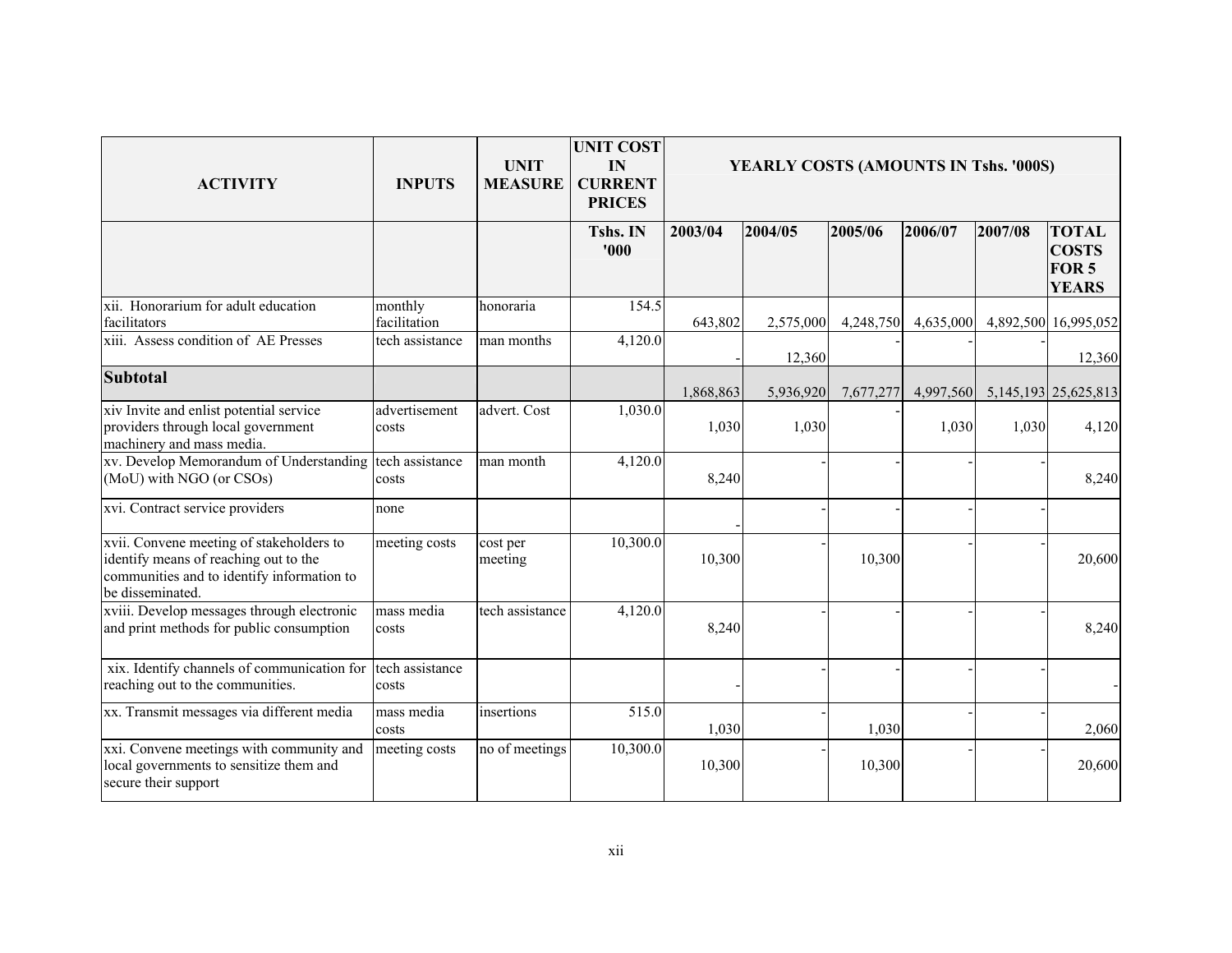| <b>ACTIVITY</b>                                                                            | <b>INPUTS</b>                | <b>UNIT</b><br><b>MEASURE</b> | <b>UNIT COST</b><br>IN<br><b>CURRENT</b><br><b>PRICES</b> | YEARLY COSTS (AMOUNTS IN Tshs. '000S) |         |         |         |         |                                                                  |
|--------------------------------------------------------------------------------------------|------------------------------|-------------------------------|-----------------------------------------------------------|---------------------------------------|---------|---------|---------|---------|------------------------------------------------------------------|
|                                                                                            |                              |                               | Tshs. IN<br>'000                                          | 2003/04                               | 2004/05 | 2005/06 | 2006/07 | 2007/08 | <b>TOTAL</b><br><b>COSTS</b><br>FOR <sub>5</sub><br><b>YEARS</b> |
| xxii. Design and develop MoU                                                               | none.                        |                               |                                                           |                                       |         |         |         |         |                                                                  |
| xxiii. Identify trainees and their respective<br>training needs                            | advertising costs insertions |                               | 515.0                                                     | 1,030                                 | 1,030   |         |         |         | 2,060                                                            |
| xxiv. Design training packages/programme                                                   | tech assistance              | man months                    | 4,120.0                                                   | 41,200                                |         |         |         |         | 41,200                                                           |
| xxiv. Conduct training workshops                                                           | training<br>activities       | cost per<br>trainee           | 185.4                                                     |                                       |         |         |         |         |                                                                  |
| xxv. Train trainers                                                                        |                              |                               | 618.0                                                     | 222,480                               |         |         |         |         | 222,480                                                          |
| xxvi. Allocate facilitators to respective<br><b>AE/NFE Centres</b>                         | monthly<br>facilitation      | honoraria                     |                                                           |                                       |         |         |         |         |                                                                  |
| xxvi. Integrate in curriculum issues relating<br>to HIV/AIDS                               | tech assistance              | man months                    | 4,120.0                                                   | 12,360                                |         |         |         |         | 12,360                                                           |
| xxvii. Facilitate the development of<br>HIV/AIDS peer education plan at districts<br>level | workshop                     | no. of<br>workshops           | 10,000.0                                                  |                                       | 400,000 | 600,000 | 200,000 |         | 1,200,000                                                        |
| xxviii. Collect existing IEC materials and<br>distribute to AE/NFE centres                 | part of text book<br>cost    |                               |                                                           |                                       |         |         |         |         |                                                                  |
| Conduct workshops for designing and<br>developing M&E system                               |                              |                               |                                                           |                                       |         |         |         |         |                                                                  |
| --- expert support                                                                         | tech assistance<br>costs     | man months                    | 4,120.0                                                   | 16,480                                |         |         |         |         | 16,480                                                           |
| ---- workshop organised                                                                    | workshop                     | no of<br>workshops            | 5,150.0                                                   | 10,300                                |         |         |         |         | 10,300                                                           |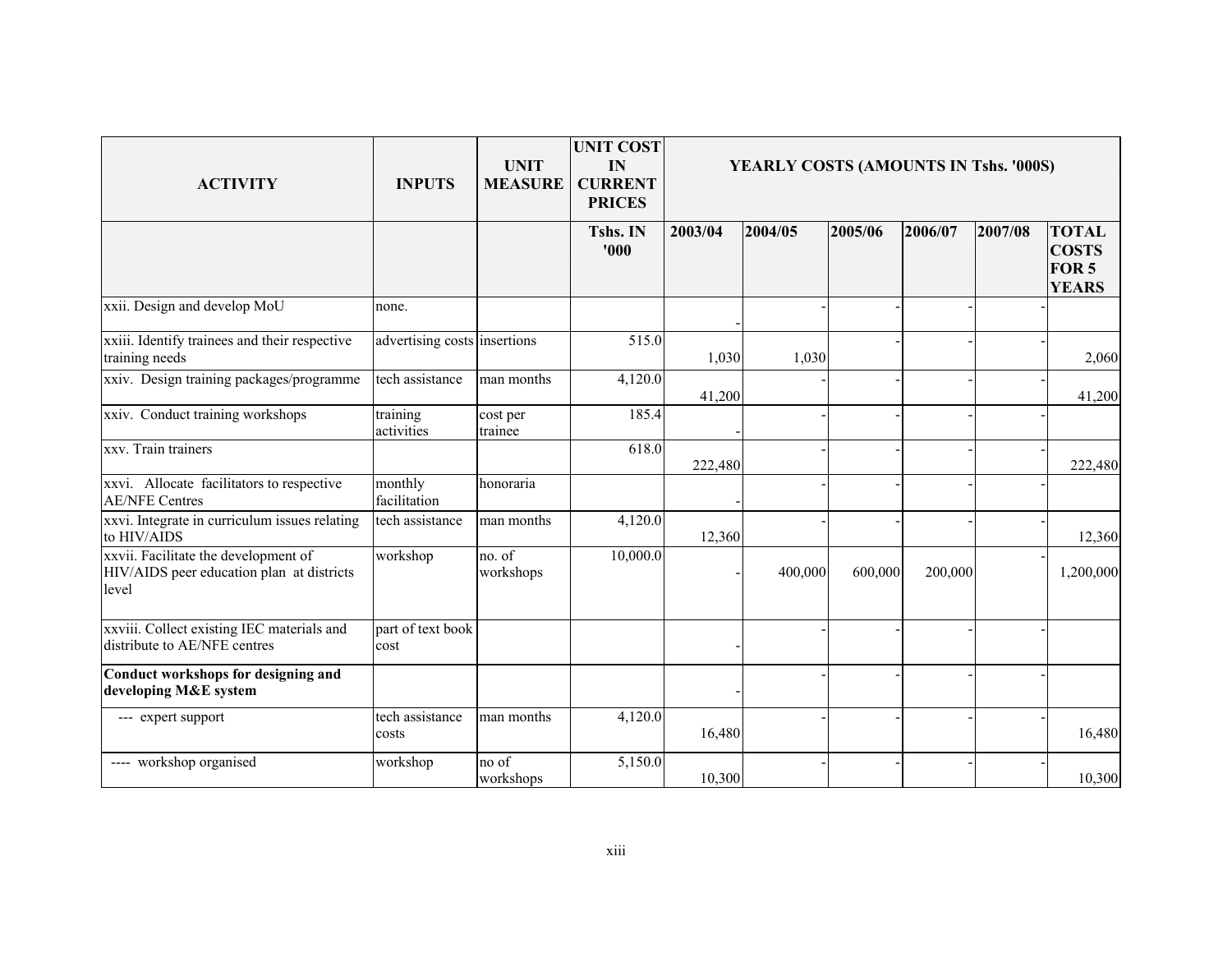| <b>ACTIVITY</b>                                                                                         | <b>INPUTS</b>   | <b>UNIT</b><br><b>MEASURE</b> | <b>UNIT COST</b><br>IN<br><b>CURRENT</b><br><b>PRICES</b> | YEARLY COSTS (AMOUNTS IN Tshs. '000S) |         |         |         |         |                                                                  |
|---------------------------------------------------------------------------------------------------------|-----------------|-------------------------------|-----------------------------------------------------------|---------------------------------------|---------|---------|---------|---------|------------------------------------------------------------------|
|                                                                                                         |                 |                               | Tshs. IN<br>'000                                          | 2003/04                               | 2004/05 | 2005/06 | 2006/07 | 2007/08 | <b>TOTAL</b><br><b>COSTS</b><br>FOR <sub>5</sub><br><b>YEARS</b> |
| i. Organize capacity building workshops for<br>staff, facilitators and stakeholders on M&E              | training costs  | no of trainees                | 103.0                                                     | 5,150                                 | 5,150   | 5,150   |         |         | 15,450                                                           |
| ii. Produce and distribute guidelines on $M\&E$ printing costs<br>to stakeholders                       |                 | copy                          | 1.0                                                       | 5,150                                 |         |         |         |         | 5,150                                                            |
| Capacity building for programme managers                                                                |                 |                               |                                                           |                                       |         |         |         |         |                                                                  |
| i. Assess training needs of the identified staff tech assistance                                        |                 | man months                    | 4,120.0                                                   |                                       | 12,360  |         |         |         | 12,360                                                           |
| ii Design training programs and materials                                                               | tech assistance | man months                    | 4,120.0                                                   |                                       | 16,480  |         |         |         | 16,480                                                           |
| iii. Conduct training                                                                                   | training costs  | person cost                   | 504.7                                                     |                                       | 28,039  | 28,039  | 19,627  |         | 75,705                                                           |
| Revise the MoEC financial structure and recommend for<br>the reinstatement of the sub sector sub vote.  |                 |                               |                                                           |                                       |         |         |         |         |                                                                  |
| 1. Analyze the current structure of the MOEC and recommend<br>for the reinstatement of the directorate. |                 |                               |                                                           |                                       |         |         |         |         |                                                                  |
| Develop linkages with civil society<br>partners                                                         |                 |                               |                                                           |                                       |         |         |         |         |                                                                  |
| 1. Study the existing situation and establish<br>principles for cooperation                             | tech assistance | man months                    | 4,120.0                                                   | 12,360                                |         |         |         |         | 12,360                                                           |
| 2. Identify and enlist institutions to form the<br>partnership                                          | none            |                               |                                                           |                                       |         |         |         |         |                                                                  |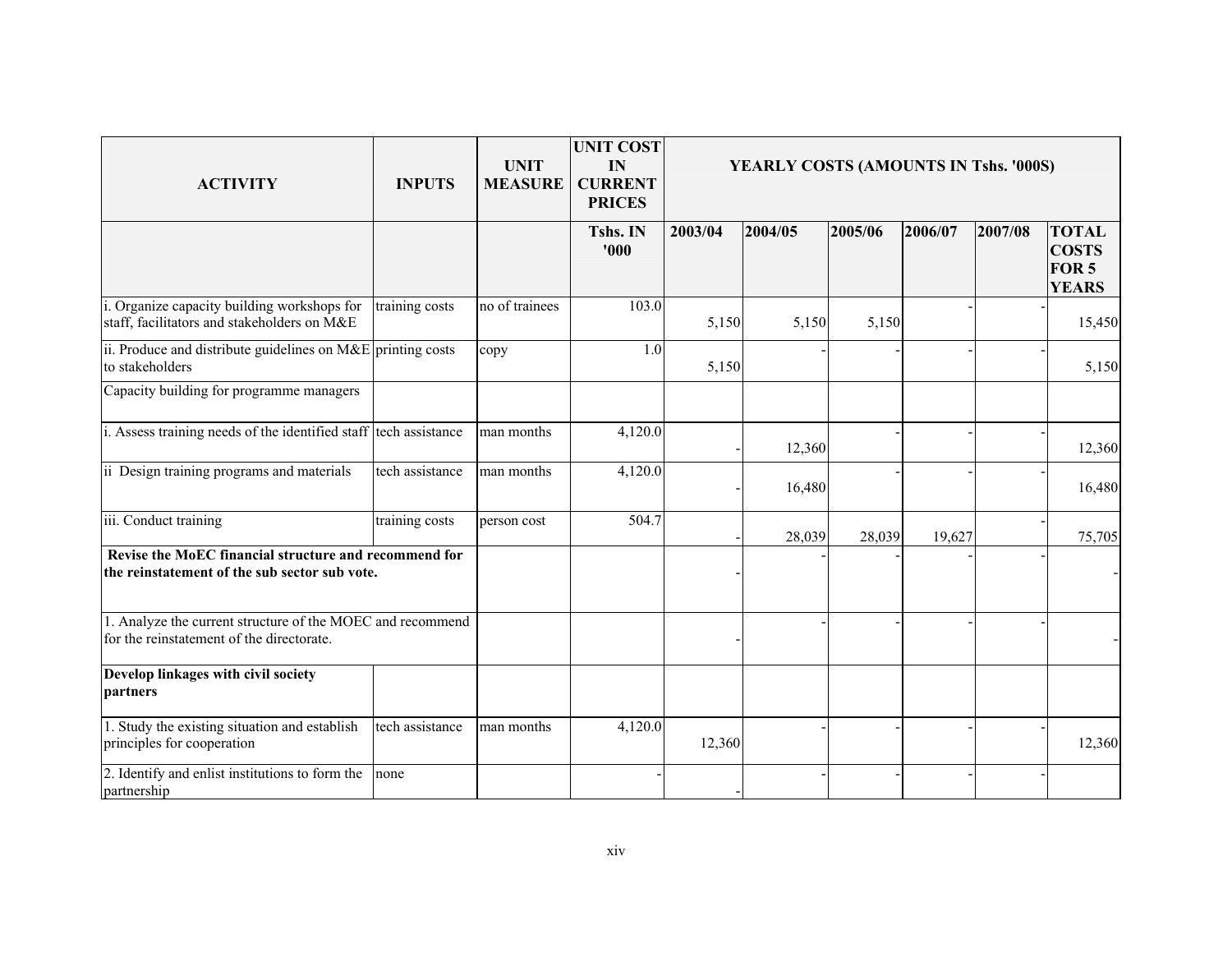| <b>ACTIVITY</b>                                                                                         | <b>INPUTS</b>      | <b>UNIT</b><br><b>MEASURE</b> | <b>UNIT COST</b><br>IN<br><b>CURRENT</b><br><b>PRICES</b> | YEARLY COSTS (AMOUNTS IN Tshs. '000S) |         |         |         |         |                                                              |
|---------------------------------------------------------------------------------------------------------|--------------------|-------------------------------|-----------------------------------------------------------|---------------------------------------|---------|---------|---------|---------|--------------------------------------------------------------|
|                                                                                                         |                    |                               | Tshs. IN<br>'000                                          | 2003/04                               | 2004/05 | 2005/06 | 2006/07 | 2007/08 | <b>TOTAL</b><br><b>COSTS</b><br><b>FOR 5</b><br><b>YEARS</b> |
| 3. Prepare a dossier of areas of cooperation                                                            |                    |                               |                                                           |                                       |         |         |         |         |                                                              |
| expert to prepare dossier<br>٠                                                                          | tech<br>assistance | man months                    | 4,120.0                                                   |                                       | 12,360  |         |         |         | 12,360                                                       |
| printing/production of dossier<br>$\bullet$                                                             | print costs        | copies                        | 1.0                                                       |                                       | 5,150   |         |         |         | 5,150                                                        |
| Enter into memorandum of<br>understanding and hold formal<br>discussions with the partners              |                    |                               |                                                           |                                       |         |         |         |         |                                                              |
| local meetings held<br>$\bullet$                                                                        | meeting costs      | no of meetings                | 5,150.0                                                   | 5,150                                 |         | 5,150   |         | 5,150   | 15,450                                                       |
| international meetings held<br>$\bullet$                                                                |                    | meeting costs no of meetings  |                                                           |                                       |         |         |         |         |                                                              |
| support institutions meetings<br>$\bullet$                                                              |                    | meeting costs no of meetings  | 5,150.0                                                   | 5,150                                 |         | 5,150   |         | 5,150   | 15,450                                                       |
| Study the current data collection and<br>processing system in relation to<br><b>PEDP/NBS</b>            | tech assistance    | man months                    | 4,120.0                                                   | 8,240                                 |         |         |         |         | 8,240                                                        |
| i. Establish user information needs                                                                     | tech assistance    | man months                    | 4,120.0                                                   | 4,120                                 |         |         |         |         | 4,120                                                        |
| ii. Design an appropriate information system                                                            | tech assistance    | man months                    | 4,120.0                                                   | 12,360                                |         |         |         |         | 12,360                                                       |
| iii. Strengthen and/or establish Centres for<br>collecting, processing and disseminating<br>information | training           | person days                   | 72.1                                                      |                                       | 1,803   |         |         |         | 1,803                                                        |
| Assess and determine physical facilities<br>requirements                                                | none               |                               |                                                           |                                       |         |         |         |         |                                                              |
| i. Acquire physical facilities using                                                                    |                    |                               |                                                           |                                       |         |         |         |         |                                                              |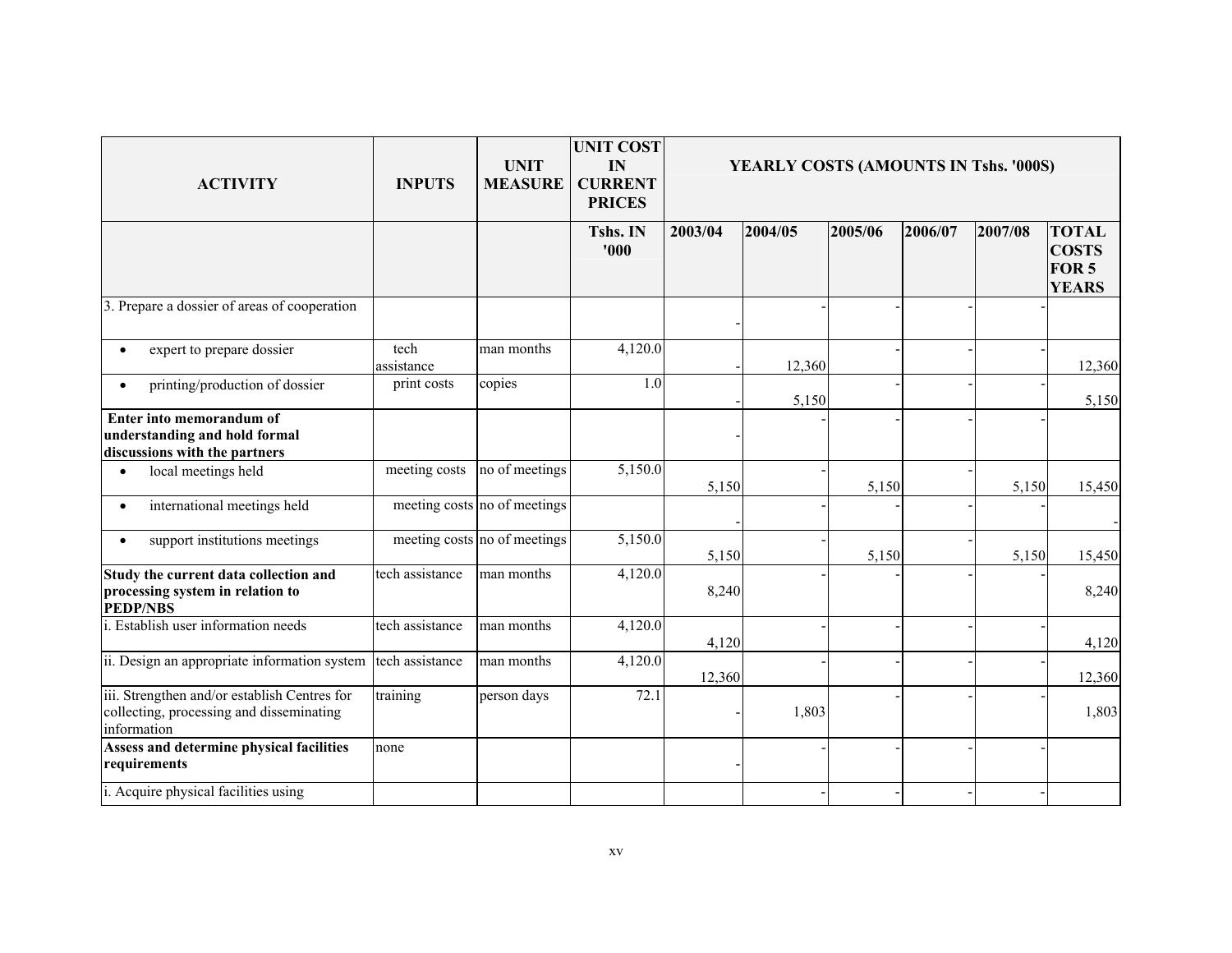| <b>ACTIVITY</b>                                                                           | <b>INPUTS</b>                          | <b>UNIT</b><br><b>MEASURE</b> | <b>UNIT COST</b><br>IN<br><b>CURRENT</b><br><b>PRICES</b> | YEARLY COSTS (AMOUNTS IN Tshs. '000S) |           |           |         |         |                                                                  |
|-------------------------------------------------------------------------------------------|----------------------------------------|-------------------------------|-----------------------------------------------------------|---------------------------------------|-----------|-----------|---------|---------|------------------------------------------------------------------|
|                                                                                           |                                        |                               | Tshs. IN<br>'000                                          | 2003/04                               | 2004/05   | 2005/06   | 2006/07 | 2007/08 | <b>TOTAL</b><br><b>COSTS</b><br>FOR <sub>5</sub><br><b>YEARS</b> |
| procurement rules:                                                                        |                                        |                               |                                                           |                                       |           |           |         |         |                                                                  |
| Equipment-computers, .<br>$\bullet$                                                       |                                        | nos                           | 1,545.0                                                   | 30,900                                | 185,400   |           |         |         | 216,300                                                          |
| printers<br>$\bullet$                                                                     |                                        | nos                           | 515.0                                                     | 2,575                                 | 61,800    |           |         |         | 64,375                                                           |
| cars<br>$\bullet$                                                                         |                                        | nos                           | 30,900.0                                                  | 30,900                                |           | 30,900    |         |         | 61,800                                                           |
| motorcycles<br>$\bullet$                                                                  |                                        | nos                           | 2,060.0                                                   |                                       | 41,200    | 82,400    | 123,600 |         | 247,200                                                          |
| photocopying machines<br>$\bullet$                                                        |                                        | nos                           | 7,210.0                                                   | 7,210                                 |           | 7,210     |         |         | 14,420                                                           |
| bicycles<br>$\bullet$                                                                     |                                        | nos                           | 61.8                                                      |                                       | 30,900    | 30,900    | 30,900  |         | 92,700                                                           |
| ii. Equip with appropriate IT programs and<br>link to internet and (LAN).                 | software and<br>accessory<br>equipment |                               |                                                           |                                       |           |           |         |         |                                                                  |
| Internet facility<br>$\bullet$                                                            |                                        | nos                           | 3,090.0                                                   |                                       | 3,090     |           |         |         | 3,090                                                            |
| soft wares<br>$\bullet$                                                                   |                                        | nos                           | 12,360.0                                                  |                                       | 12,360    |           |         |         | 12,360                                                           |
| <b>Refurbish NFE centres</b>                                                              | learning centres                       | nos                           | 515.0                                                     |                                       | 1,030,000 | 1,030,000 | 515,000 |         | 2,575,000                                                        |
| Develop a research agenda                                                                 |                                        |                               |                                                           |                                       |           |           |         |         |                                                                  |
| i. Establish a team of experts in AE/NFE to<br>prepare a list of priorities for research. | tech assistance                        | man months                    | 4,120.0                                                   |                                       |           | 4,120     |         |         | 4,120                                                            |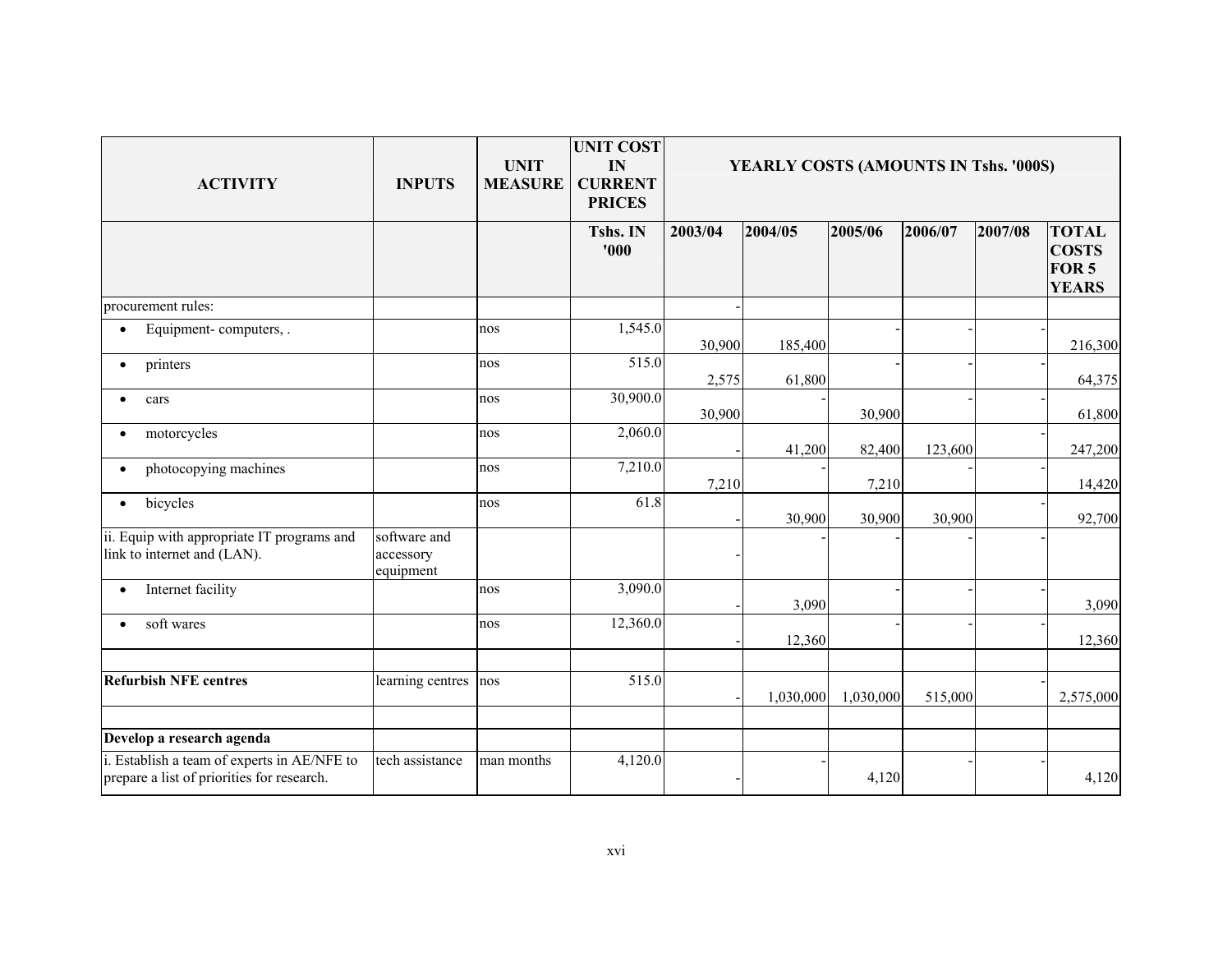| <b>ACTIVITY</b>                                                             | <b>INPUTS</b>                  | <b>UNIT</b><br><b>MEASURE</b> | <b>UNIT COST</b><br>IN<br><b>CURRENT</b><br><b>PRICES</b> | YEARLY COSTS (AMOUNTS IN Tshs. '000S) |         |         |         |         |                                                                  |
|-----------------------------------------------------------------------------|--------------------------------|-------------------------------|-----------------------------------------------------------|---------------------------------------|---------|---------|---------|---------|------------------------------------------------------------------|
|                                                                             |                                |                               | Tshs. IN<br>'000                                          | 2003/04                               | 2004/05 | 2005/06 | 2006/07 | 2007/08 | <b>TOTAL</b><br><b>COSTS</b><br>FOR <sub>5</sub><br><b>YEARS</b> |
| ii. Convene a workshop to deliberate on the<br>list of priority             | workshop costs                 | no of<br>workshops            | 5,150.0                                                   |                                       |         | 5,150   |         |         | 5,150                                                            |
| iii. Approval of research agenda by<br>appropriate organs in the sub sector | workshop/photo<br>copying cost |                               |                                                           |                                       |         |         |         |         |                                                                  |
| convene a mini workshop                                                     |                                | no of<br>workshops            | 2,060.0                                                   |                                       | 2,060   |         |         |         | 2,060                                                            |
| Production costs                                                            |                                | lumpsum                       | $\overline{51.5}$                                         |                                       | 52      |         |         |         | 52                                                               |
| Prepare staff for research undertaking                                      |                                |                               |                                                           |                                       |         |         |         |         |                                                                  |
| i. Carry out needs assessment                                               | tech assistance                | man months                    | 4,120.0                                                   |                                       | 8,240   |         |         |         | 8,240                                                            |
| ii. Develop training package and program                                    | tech assistance                | man months                    | 4,120.0                                                   |                                       | 8,240   |         |         |         | 8,240                                                            |
| iii. Conduct training                                                       | training costs                 | person days                   | 72.1                                                      |                                       |         | 10,815  |         |         | 10,815                                                           |
| Conduct research in collaboration with<br>other partners                    |                                |                               |                                                           |                                       |         |         |         |         |                                                                  |
| i. Identify partners and areas of research for<br>collaborate.              | tech assistance                | man months                    | 4,120.0                                                   |                                       | 4,120   |         |         |         | 4,120                                                            |
| ii. Convene meetings with partners and agree<br>of areas of collaboration.  | workshop costs                 | no of meetings                | 7,210.0                                                   |                                       |         |         |         |         |                                                                  |
| iii. Develop a research plan for the next five<br>years                     | tech assistance                | man months                    | 4,120.0                                                   |                                       | 4,120   |         |         |         | 4,120                                                            |
| iv. Undertake research in identified areas                                  | research costs                 | lumpsum                       | 17,510.0                                                  |                                       |         | 17,510  | 17,510  | 17,510  | 52,530                                                           |
| v. Prepare report and disseminate findings                                  |                                |                               |                                                           |                                       |         |         |         |         |                                                                  |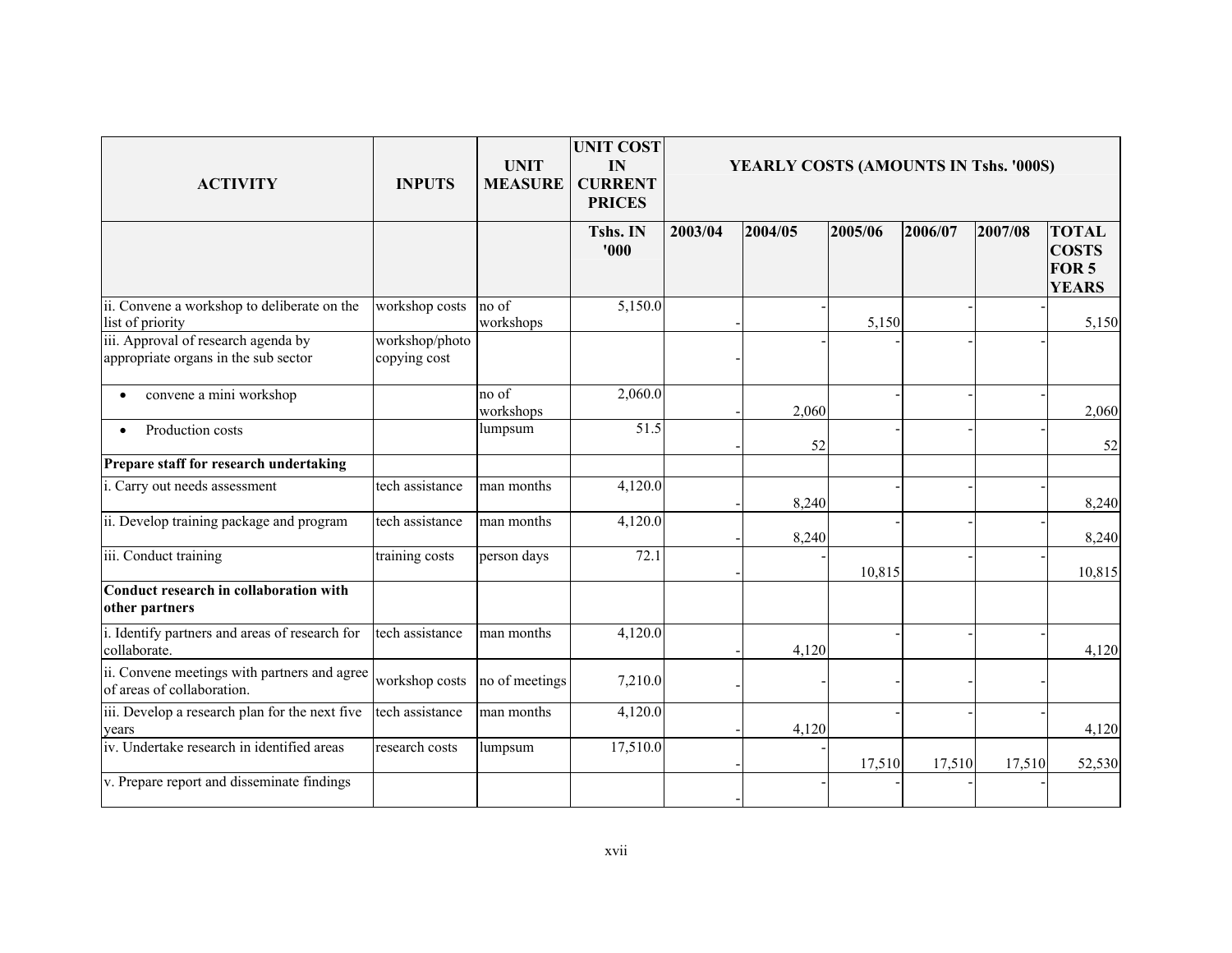| <b>ACTIVITY</b>                                                                                                         | <b>INPUTS</b>         | <b>UNIT</b><br><b>MEASURE</b> | <b>UNIT COST</b><br>IN<br><b>CURRENT</b><br><b>PRICES</b> | YEARLY COSTS (AMOUNTS IN Tshs. '000S) |         |         |         |         |                                                                  |  |
|-------------------------------------------------------------------------------------------------------------------------|-----------------------|-------------------------------|-----------------------------------------------------------|---------------------------------------|---------|---------|---------|---------|------------------------------------------------------------------|--|
|                                                                                                                         |                       |                               | Tshs. IN<br>'000                                          | 2003/04                               | 2004/05 | 2005/06 | 2006/07 | 2007/08 | <b>TOTAL</b><br><b>COSTS</b><br>FOR <sub>5</sub><br><b>YEARS</b> |  |
| Report production costs                                                                                                 | production<br>costs   | lumpsum                       | 1,030.0                                                   |                                       |         | 1,030   | 1,030   | 1,030   | 3,090                                                            |  |
| Convening a workshop                                                                                                    | workshop<br>costs     | no of<br>workshops            | 2,060.0                                                   |                                       |         | 2,060   | 2,060   | 2,060   | 6,180                                                            |  |
| Review and revise the existing programme<br>and take on board the results to guide<br>proper implementation             |                       |                               |                                                           |                                       |         |         |         |         |                                                                  |  |
| Resource person                                                                                                         | tech<br>assistance    | man months                    | 2,060.0                                                   |                                       |         |         | 2,060   | 2,060   | 4,120                                                            |  |
| Workshop costs<br>$\bullet$                                                                                             | workshop<br>costs     | no of<br>workshops            | 2,060.0                                                   |                                       |         |         | 2,060   | 2,060   | 4,120                                                            |  |
| Include in government/donor fund mobilization meetings<br>an agenda for AE/NFE sub-sector                               |                       |                               |                                                           |                                       |         |         |         |         |                                                                  |  |
| Convene meetings with stakeholders to agree workshop costs<br>on the percentage to be allocated to AE/NFE<br>Sub sector |                       | no of<br>workshops            | 2,060.0                                                   | 2,060                                 |         |         |         |         | 2,060                                                            |  |
| <b>Establish Community Based Resource</b><br>Centres                                                                    | refurbishing<br>costs | no. of centres                | 309.0                                                     | 61,800                                | 61,800  | 61,800  |         |         | 185,400                                                          |  |
| Accounting management system developed                                                                                  | tech assistance       | man months                    | 4,120.0                                                   | 8,240                                 |         |         |         |         | 8,240                                                            |  |
| Provision for Program Review                                                                                            | consultant costs      | man months                    | 5,150.0                                                   |                                       |         | 20,600  |         |         | 20,600                                                           |  |
| M&E report writing and dissemination                                                                                    | copying costs         | no of copies                  | 1.0                                                       | 1,030                                 | 1,030   | 1,030   | 1,030   | 1,030   | 5,150                                                            |  |
|                                                                                                                         |                       |                               |                                                           |                                       |         |         |         |         |                                                                  |  |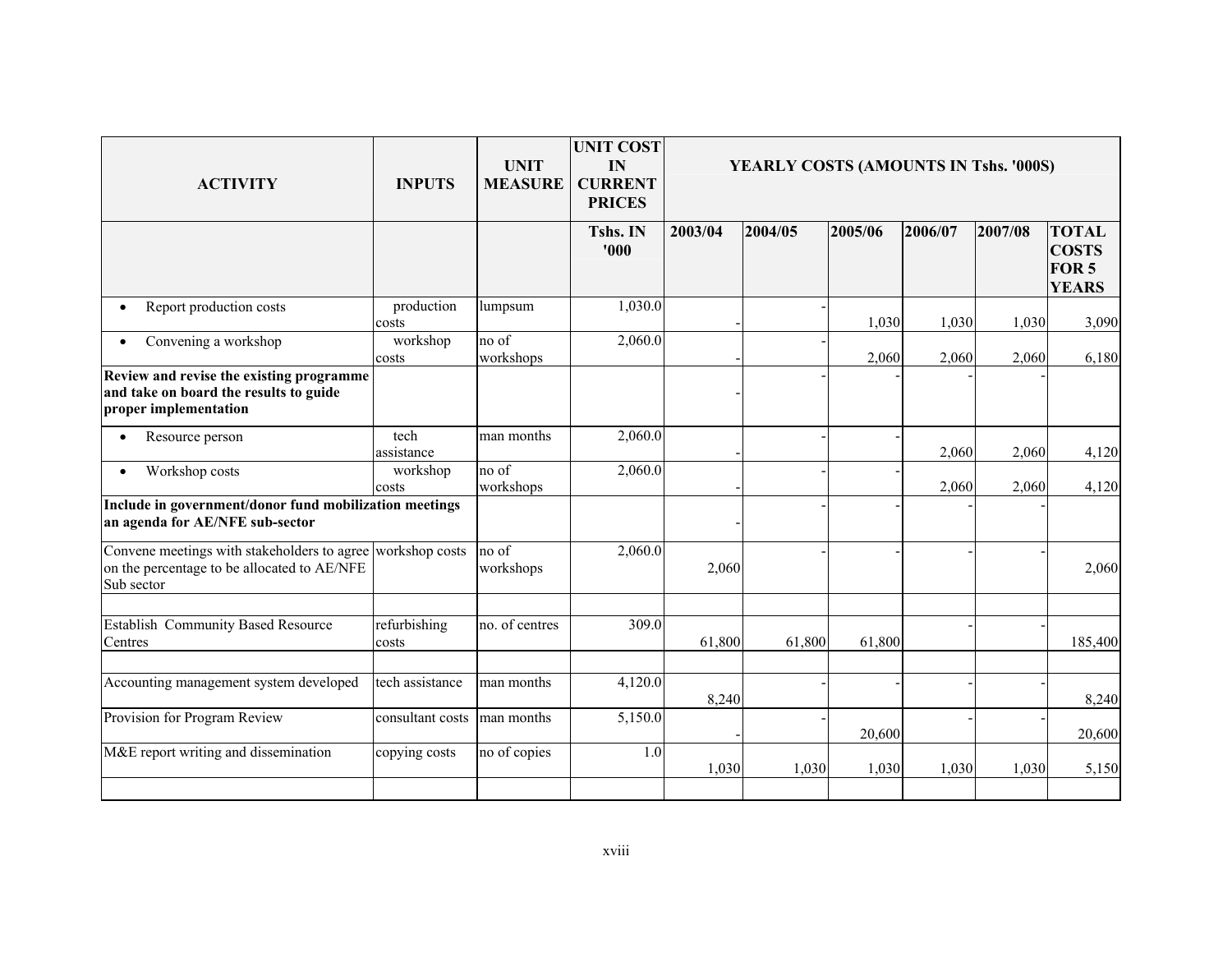| <b>ACTIVITY</b>                                                                 | <b>INPUTS</b>           | <b>UNIT</b><br><b>MEASURE</b> | <b>UNIT COST</b><br>IN<br><b>CURRENT</b><br><b>PRICES</b> |         | YEARLY COSTS (AMOUNTS IN Tshs. '000S) |           |           |         |                                                       |
|---------------------------------------------------------------------------------|-------------------------|-------------------------------|-----------------------------------------------------------|---------|---------------------------------------|-----------|-----------|---------|-------------------------------------------------------|
|                                                                                 |                         |                               | Tshs. IN<br>'000                                          | 2003/04 | 2004/05                               | 2005/06   | 2006/07   | 2007/08 | <b>TOTAL</b><br><b>COSTS</b><br>FOR 5<br><b>YEARS</b> |
| Set up committee to handle sustainability                                       | committee time          | no of meetings                | 1,030                                                     |         |                                       | 1,030     | 1,030     |         | 2,060                                                 |
| Under take a Study on client/supplier<br>perception of service                  |                         |                               |                                                           |         |                                       |           |           |         |                                                       |
| Study work                                                                      | time in the<br>field    | lumpsum                       | 15,450.0                                                  | 15,450  |                                       |           |           |         | 15,450                                                |
| Workshop for dissemination                                                      | workshop<br>costs       | no. of<br>workshops           | 5,150.0                                                   | 5,150   |                                       |           |           |         | 5,150                                                 |
| Preparation of sustainable district plans                                       | tech assistance         | man months                    | 4,120.0                                                   |         | 12,360                                |           |           |         | 12,360                                                |
| Propagate the NFE district plans through<br>workshop                            | workshop costs          | no. of<br>workshops           | 5,150.0                                                   |         | 5,150                                 |           |           |         | 5,150                                                 |
| General operating costs to cover accessories general<br>for purchased equipment |                         | lumpsum                       | 206,000.0                                                 | 206,000 | 206,000                               | 206,000   | 206,000   | 206,000 | 1,030,000                                             |
| Subtotal                                                                        |                         |                               |                                                           | 771,985 | 2,161,323                             | 2,176,654 | 1,121,918 | 243,080 | 6,474,960                                             |
| POST LITERACY SUPPORT TO ADULT LEARNERS                                         |                         |                               |                                                           |         |                                       |           |           |         |                                                       |
| Develop post literacy & continuing<br>education programme                       |                         |                               |                                                           |         |                                       |           |           |         |                                                       |
| Develop programme                                                               | technical<br>assistance | man-months                    | 4.12                                                      |         | 12                                    |           |           |         | 12                                                    |
| Workshops to discuss programme                                                  | workshop costs          | no. of<br>workshops           | 20,000                                                    |         | 20,000                                |           |           |         | 20,000                                                |
| Printing of programme                                                           | general                 | lumpsum                       | 15,000                                                    |         | 15,000                                |           |           |         | 15,000                                                |
| Run programme covering adult<br>learners                                        | training costs          | cost per adult                | $\overline{15}$                                           |         | 150,000                               | 750,000   | 750,000   | 750,000 | 2,400,000                                             |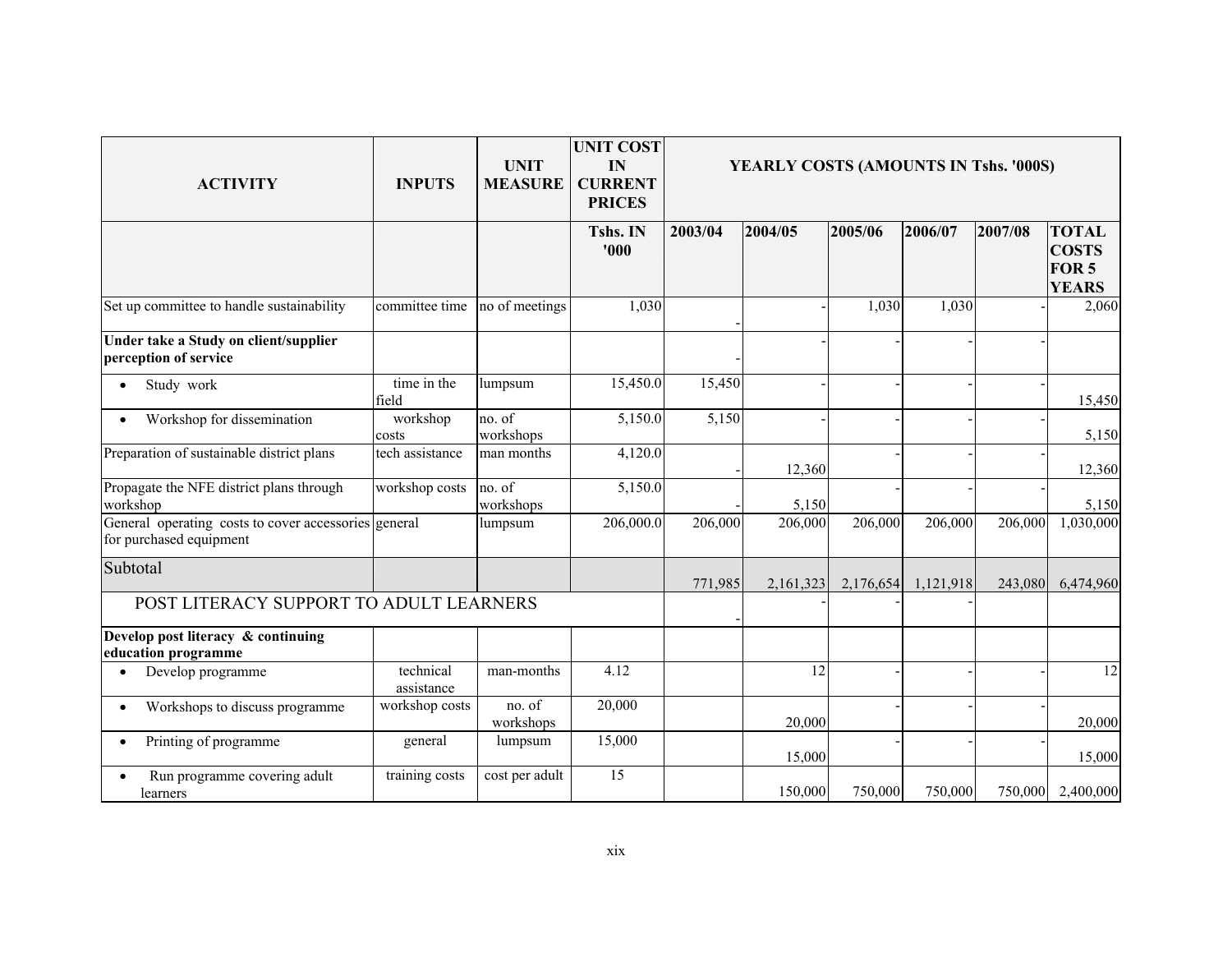| <b>ACTIVITY</b>                                                       | <b>INPUTS</b>              | <b>UNIT</b><br><b>MEASURE</b> | <b>UNIT COST</b><br>IN<br><b>CURRENT</b><br><b>PRICES</b> | YEARLY COSTS (AMOUNTS IN Tshs. '000S) |         |                                  |         |         |                                                                  |
|-----------------------------------------------------------------------|----------------------------|-------------------------------|-----------------------------------------------------------|---------------------------------------|---------|----------------------------------|---------|---------|------------------------------------------------------------------|
|                                                                       |                            |                               | Tshs. IN<br>'000'                                         | 2003/04                               | 2004/05 | 2005/06                          | 2006/07 | 2007/08 | <b>TOTAL</b><br><b>COSTS</b><br>FOR <sub>5</sub><br><b>YEARS</b> |
| development -<br>inservice<br>Skills<br>$\bullet$<br>refresher course |                            | cost per person               | 51.5                                                      | 18,540                                | 18,540  | 18,540                           | 18,540  | 18,540  | 92,700                                                           |
| Support to Centres ie equipment - 5 per<br>district                   | 5 Centres in a<br>district | cost per centre               | 206                                                       | 24,720                                | 24,720  | 24,720                           | 24,720  | 24,720  | 123,600                                                          |
| <b>Subtotal</b>                                                       |                            |                               |                                                           | 43,260                                | 228,272 | 793,260                          | 793,260 | 793,260 | 2,651,312                                                        |
| <b>GRAND TOTAL</b>                                                    |                            |                               |                                                           | 3,905,430                             |         | 13,946,746 18,173,358 11,033,888 |         |         | 8,938,950 55,998,373                                             |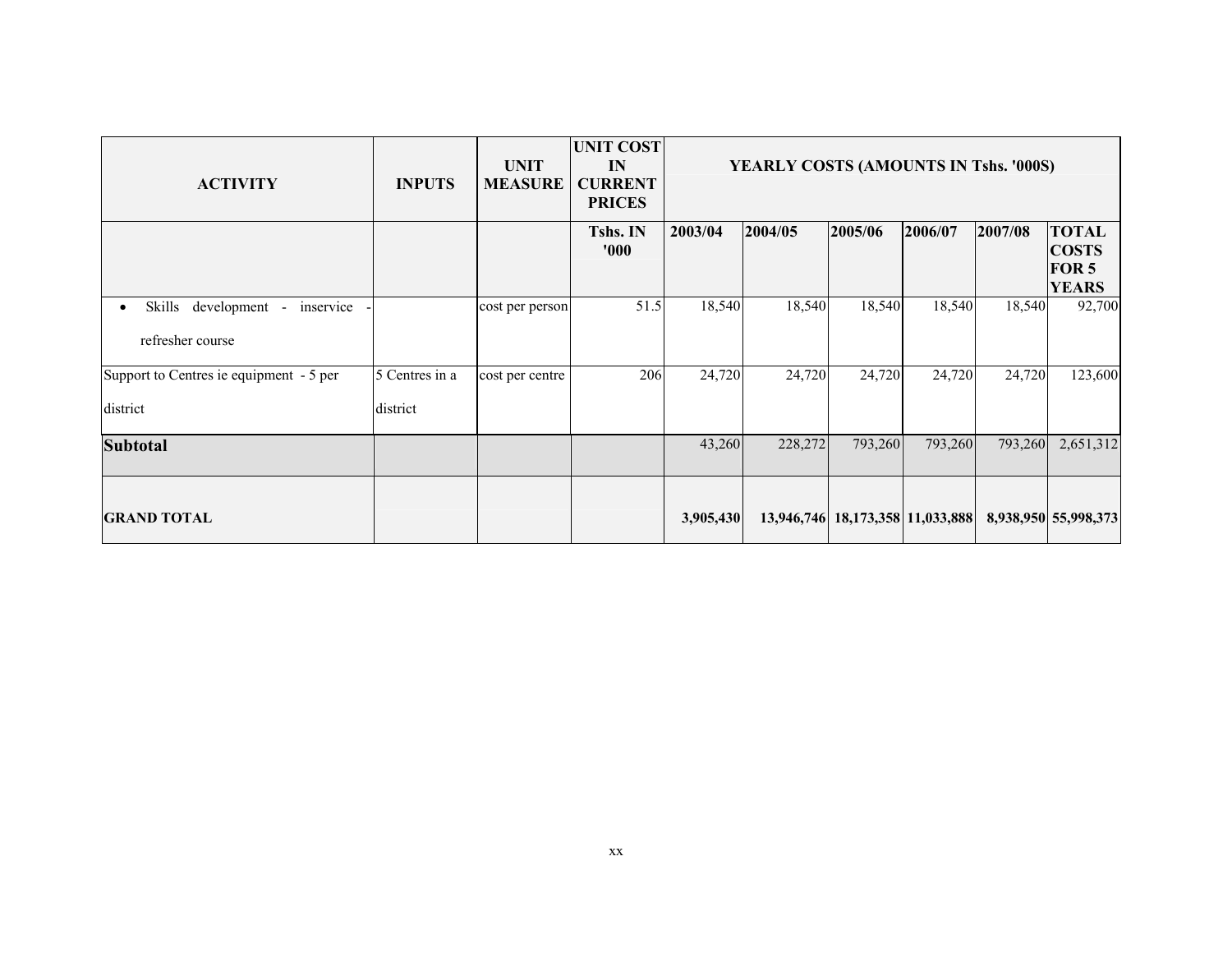#### **ANNEX D: Working Definitions of Key Terms**

- \* **Adult Education**. An educational activity or programme, that can be formal or non-formal, aimed at the provision of basic knowledge, skills, attitudes and competencies or continuing education to the adult population of the country. The provision of literacy training is considered a component of adult education.
- **Basic Education.** It is an education designed to satisfy the basic learning needs of children, youth or adults. It deals with the acquisition of general knowledge and competencies essential for life in society. It is the first phase of a process that can and should extend throughout the life of an individual.
- **Civil Society.** In the context of the development and implementation of this strategy, civil society refers to the organisations (NGOs, CBOs, faith, unions, business associations, cooperatives, etc.) and institutions (private universities, private media, private schools, etc.) which are not part of the state either at the central or local level, but who are active in education.
- ◆ **Formal Education.** Is the type of education that provides learning that is officially recognized through certification and conducted in the recognized schools. This education is characterized by being organized, with a structured curriculum, with clear objectives, time limits and defined roles as to who teaches and who learns.
- **Goals**. They are targets we want to attain in the pursuit of the objectives. The goals derive from the objectives and their attainment can be ascertained.
- **Lifelong Learning.** A process that begins at birth and continues through the lifespan of an individual, which is aimed at the continual acquisition of new knowledge, skills, attitudes and competencies. It can be both a principle and an end of individuals or a society.
- **Literacy.** It is the acquisition of basic skills such as reading, writing, numeracy, listening and speaking as well as a process to increase participation in social, political and economic activities. It can take place in or out of the school system. It has to be functional, i.e. used in local development activities, and it has to be sustainable.
- **→ Non-Formal Education.** A type of educational activity that is organised around the learning needs of specific target groups and which takes place outside the formal school system. It aims at enabling individuals or communities to solve their own problems and is characterised by the objective, the flexibility in terms of time, location and in adapting the learning contents to each specific group. AE/NFE can be used to provide learning opportunities to children, youth and adults.
- ◆ **Post-literacy.** It refers to the programmes or activities which aim to follow up, consolidate and increase the competencies of reading, writing, numeracy and other knowledge and skills acquired by the new literate as well as prevent the return to illiteracy and create the conditions for knowledge and skill application.
- **Strategic Objectives.** They establish the long term direction we want to pursue. They derive from the Mission/Vision statements.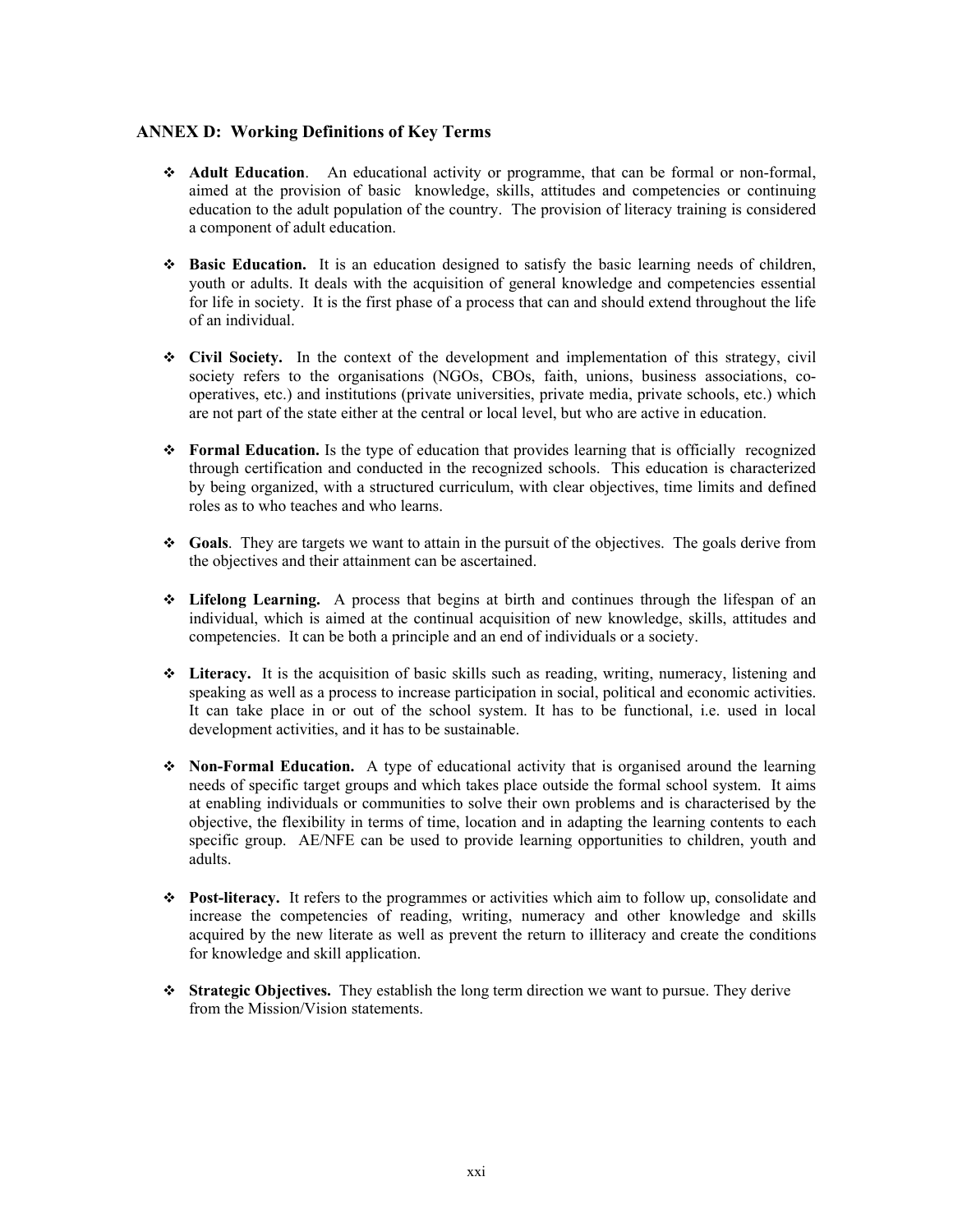#### **ANNEX E: LIST OF TEACHING AND LEARNING MATERIALS**

# **FOR 11-13; 14-18.**

|                             |     |                          | PRICES FOR COBET PUPILS BOOKS |                  |                   |                  |                      |                  |                      |                         |                   |
|-----------------------------|-----|--------------------------|-------------------------------|------------------|-------------------|------------------|----------------------|------------------|----------------------|-------------------------|-------------------|
| <b>Book Title</b>           | P/T | <b>Colours Pages</b>     |                               | No. of<br>copies | <b>Amount TZS</b> | No. of<br>copies | Amount<br><b>TZS</b> | No. of<br>copies | Amount<br><b>TZS</b> | No. of copies<br>50,000 | <b>Amount TZS</b> |
|                             |     |                          |                               | 5,000            |                   | 10.000           |                      | 25,000           |                      |                         |                   |
|                             |     |                          |                               | Price per        |                   | Price per        |                      | Price per        |                      | Price per copy:         |                   |
|                             |     |                          |                               | copy             |                   | copy Tshs.       |                      | copy:            |                      | Tshs.                   |                   |
|                             |     |                          |                               | Tshs.            |                   |                  |                      | Tshs.            |                      |                         |                   |
| English Cohort I-           | P   | $\mathcal{L}$            | 188                           | 2,578            | 12,887,500        | 2,062            | 20,620,000           | 1,804            | 45,106,250           | 1,547                   | 77,325,000        |
| Mwanafunzi                  |     |                          |                               |                  |                   |                  |                      |                  |                      |                         |                   |
| English Cohort II-          | P   | Δ                        | 200                           | 3,920            | 19,600,000        | 3,136            | 31,360,000           | 2,744            | 68,600,000           | 2,352                   | 117,600,000       |
| Mwanafunzi                  |     |                          |                               |                  |                   |                  |                      |                  |                      |                         |                   |
| Haiba Cohort I-Mwanafunzi P |     | $\overline{4}$           | 136                           | 2,720            | 13,600,000        | 2,176            | 21,760,000           | 1,904            | 47,600,000           | 1,632                   | 81,600,000        |
| Haiba Cohort II-            | D   |                          | 124                           | 1,758            | 8,787,500         | 1,406            | 14,060,000           | 1,230            | 30,756,250           | 1,055                   | 52,725,000        |
| Mwanafunzi                  |     |                          |                               |                  |                   |                  |                      |                  |                      |                         |                   |
| Hisabati Cohort I-          | P   | $\overline{\mathcal{A}}$ | 232                           | 4,520            | 22,600,000        | 3,616            | 36,160,000           | 3,164            | 79,100,000           | 2,712                   | 135,600,000       |
| Mwanafunzi                  |     |                          |                               |                  |                   |                  |                      |                  |                      |                         |                   |
| Hisabati Cohort II-         | P   | $\mathfrak{D}$           | 268                           | 3,603            | 18,012,500        | 2,882            | 28,820,000           | 2,522            | 63,043,750           | 2,162                   | 108,075,000       |
| Mwanafunzi                  |     |                          |                               |                  |                   |                  |                      |                  |                      |                         |                   |
| Kiswahili Cohort I-         | P   | $\overline{\mathcal{A}}$ | 192                           | 3,770            | 18,850,000        | 3,016            | 30,160,000           | 2,639            | 65,975,000           | 2,262                   | 113,100,000       |
| Mwanafunzi                  |     |                          |                               |                  |                   |                  |                      |                  |                      |                         |                   |
| Kiswahili Cohort II-        | P   | $\mathfrak{D}$           | 124                           | 1,758            | 8,787,500         | 1,406            | 14,060,000           | 1,230            | 30,756,250           | 1,055                   | 52,725,000        |
| Mwanafunzi                  |     |                          |                               |                  |                   |                  |                      |                  |                      |                         |                   |
| Maarifa Cohort I-           | P   | 4                        | 188                           | 3,695            | 18,475,000        | 2,956            | 29,560,000           | 2,587            | 64,662,500           | 2,217                   | 110,850,000       |
| Mwanafunzi                  |     |                          |                               |                  |                   |                  |                      |                  |                      |                         |                   |
| Maarifa Cohort II-          | P   | $\mathfrak{D}$           | 220                           | 2,988            | 14,937,500        | 2,390            | 23,900,000           | 2,091            | 52,281,250           | 1,793                   | 89,625,000        |
| Mwanafunzi                  |     |                          |                               |                  |                   |                  |                      |                  |                      |                         |                   |
| Stadi za Kazi Cohort I-     | P   | $\mathfrak{D}$           | 200                           | 2,731            | 13,656,250        | 2,185            | 21,850,000           | 1,912            | 47,796,875           | 1,639                   | 81,937,500        |
| Mwanafunzi                  |     |                          |                               |                  |                   |                  |                      |                  |                      |                         |                   |
| Stadi za Kazi Cohort II-    | P   | $\Omega$                 | 208                           | 2,834            | 14,168,750        | 2,267            | 22,670,000           | 1,984            | 49,590,625           | 1,700                   | 85,012,500        |
| Mwanafunzi                  |     |                          |                               |                  |                   |                  |                      |                  |                      |                         |                   |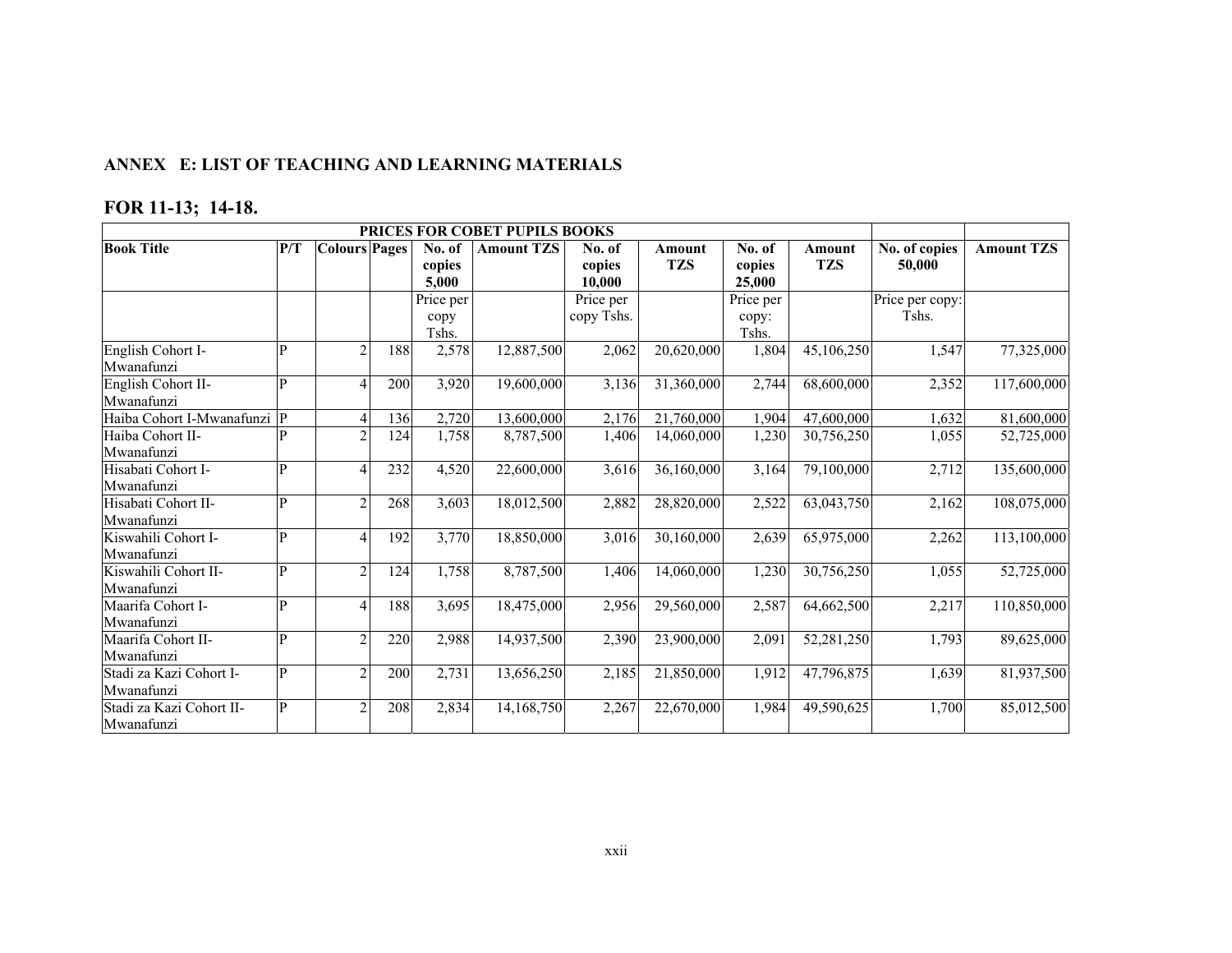|                                      |              | PRICES FOR COBET TEACHER'S BOOKS |       |                         |                      |                           |                             |                           |                             |                        |                             |
|--------------------------------------|--------------|----------------------------------|-------|-------------------------|----------------------|---------------------------|-----------------------------|---------------------------|-----------------------------|------------------------|-----------------------------|
| <b>Book Title</b>                    | P/T          | <b>Colors</b>                    | Pages | No. of<br>copies<br>500 | Amount<br><b>TZS</b> | No. of<br>copies<br>1,000 | <b>Amount</b><br><b>TZS</b> | No. of<br>copies<br>2,500 | <b>Amount</b><br><b>TZS</b> | No. of<br>copies 5,000 | <b>Amount</b><br><b>TZS</b> |
|                                      |              |                                  |       | Price<br>per<br>copy    |                      | Price per<br>copy         |                             | Price per<br>copy         |                             | Price per<br>copy      |                             |
| English Cohort I-<br>Mwalimu         | P            | $\overline{2}$                   | 192   | 7,174                   | 3,586,750            | 5,739                     | 5,738,800                   | 5,021                     | 12,553,625                  |                        | 4,304 21,520,500            |
| English Cohort II-<br>Mwalimu        | $\mathbf{P}$ | $\overline{2}$                   | 148   | 5,639                   | 2,819,500            | 4,511                     | 4,511,200                   | 3,947                     | 9,868,250                   |                        | 3,383 16,917,000            |
| Haiba Cohort I-<br>Mwalimu           | P            | $\overline{2}$                   | 128   | 4,942                   | 2,470,750            | 3,953                     | 3,953,200                   | 3,459                     | 8,647,625                   |                        | 2,965 14,824,500            |
| Haiba Cohort II-<br>Mwalimu          | P            | $\overline{2}$                   | 152   | 5,779                   | 2,889,250            | 4,623                     | 4,622,800                   | 4,045                     | 10,112,375                  |                        | 3,467 17,335,500            |
| Hisabati Cohort I-<br>Mwalimu        | P            | $\overline{2}$                   | 192   | 7,174                   | 3,586,750            | 5,739                     | 5,738,800                   | 5,021                     | 12,553,625                  |                        | 4,304 21,520,500            |
| Hisabati Cohort II-<br>Mwalimu       | P            | $\overline{2}$                   | 240   | 8,848                   | 4,423,750            | 7,078                     | 7,078,000                   | 6,193                     | 15,483,125                  |                        | 5,309 26,542,500            |
| Kiswahili Cohort I-<br>Mwalimu       | $\mathbf{p}$ | $\overline{2}$                   | 176   | 6,616                   | 3,307,750            | 5,292                     | 5,292,400                   | 4,631                     | 11,577,125                  |                        | 3,969 19,846,500            |
| Kiswahili Cohort II-<br>Mwalimu      | P            | $\overline{2}$                   | 108   | 4,244                   | 2,122,000            | 3,395                     | 3,395,200                   | 2,971                     | 7,427,000                   |                        | 2,546 12,732,000            |
| Maarifa Cohort I-<br>Mwalimu         | P            | $\overline{2}$                   | 200   | 7,453                   | 3,726,350            | 5,962                     | 5,962,000                   | 5,217                     | 13,041,875                  |                        | 4,472 22,357,500            |
| Maarifa Cohort II-<br>Mwalimu        | P            | $\overline{2}$                   | 208   | 7,732                   | 3,865,750            | 6,185                     | 6,185,200                   | 5,412                     | 13,530,125                  |                        | 4,639 23,194,500            |
| Stadi za Kazi Cohort I- P<br>Mwalimu |              | $\overline{2}$                   | 168   | 6,337                   | 3,168,250            | 5,069                     | 5,069,200                   | 4,436                     | 11,088,875                  |                        | 3,802 19,009,500            |
| Stadi za Kazi Cohort<br>II-Mwalimu   | $\mathbf{p}$ | $\overline{2}$                   | 192   | 7,174                   | 3,586,750            | 5,739                     | 5,738,800                   | 5,021                     | 12,553,625                  |                        | 4,304 21,520,500            |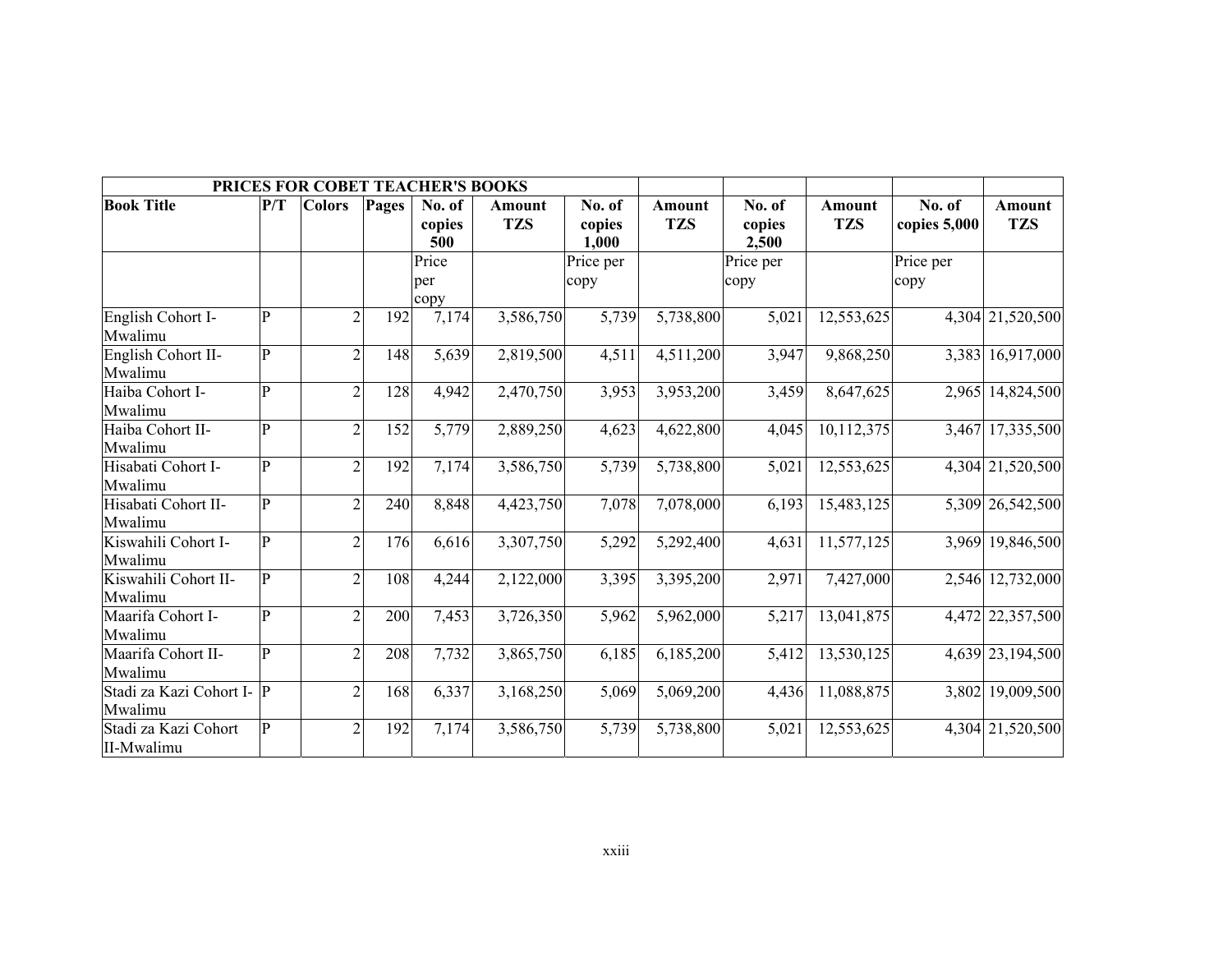### *Annex E: (Continued)*

### **For 19+ Group**

### **Prices for Printing Adult Education Facilitators' Manuals**

### Adult Education Printing Press

|                                          |                           |      |                      | <b>Prices for Adult Education Facilitator's Manuals</b> |                   |                             |                          |                         |                   |                             |
|------------------------------------------|---------------------------|------|----------------------|---------------------------------------------------------|-------------------|-----------------------------|--------------------------|-------------------------|-------------------|-----------------------------|
|                                          |                           |      | <b>COPIES 10,000</b> |                                                         |                   | <b>COPIES 20,000</b>        |                          | <b>COPIES 30,000</b>    |                   | <b>COPIES 40,000</b>        |
| <b>Book Title</b>                        | L/F                       | Page | Unit Cost<br>TZ S    | <b>Total Amount</b><br>TZ S                             | Unit Cost<br>TZ S | <b>Total Amount</b><br>TZ S | <b>Unit Cost</b><br>TZ S | Total<br>Amount<br>TZ S | Unit Cost<br>TZ S | <b>Total Amount</b><br>TZ S |
| Siasa Jamii                              | $\boldsymbol{\mathrm{F}}$ | 132  | 1,400                | 14,000,000                                              | 1,300             | 26,000,000                  | 1,200                    | 36,000,000              | 1,005             | 40,200,000                  |
| Afya                                     | F                         | 96   | 1,018                | 10,180,000                                              | 945               | 18,900,000                  | 873                      | 26,190,000              | 731               | 29,240,000                  |
| Kilimo na<br>Uchumi                      | $\mathbf F$               | 136  | 1,442                | 14,420,000                                              | 1,339             | 26,780,000                  | 1,237                    | 37,110,000              | 1,035             | 41,400,000                  |
| Mwongozo<br>wa Riflekti                  | F                         | 52   | 551                  | 5,510,000                                               | 512               | 10,240,000                  | 473                      | 14,190,000              | 396               | 15,840,000                  |
| Utunzaji wa<br>Mahesabu                  | $\boldsymbol{\mathrm{F}}$ | 124  | 1,315                | 13,150,000                                              | 1,221             | 24,420,000                  | 1,128                    | 33,840,000              | 944               | 37,760,000                  |
| Mbinu ya<br>Riflekti kwa<br>Watoto       | F                         | 60   | 636                  | 6,360,000                                               | 591               | 11,820,000                  | 546                      | 16,380,000              | 457               | 18,280,000                  |
| Mbinu ya<br>Riflekti kwa<br>Jamii Maalum | $\boldsymbol{F}$          | 132  | 1,400                | 14,000,000                                              | 1,300             | 26,000,000                  | 1,200                    | 36,000,000              | 1,005             | 40,200,000                  |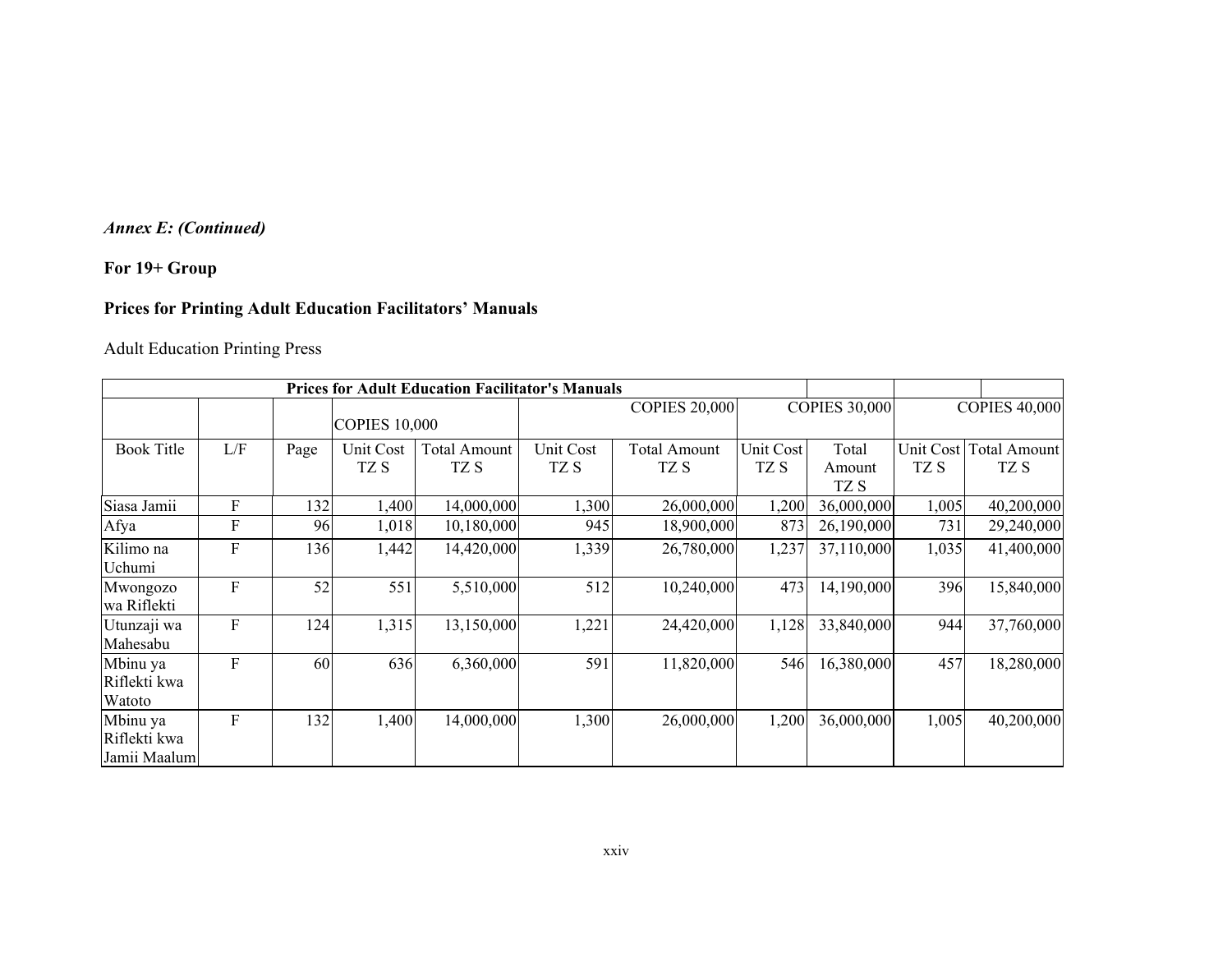| S/NO           | NGO/CBO/FBO                                                          | <b>DISTRICT/MUNICIPAL</b> | <b>REGION</b> |
|----------------|----------------------------------------------------------------------|---------------------------|---------------|
| 1.             | Mkombozi Centre for street Children                                  | Moshi                     | Kilimanjaro   |
| 2.             | Street Children care and Development trust<br>[SCCADET]              | Temeke                    | Dar es Salaam |
| 3 <sub>1</sub> | Chama cha Uzazi na Malezi bora Tanzania -<br>Kituo cha Vijana Temeke | Temeke                    | Dar es Salaam |
| 4.             | Tandika Youth Handcraft Group                                        | Temeke                    | Dar es Salaam |
| 5.             | Child in the Sun                                                     | Kinondoni                 | Dar es Salaam |
| 6.             | Tukolene Youth Development Centre                                    | Temeke                    | Dar es Salaam |
| 7.             | Amana Youth Centre                                                   | Temeke                    | Dar es Salaam |
| 8.             | Mbagala Street Girls Home                                            | Ilala                     | Dar es Salaam |
| 9.             | Msimbazi Centre                                                      | Temeke                    | Dar es Salaam |
| 10.            | <b>CARITAS Dar es Salaam</b>                                         | Ilala                     | Dar es Salaam |
| 11.            | Education Development Centre (time bound)                            | Ilala                     | Dar es Salaam |
| 12.            | St. Alban's Street Children Society<br>(Tuamoyo Street Children)     | Ilala                     | Dar es Salaam |
| 13.            | <b>Street Children Trust</b>                                         | Ilala                     | Dar es Salaam |
| 14.            | Yatika Group Trust Fund                                              | Temeke                    | Dar es Salaam |
| 15.            | PHC Ambassador Foundation                                            | Hai                       | Kilimanjaro   |
| 16.            | Kalali Women Group                                                   | Hai                       | Kilimanjaro   |
| 17.            | For Development Association (FODA)                                   | Hai                       | Kilimanjaro   |
| 18.            | HAWODEA (Hai)                                                        | Hai                       | Kilimanjaro   |
| 19.            | HVTC - Boma                                                          | Hai                       | Kilimanjaro   |
| 20.            | <b>KIWAKKUKI</b>                                                     | Hai                       | Kilimanjaro   |

# **ANNEX F: Sample of NGOs/CBOs/FBOs Providing AE/NFE in Districts/Municipalities**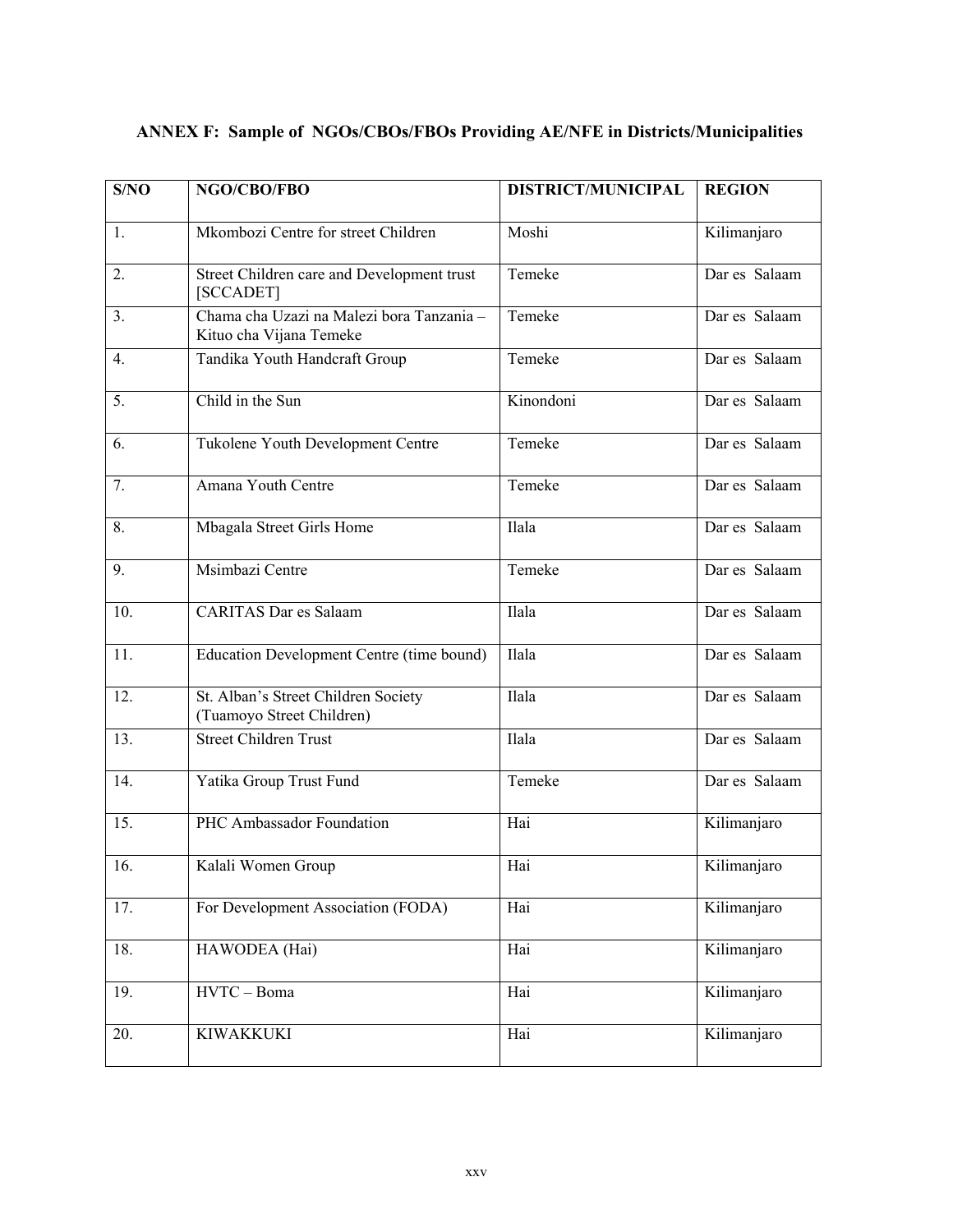| S/NO | NGO/CBO/FBO                                         | <b>DISTRICT/MUNICIPAL</b> | <b>REGION</b> |
|------|-----------------------------------------------------|---------------------------|---------------|
| 21.  | Angaza Women Group                                  | Hai                       | Kilimanjaro   |
| 22.  | Neema Group                                         | Hai                       | Kilimanjaro   |
| 23.  | Nronga Women Group                                  | Hai                       | Kilimanjaro   |
| 24.  | Envirocare                                          | Hai                       | Kilimanjaro   |
| 25.  | Nkwarungo Sanaa Troup (NKWASATI)                    | Hai                       | Kilimanjaro   |
| 26.  | <b>SWAAT</b>                                        | Hai                       | Kilimanjaro   |
| 27.  | <b>AMREF</b>                                        | Hai                       | Kilimanjaro   |
| 28.  | <b>HATGA</b>                                        | Hai                       | Kilimanjaro   |
| 29.  | Kamati ya Mila na Desturi Hai                       | Hai                       | Kilimanjaro   |
| 30.  | UMATI (Hai)                                         | Hai                       | Kilimanjaro   |
| 31.  | C.E.F. Consolidated Education Fund - Moshi<br>Urban | Moshi Urban               | Kilimanjaro   |
| 32.  | (SASA) St. Anne School Association                  | Moshi Urban               | Kilimanjaro   |
| 33.  | <b>Conflict Resolution</b>                          | Moshi Urban               | Kilimanjaro   |
| 34.  | Mkombozi Centre for Street - Children               | Moshi Urban               | Kilimanjaro   |
| 35.  | Poverty Africa                                      | Moshi Urban               | Kilimanjaro   |
| 36.  | White Orange Youth Organization                     | Moshi Urban               | Kilimanjaro   |
| 37.  | TAHEA/Mkombozi MVTC                                 | Moshi Urban               | Kilimanjaro   |
| 38.  | <b>KIMSWAKI</b>                                     | Moshi Urban               | Kilimanjaro   |
| 39.  | KINSHAI - Kilimanjaro NGO Closter                   | Moshi Urban               | Kilimanjaro   |
| 40.  | Youth Alive Kilimanjaro                             | Moshi Urban               | Kilimanjaro   |
| 41.  | WIDA- women in Development Association              | Moshi Urban               | Kilimanjaro   |
| 42.  | CHAWAVUMA - Kilimanjaro                             | Moshi Urban               | Kilimanjaro   |
| 43.  | POA WIFI/USOKA Group                                | Moshi Urban               | Kilimanjaro   |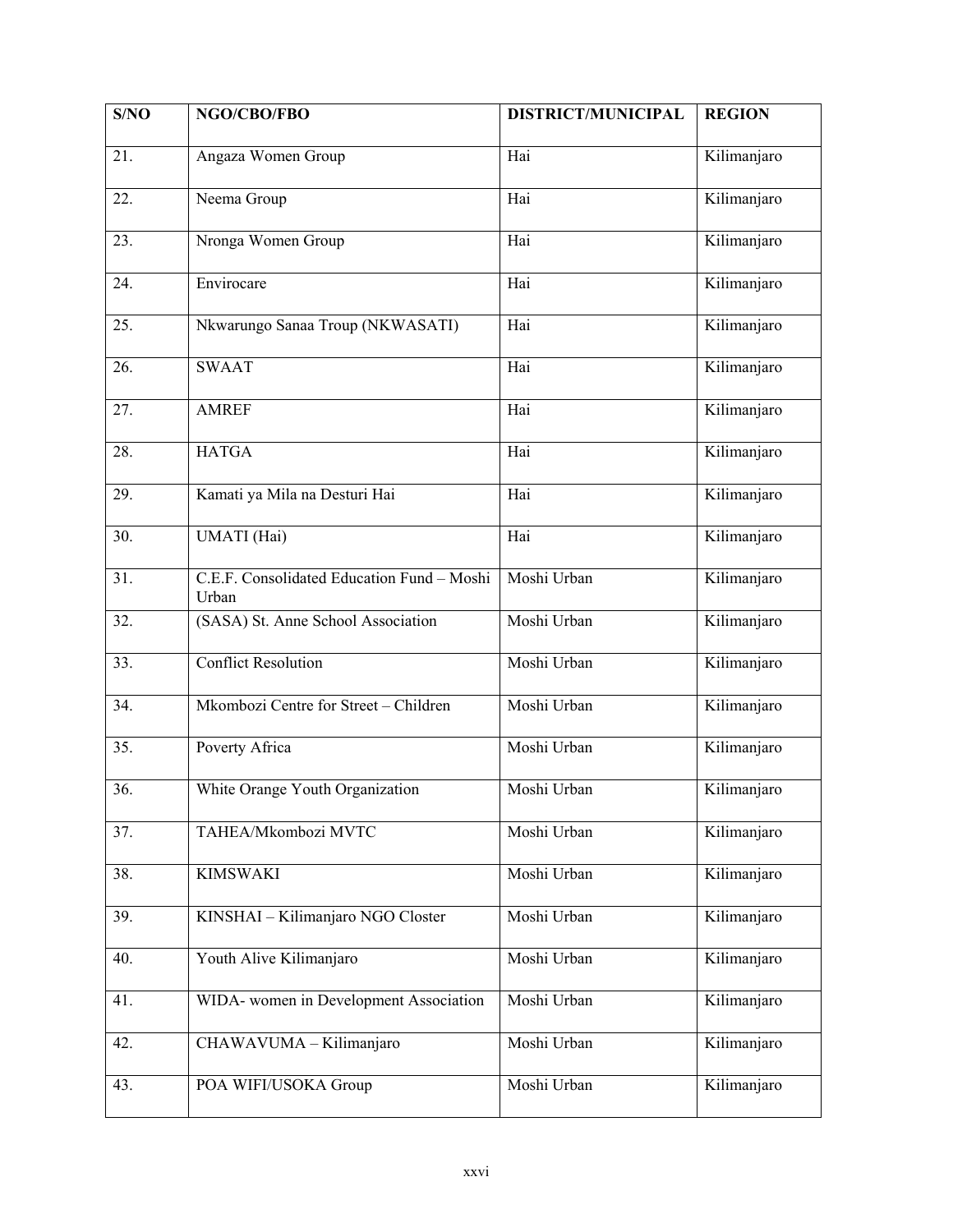| S/NO              | NGO/CBO/FBO                                                | <b>DISTRICT/MUNICIPAL</b> | <b>REGION</b> |
|-------------------|------------------------------------------------------------|---------------------------|---------------|
| 44.               | <b>UMATI</b>                                               | Moshi Urban               | Kilimanjaro   |
| 45.               | <b>RED CROSS</b>                                           | Moshi Urban               | Kilimanjaro   |
| 46.               | TRETA - Trans Regional Environmental<br>Technology         | Moshi Urban               | Kilimanjaro   |
| 47.               | Kilimanjaro CRB                                            | Moshi Urban               | Kilimanjaro   |
| 48.               | KTCTC - Kilimanjaro Technological and<br>Commercial Centre | Moshi Urban               | Kilimanjaro   |
| 49.               | Institute of SRS of Kilimanjaro                            | Moshi Urban               | Kilimanjaro   |
| 50.               | <b>KIWODEA</b>                                             | Moshi Urban               | Kilimanjaro   |
| 51.               | <b>ENVIROCARE</b>                                          | Moshi Urban               | Kilimanjaro   |
| $\overline{52}$ . | <b>KIWAKKUKI</b>                                           | Moshi Urban               | Kilimanjaro   |
| 53.               | <b>MOSHI CHAPLE</b>                                        | Moshi Urban               | Kilimanjaro   |
| 54.               | <b>QUOHEALTH FOUNDATION</b>                                | Moshi Urban               | Kilimanjaro   |
| $\overline{55}$ . | <b>KTA</b>                                                 | Same                      | Kilimanjaro   |
| 56.               | <b>IAC</b>                                                 | Same                      | Kilimanjaro   |
| 57.               | <b>YMCA</b>                                                | Same                      | Kilimanjaro   |
| 58.               | Same Group Media (Habari)                                  | Same                      | Kilimanjaro   |
| 59.               | <b>KUHAWA</b>                                              | Same                      | Kilimanjaro   |
| 60.               | <b>PADET</b>                                               | Same                      | Kilimanjaro   |
| 61.               | <b>KARAMATAC</b>                                           | Same                      | Kilimanjaro   |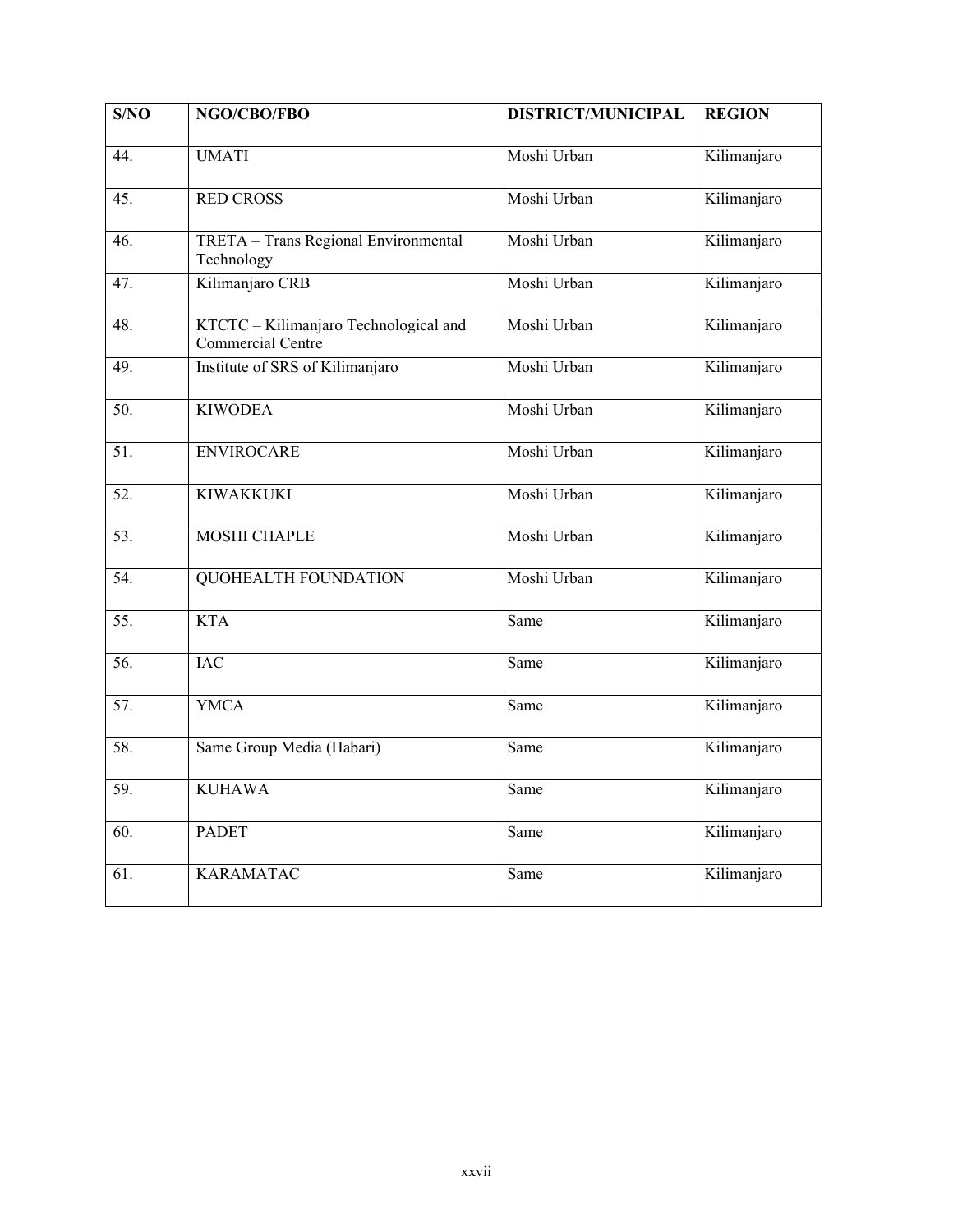| S/NO | NGO/CBO/FBO                       | <b>DISTRICT/MUNICIPAL</b> | <b>REGION</b> |
|------|-----------------------------------|---------------------------|---------------|
| 62.  | <b>NAFGEM</b>                     | Same                      | Kilimanjaro   |
| 63.  | <b>CHIFU</b>                      | Same                      | Kilimanjaro   |
| 64.  | R.C. Women Development            | Same                      | Kilimanjaro   |
| 65.  | KKT - Dayosis Same                | Same                      | Kilimanjaro   |
| 66.  | <b>KITAA</b>                      | Same                      | Kilimanjaro   |
| 67.  | <b>SADEA</b>                      | Same                      | Kilimanjaro   |
| 68.  | <b>KIFUMWA</b>                    | Mwanga                    | Kilimanjaro   |
| 69.  | <b>UWAMWA</b>                     | Mwanga                    | Kilimanjaro   |
| 70.  | <b>SPIDER</b>                     | Mwanga                    | Kilimanjaro   |
| 71.  | <b>MIFIPRO</b>                    | Mwanga                    | Kilimanjaro   |
| 72.  | KIWAKKUKI - Mwanga Branch         | Mwanga                    | Kilimanjaro   |
| 73.  | <b>TAFOPA</b>                     | Mwanga                    | Kilimanjaro   |
| 74.  | 4H - Head, heart, hand and Health | Mwanga                    | Kilimanjaro   |
| 75.  | <b>PADET</b>                      | Mwanga                    | Kilimanjaro   |
| 76.  | <b>MWETIF</b>                     | Mwanga                    | Kilimanjaro   |
| 77.  | <b>DALTA</b>                      | Rombo                     | Kilimanjaro   |
| 78.  | Women Financial Trust Fund        | Rombo                     | Kilimanjaro   |
| 79.  | <b>SACCOS</b>                     | Rombo                     | Kilimanjaro   |
| 80.  | <b>UEPA</b>                       | Rombo                     | Kilimanjaro   |
| 81.  | <b>RONGOKO</b>                    | Rombo                     | Kilimanjaro   |
| 82.  | <b>ULCOP</b>                      | Rombo                     | Kilimanjaro   |
| 83.  | <b>UWAMIRO</b>                    | Rombo                     | Kilimanjaro   |
| 84.  | CAM                               | Rombo                     | Kilimanjaro   |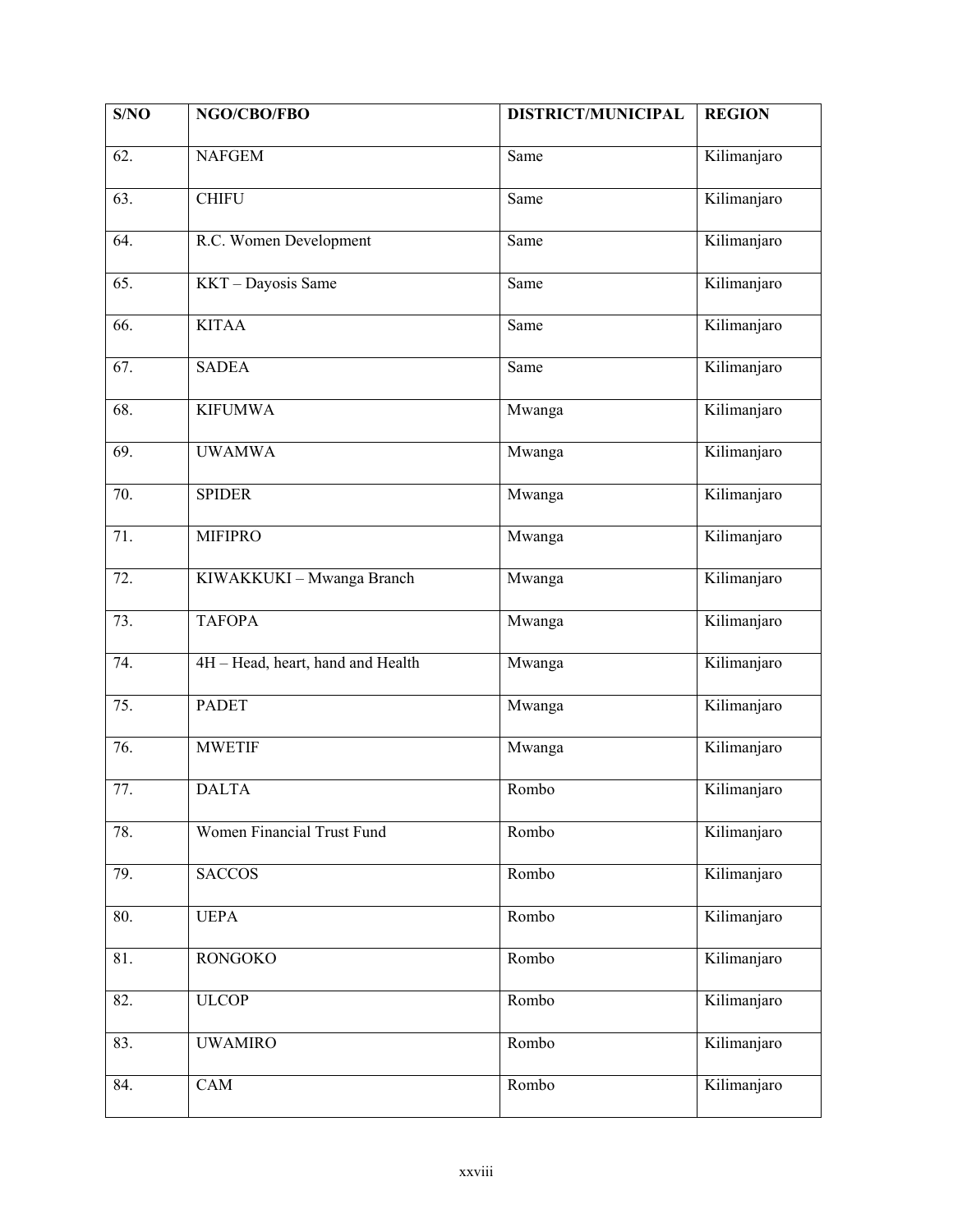| S/NO | NGO/CBO/FBO           | <b>DISTRICT/MUNICIPAL</b> | <b>REGION</b> |
|------|-----------------------|---------------------------|---------------|
| 85.  | <b>UMARARO</b>        | Rombo                     | Kilimanjaro   |
| 86.  | Benk Kala Shimi       | Rombo                     | Kilimanjaro   |
| 87.  | Envirocare            | Rombo                     | Kilimanjaro   |
| 88.  | <b>WIFIPOA</b>        | Rombo                     | Kilimanjaro   |
| 89.  | <b>RESF</b>           | Rombo                     | Kilimanjaro   |
| 90.  | Poverty Africa        | Rombo                     | Kilimanjaro   |
| 91.  | <b>KWIECO</b>         | Rombo                     | Kilimanjaro   |
| 92.  | Rainbow Centre (R.C.) | Rombo                     | Kilimanjaro   |
| 93.  | Maadili Centre        | Moshi rural               | Kilimanjaro   |
| 94.  | <b>TAHEA</b>          | Moshi Rural               | Kilimanjaro   |
| 95.  | <b>VEP</b>            | Moshi Rural               | Kilimanjaro   |
| 96.  | <b>YCGT</b>           | Moshi rural               | Kilimanjaro   |
| 97.  | <b>WEECE</b>          | Moshi Rural               | Kilimanjaro   |
| 98.  | <b>MKUKI</b>          | Moshi Rural               | Kilimanjaro   |
| 99.  | 4H Organization       | Moshi rural               | Kilimanjaro   |
| 100. | Roots and Shoots      | Moshi Rural               | Kilimanjaro   |
| 101. | Red Cross-HIMO        | Moshi Rural               | Kilimanjaro   |
| 102. | <b>UDEA</b>           | Moshi Rural               | Kilimanjaro   |
| 103. | Kilema workshop (NGO) | Moshi Rural               | Kilimanjaro   |
| 104. | <b>TEACA</b>          | Moshi Rural               | Kilimanjaro   |
| 105. | <b>MEDI</b>           | Mtwara/Mikindani          | Mtwara        |
| 106. | <b>MSEDA</b>          | Mtwara/Mikindani          | Mtwara        |
| 107. | <b>MDDF</b>           | Mtwara/Mikindani          | Mtwara        |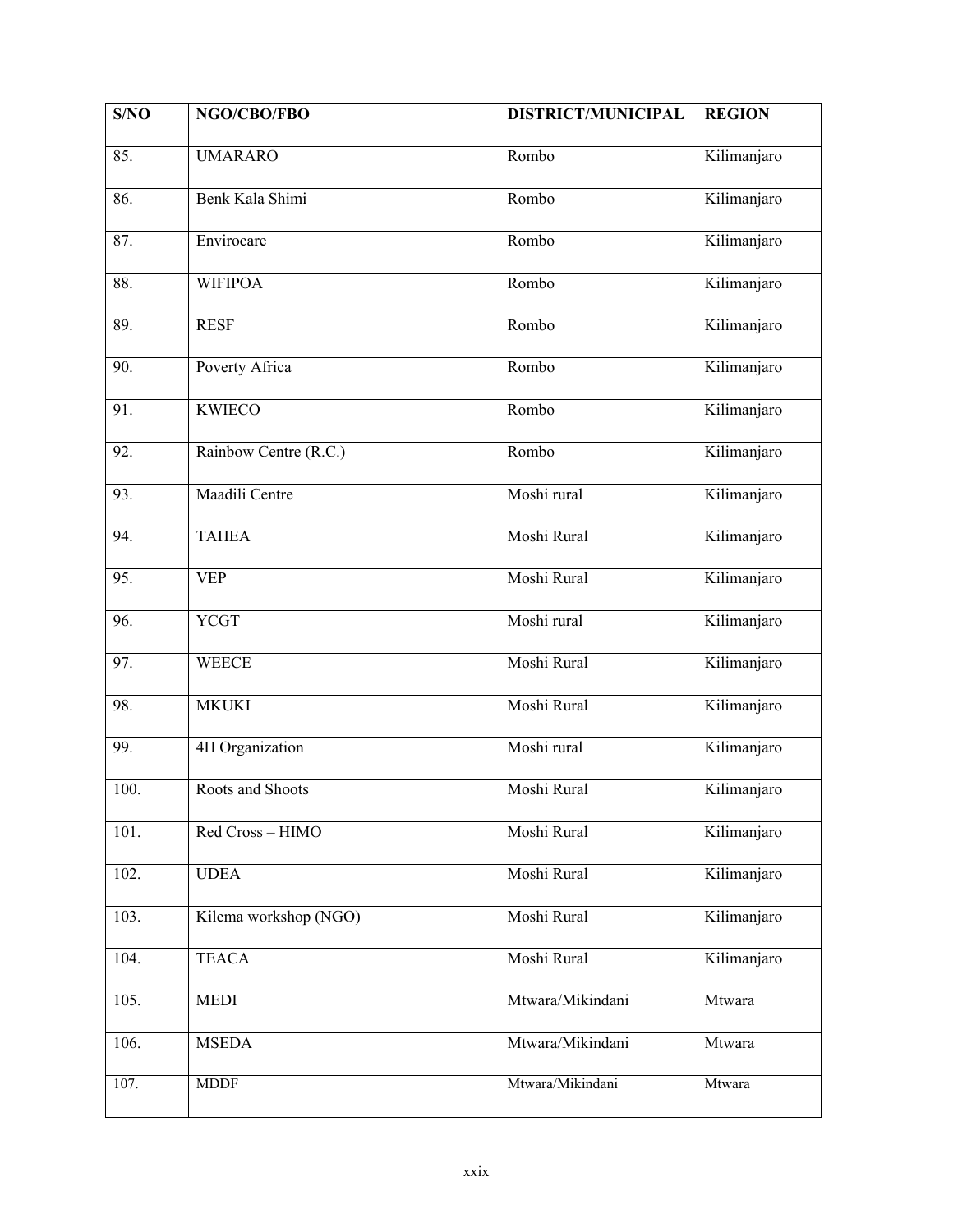| S/NO | NGO/CBO/FBO                             | DISTRICT/MUNICIPAL | <b>REGION</b> |
|------|-----------------------------------------|--------------------|---------------|
| 108. | <b>FAWETA</b>                           | Mtwara/Mikindani   | Mtwara        |
| 109. | <b>WAWATA</b>                           | Mtwara/Mikindani   | Mtwara        |
| 110. | <b>SACCOS</b>                           | Mtwara/Mikindani   | Mtwara        |
| 111. | <b>CHAWATA</b>                          | Mtwara/Mikindani   | Mtwara        |
| 112. | WABISOCO (CBO)                          | Mtwara/Mikindani   | Mtwara        |
| 113. | SWAAT-Mtwara                            | Mtwara/Mikindani   | Mtwara        |
| 114. | <b>CHIMDO</b>                           | Mtwara/Mikindani   | Mtwara        |
| 115. | <b>BAKWATA</b>                          | Mtwara/Mikindani   | Mtwara        |
| 116. | <b>TCC</b>                              | Mtwara/Mikindani   | Mtwara        |
| 117. | Girls Guide (G.G.)                      | Mtwara/Mikindani   | Mtwara        |
| 118. | <b>TAHEA</b>                            | Mtwara/Mikindani   | Mtwara        |
| 119. | <b>ADETA</b>                            | Mtwara/Mikindani   | Mtwara        |
| 120. | MTUWETU TRUST                           | Mtwara/Mikindani   | Mtwara        |
| 121. | <b>UPT</b> (Unite Peasants of Tanzania) | Mtwara/Mikindani   | Mtwara        |
| 122. | <b>CHAWAMU</b>                          | Mtwara/Mikindani   | Mtwara        |
| 123. | <b>MASHA</b>                            | Mtwara/Mikindani   | Mtwara        |
| 124. | <b>SWISS AID</b>                        | Mtwara/Mikindani   | Mtwara        |
| 125. | <b>MRENGO</b>                           | Mtwara/Mikindani   | Mtwara        |
| 126. | <b>SEW</b>                              | Mtwara/Mikindani   | Mtwara        |
| 127. | Faraja Trust Fund                       | Morogoro Municipal | Morogoro      |
| 128. | L. Ugalla                               | Morogoro Municipal | Morogoro      |
| 129. | Daru-L-Arquam Primary School            | Morogoro Municipal | Morogoro      |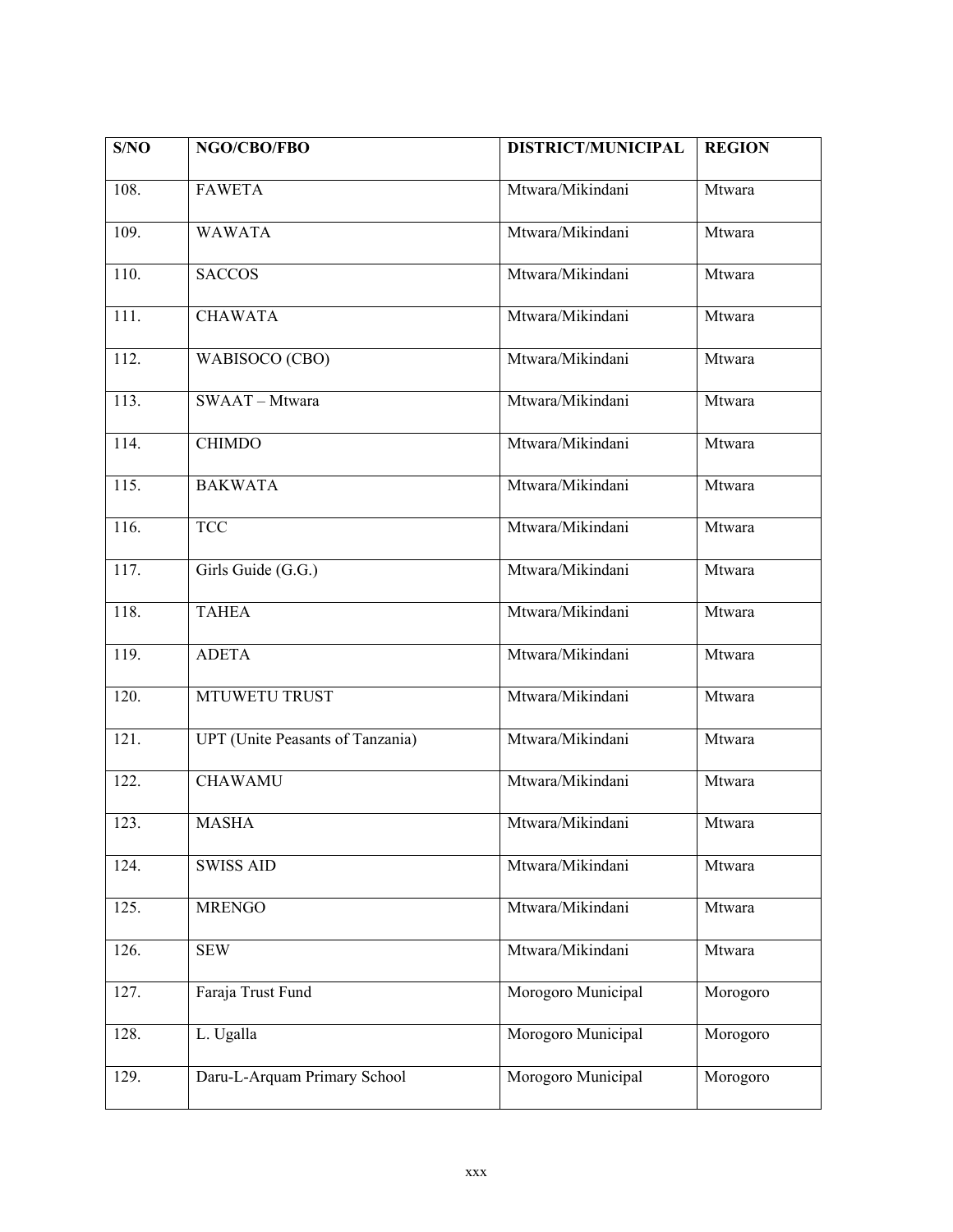| S/NO | NGO/CBO/FBO                                              | <b>DISTRICT/MUNICIPAL</b> | <b>REGION</b> |
|------|----------------------------------------------------------|---------------------------|---------------|
| 130. | Jema Trust Fund                                          | Morogoro Municipal        | Morogoro      |
| 131. | Mihayo                                                   | Morogoro Municipal        | Morogoro      |
| 132. | Tarbiat                                                  | Morogoro Municipal        | Morogoro      |
| 133. | Kanisa Katoliki Mazimbu                                  | Morogoro Municipal        | Morogoro      |
| 134. | Action Aid Tanzania                                      | Kigoma Rural              | Kigoma        |
| 135. | CORD - Kasulu                                            | Kigoma Rural              | Kigoma        |
| 136. | <b>CARITAS</b>                                           | Kigoma Rural              | Kigoma        |
| 137. | Good Samaritan                                           | Kigoma Rural              | Kigoma        |
| 138. | MERD - Movement for Education, Relief<br>and Development | Kigoma Rural              | Kigoma        |
| 139. | Neighbours Without Border (NWB)                          | Kigoma Rural              | Kigoma        |
| 140. | Dogodogo Centre                                          | Ilala                     | Dar es Salaam |
| 141. | Save Children of Tarime                                  | Tarime                    | Mara          |
| 142. | Kuleana                                                  | Mwanza Municipal          | Mwanza        |
| 143. | Upendo Daima                                             | Mwanza Municipal          | Mwanza        |